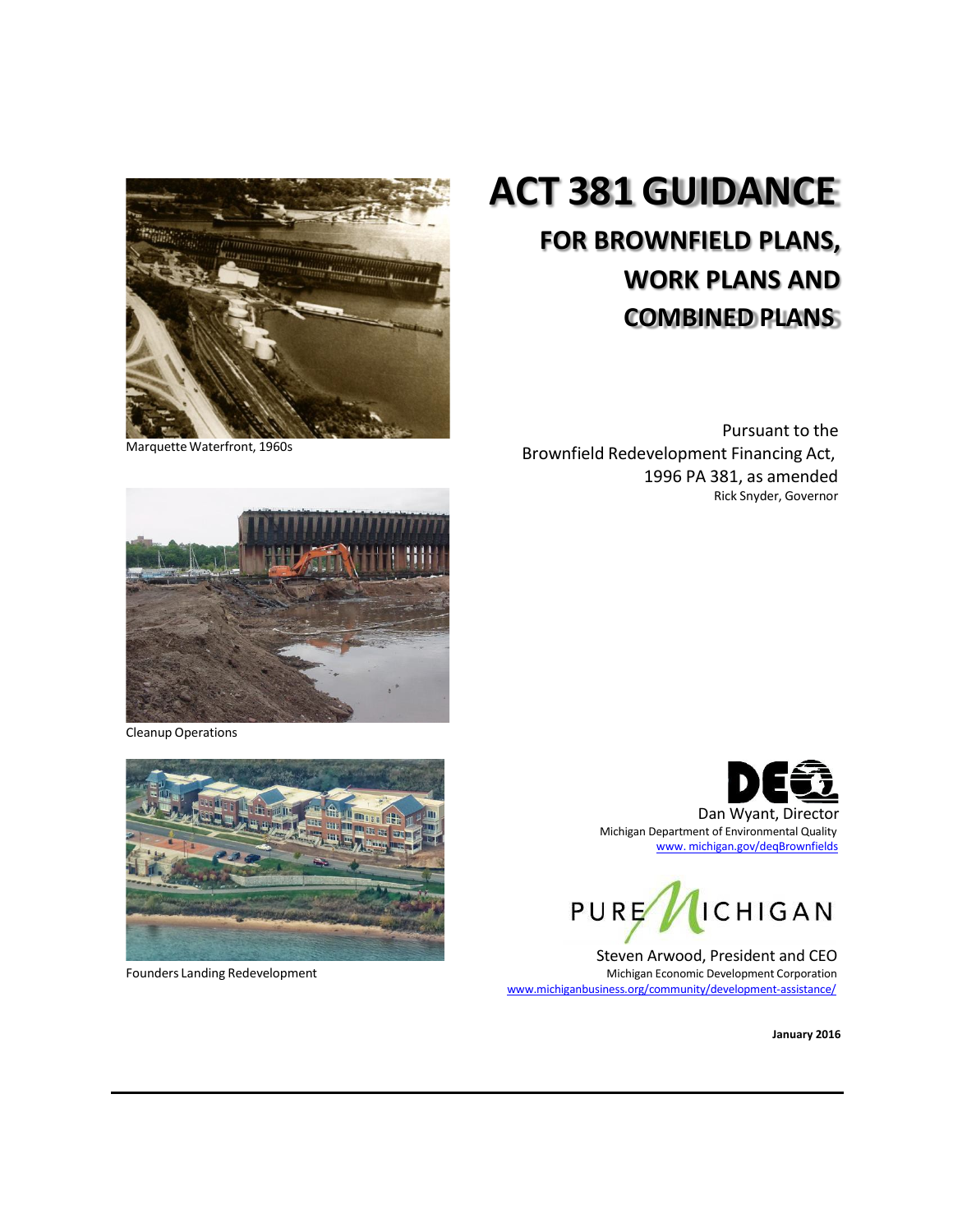### **TABLE OF CONTENTS**

| <b>CHAPTER 1   INTRODUCTION</b>                          | 1                       |
|----------------------------------------------------------|-------------------------|
| <b>ELIGIBLE ACTIVITY</b>                                 | $\mathbf{1}$            |
| ENVIRONMENTAL VS. NON-ENVIRONMENTAL ACTIVITIES           | $\overline{2}$          |
| <b>ELIGIBLE PROPERTY</b>                                 | 3                       |
| ELIGIBLE PROPERTY: TARGETED REDEVELOPMENT AREA           | 3                       |
| INITIAL TAXABLE VALUE AND INCREMENT                      | 4                       |
| TAX INCREMENT REVENUE AND OTHER TAX CAPTURE ENTITIES     | 5                       |
| <b>LIABILITY ISSUES</b>                                  | 5                       |
| TIR INITIAL CAPTURE DATE AND CAPTURE PERIOD              | 6                       |
| <b>CHAPTER 2   BROWNFIELD REDEVELOPMENT AUTHORITY</b>    | $\overline{\mathbf{z}}$ |
| <b>INTERLOCAL AGREEMENTS</b>                             | 7                       |
| LOCAL SITE REMEDIATION REVOLVING FUND                    | $\overline{7}$          |
| ESTABLISHING A BROWNFIELD REDEVELOPMENT AUTHORITY        | 8                       |
| <b>CHAPTER 3   BROWNFIELD PLANS</b>                      | 11                      |
| <b>HOW TO ADOPT A BROWNFIELD PLAN</b>                    | 11                      |
| <b>ADMINISTRATIVE FEES</b>                               | 14                      |
| <b>BROWNFIELD REDEVELOPMENT FUND</b>                     | 14                      |
| ABOLISHING A BROWNFIELD PLAN                             | 15                      |
| DEVELOPMENT AND REIMBURSEMENT AGREEMENTS                 | 15                      |
|                                                          |                         |
| <b>CHAPTER 4   WORK PLANS</b>                            | 16                      |
| <b>SUBMISSION</b>                                        | 16                      |
| REVIEW/DETERMINATION                                     | 17                      |
| MULTIPLE WORK PLANS/AMENDMENTS                           | 18                      |
| <b>REASONABLE COSTS</b>                                  | 18                      |
| FIFTEEN PERCENT (15%) CONTINGENCY                        | 18                      |
| <b>ADMINISTRATIVE COSTS</b>                              | 19                      |
| <b>INTEREST COSTS</b>                                    | 19                      |
| COST GAP BETWEEN A BROWNFIELD SITE AND A GREENFIELD SITE | 19                      |
| PRIOR APPROVAL REQUIRED AND EXCESSIVE COSTS              | 19                      |
| UNDERGROUND STORAGE TANKS (USTS)                         | 20                      |
| ABOVEGROUND STORAGE TANKS (ASTS)                         | 20                      |
| DREDGING AND REMOVAL OF DREDGE MATERIAL                  | 21                      |
| DEQ AND CRP GRANT/LOAN, SBT/MBT TAX CREDIT COORDINATION  | 21                      |
| INELIGIBLE ACTIVITIES/EXPENSES                           | 21                      |
| <b>CHAPTER 5   COMBINED PLANS</b>                        | 23                      |
| <b>CHAPTER 6   REPORTING</b>                             | 24                      |
| <b>ANNUAL REPORT</b>                                     | 24                      |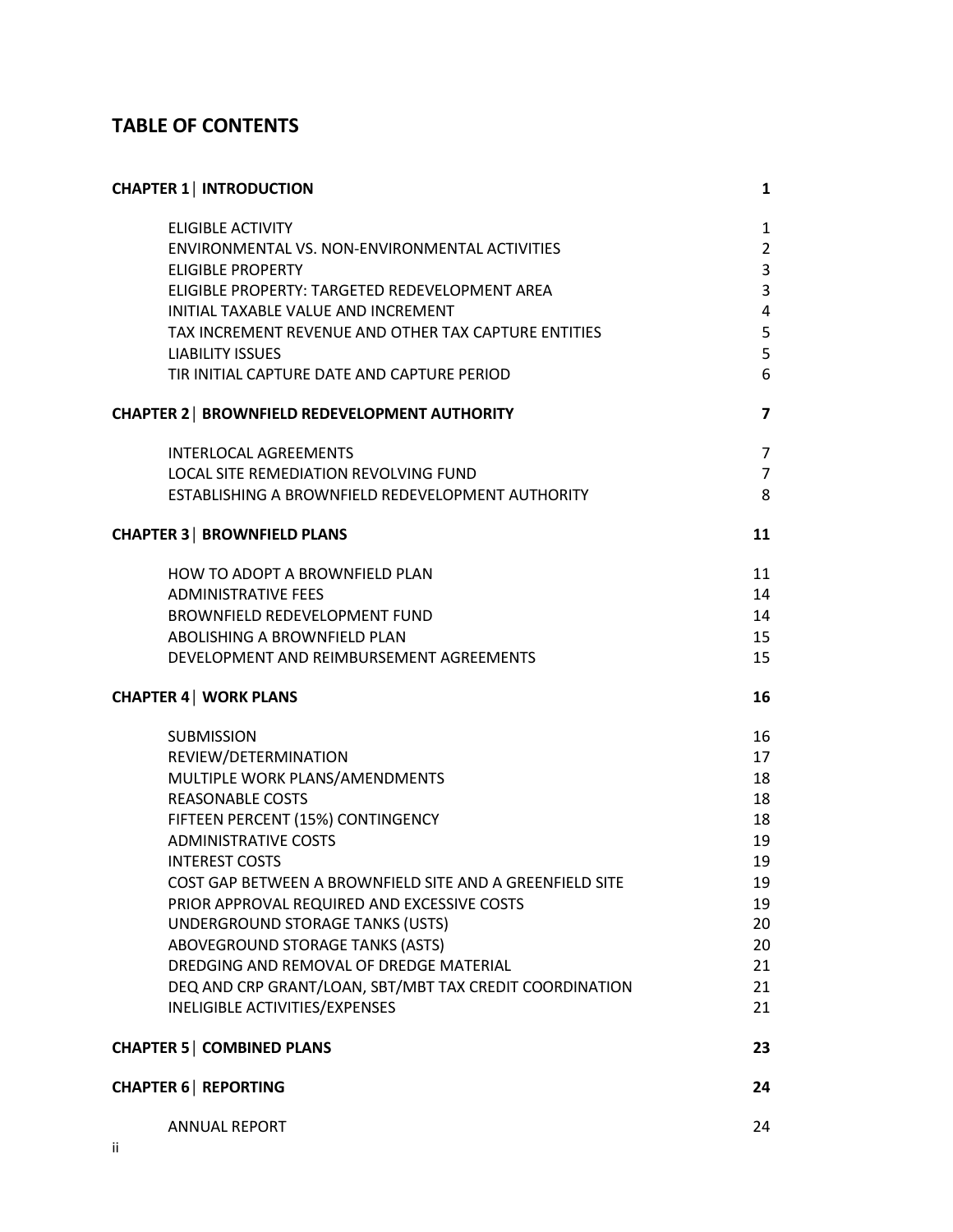| <b>QUARTERLY REPORT</b>                            | 24 |
|----------------------------------------------------|----|
| <b>APPENDIX A GLOSSARY</b>                         | 25 |
| APPENDIX B SAMPLE DOCUMENTS AND RESOLUTIONS        | 27 |
| <b>APPENDIX C   INTEREST GUIDANCE</b>              | 60 |
| <b>INTEREST POLICY</b>                             | 60 |
| INTEREST CALCULATION METHODOLOGY                   | 60 |
| INTEREST CALCULATION SPREADSHEET INSTRUCTIONS      | 60 |
| APPENDIX D   MSF ELIGIBLE ACTIVITY GUIDANCE        | 62 |
| <b>DEMOLITION REVIEW CRITERIA</b>                  | 62 |
| LEAD AND ASBESTOS ABATEMENT REVIEW CRITERIA        | 63 |
| <b>INFRASTRUCTURE IMPROVEMENTS REVIEW CRITERIA</b> | 63 |
| SITE PREPARATION REVIEW CRITERIA                   | 65 |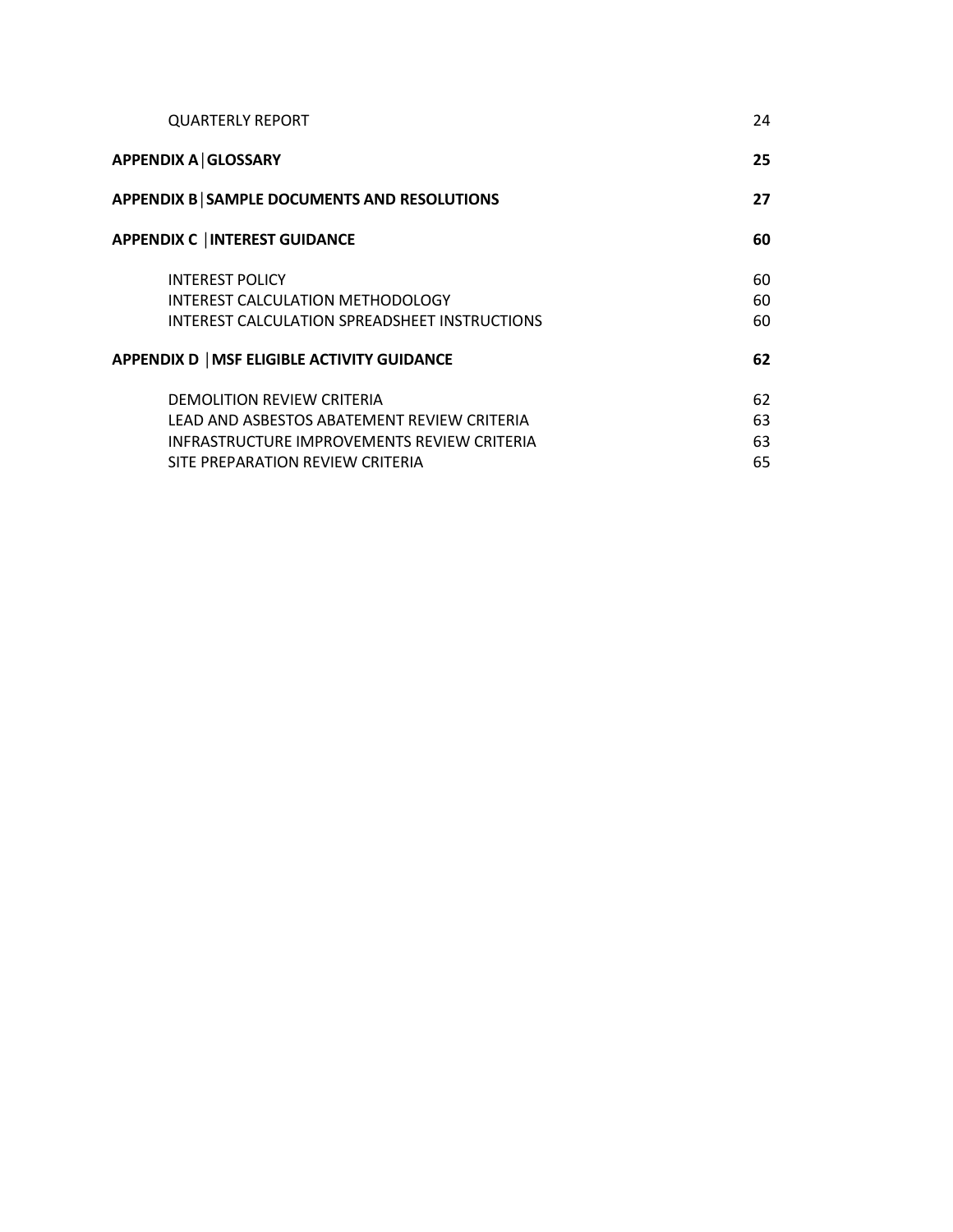# <span id="page-3-0"></span>**CHAPTER 1│ INTRODUCTION**

The Brownfield [Redevelopment](http://www.legislature.mi.gov/(S(alk3egbibvavomugo3vkc1qz))/mileg.aspx?page=getobject&objectname=mcl-Act-381-of-1996&query=on) Financing Act, 1996 PA 381, as amended (Act 381)<sup>1</sup>, is an Act to authorize municipalities to create a Brownfield Redevelopment Authority (BRA) to facilitate the implementation of Brownfield plans and associated work plans that promote the revitalization, redevelopment, and reuse of contaminated, blighted, functionally obsolete, tax reverted, or historic property. Act 381 prescribes the powers and duties of Brownfield redevelopment authorities and certain powers and duties of certain state officers and agencies including the Michigan Department of Environmental Quality (DEQ) and the Michigan Strategic Fund (MSF). Note that the Michigan Economic Development Corporation (MEDC) serves as staff support to the MSF, and has developed a set of [guidelines](http://www.michiganbusiness.org/cm/Files/Community_Development/2015-Community-Incentive-Guidance.pdf) detailing the type of projects that may be considered for MSF support. References to MSF or MEDC may be considered equivalent throughout the document.

Act 381 authorizes and permits the use of school and local tax increment financing to help reduce the burden of Brownfield related costs when redeveloping affected properties. The following document is an explanation of Act 381 and the guidance developed by DEQ for environmental activities, and by MSF for non-environmental activities to alleviate Brownfield conditions on a property.

The following definitions are key to understanding what activities can be reimbursed by tax increment financing, on what property, and which agency reviews the costs. Additional definitions are provided in Appendix A.

#### <span id="page-3-1"></span>**Eligible Activity**

Eligible Activities are actions that are undertaken to redevelop a Brownfield site, the costs for which are eligible for reimbursement via tax increment financing. Sites located within a [qualified local](http://www.michiganadvantage.org/cm/files/Fact-Sheets/Core_communities.pdf) government [unit](http://www.michiganadvantage.org/cm/files/Fact-Sheets/Core_communities.pdf) (QLGU, or "core community") or owned by a land bank, are potentially eligible for cost reimbursement related to demolition, lead and asbestos abatement, infrastructure improvements and site preparation activities. Parcels located in non-QLGU locations are eligible for demolition and lead and asbestos abatement activities.

Eligible activities may be undertaken and costs incurred on eligible, or potentially eligible, property prior to inclusion in a Brownfield plan<sup>2</sup>. It is *highly recommended* that consultation with DEQ and/or MEDC Brownfield staff takes place prior to incurring costs so that it is clearly understood by all parties what activities are potentially eligible, and what the timeframe is for incurring the costs. The MEDC will consult with the local BRA in order to determine the likelihood of local support for the costs and to establish a projected timeline for Brownfield plan approval by the local jurisdiction. Costs incurred prior to the Brownfield plan approval must be incurred after the amendment of Act 381 on December 31, 2012.

*Please be aware that use of school tax revenue for non-environmental activity reimbursement is subject* to approval by the MSF. Any costs associated with activities that do not comply with the eligible activity *guidance and are incurred prior to the approval of the Brownfield plan, work plan, or combined Brownfield/work plan are made at the risk of the project, and may not receive reimbursement for those activities.*

<sup>&</sup>lt;sup>1</sup> The updated statute can also be found at [www.legislature.mi.gov](http://www.legislature.mi.gov/) by using the Public Act MCL Search and entering "381" in Public Act Number and "1996" in Public Act Year.

<sup>2</sup> MCL 125.2663, Section 13(16)(c)(iii)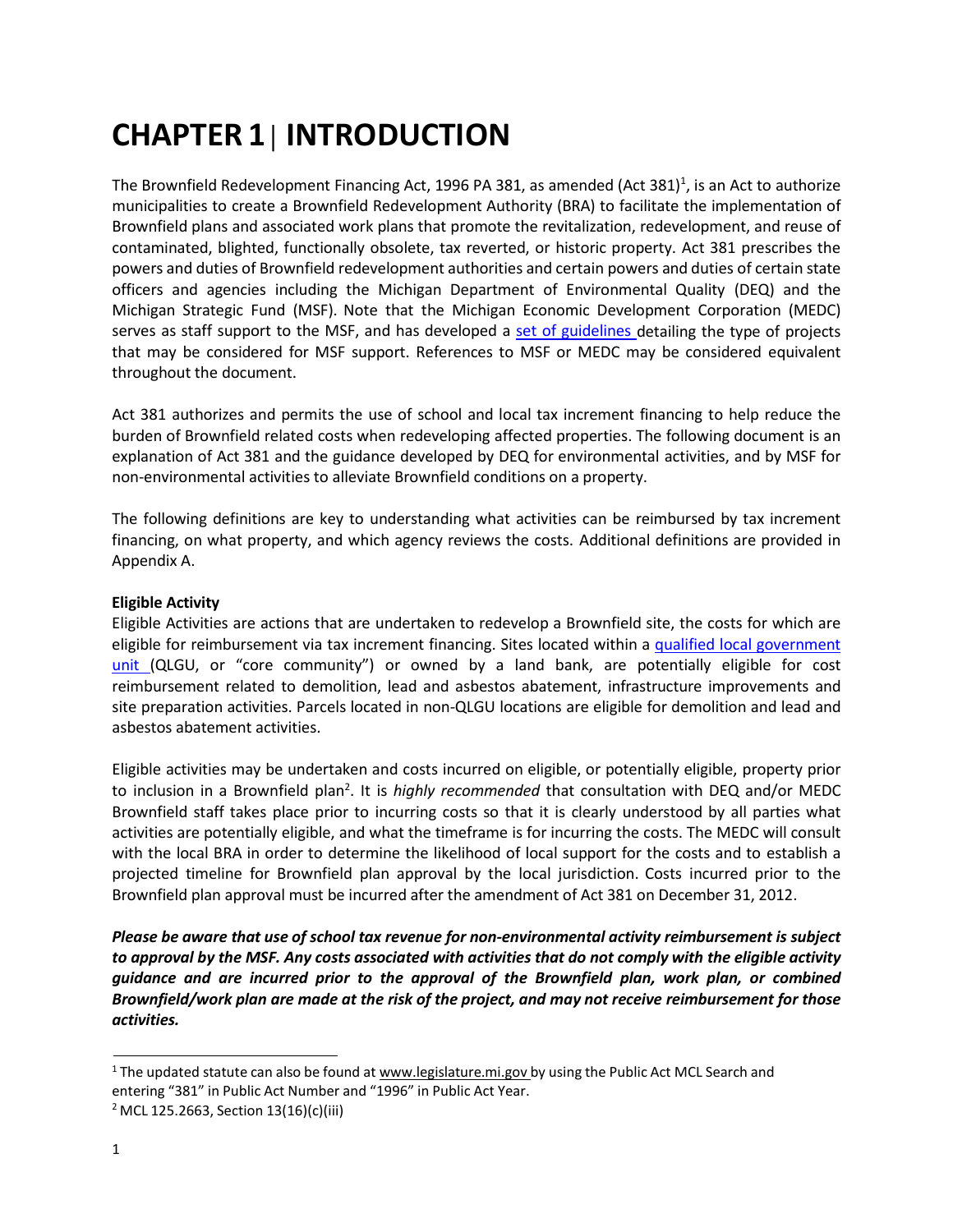#### This guide is designed to clarify parts of Act 381, but should not be relied upon by a Brownfield *Redevelopment Authority (BRA) as a substitute for a thorough reading and understanding of the statute. BRAs should contact their legal counsel regarding any issues with Act 381.*

#### <span id="page-4-0"></span>**Environmental vs. Non-Environmental Activities**

Costs related to environmental activities are reviewed by the DEQ. These include Baseline Environmental Assessment (BEA) activities, due care activities, additional response activities to satisfy due care obligations (e.g. soil remediation or installation of a barrier to prevent unacceptable exposure), site and building demolition that are response activities, lead and asbestos abatement that are response activities, reasonable costs of developing and preparing Brownfield plans and work plans, and reasonable costs of environmental insurance. Interest may be allowed. Some examples of eligible response activities, by category, include:

#### BEAs

- Environmental assessments subsequent to determining the property is a facility and to meet All Appropriate Inquiry standards.
- Sampling and analysis.
- Data interpretation and reporting.
- Disclosure of BEA.

Compliance with Due Care (7a) Obligations

- Investigation (sampling, analysis, interpretation, reporting) to define contamination.
- Assessment of intended use with regard to contamination on-site to identify 7a issues.
- Development of a plan for response activities to meet 7a obligations.
- Contaminant treatment or removal to prevent unacceptable exposure or exacerbation.
- Barriers to prevent exposure, exacerbation, or third party impacts.

#### Additional Response Activities

- Evaluation.
- Interim response activity.
- Remedial action.
- Demolition that is a response activity.
- Lead or asbestos survey and sampling.
- Lead or asbestos abatement that is a response activity.
- Taking of other actions necessary to protect the public health, safety, welfare, environment, or natural resources including those that are more protective than that required to comply with due care.

Costs related to non-environmental activities are reviewed by the MEDC for the MSF. These include site and building demolition that is not an environmental response activity, lead and asbestos abatement, site preparation, infrastructure improvements, assistance to a local government or land bank for the costs of managing property for economic development purposes, costs of relocating public buildings, and reasonable costs of developing and preparing Brownfield plans and work plans. Interest may be allowed if it meets MSF policy (see Appendix C). For greater detail, please review the Eligible MSF Non-Environmental Activities Guidance (see Appendix D).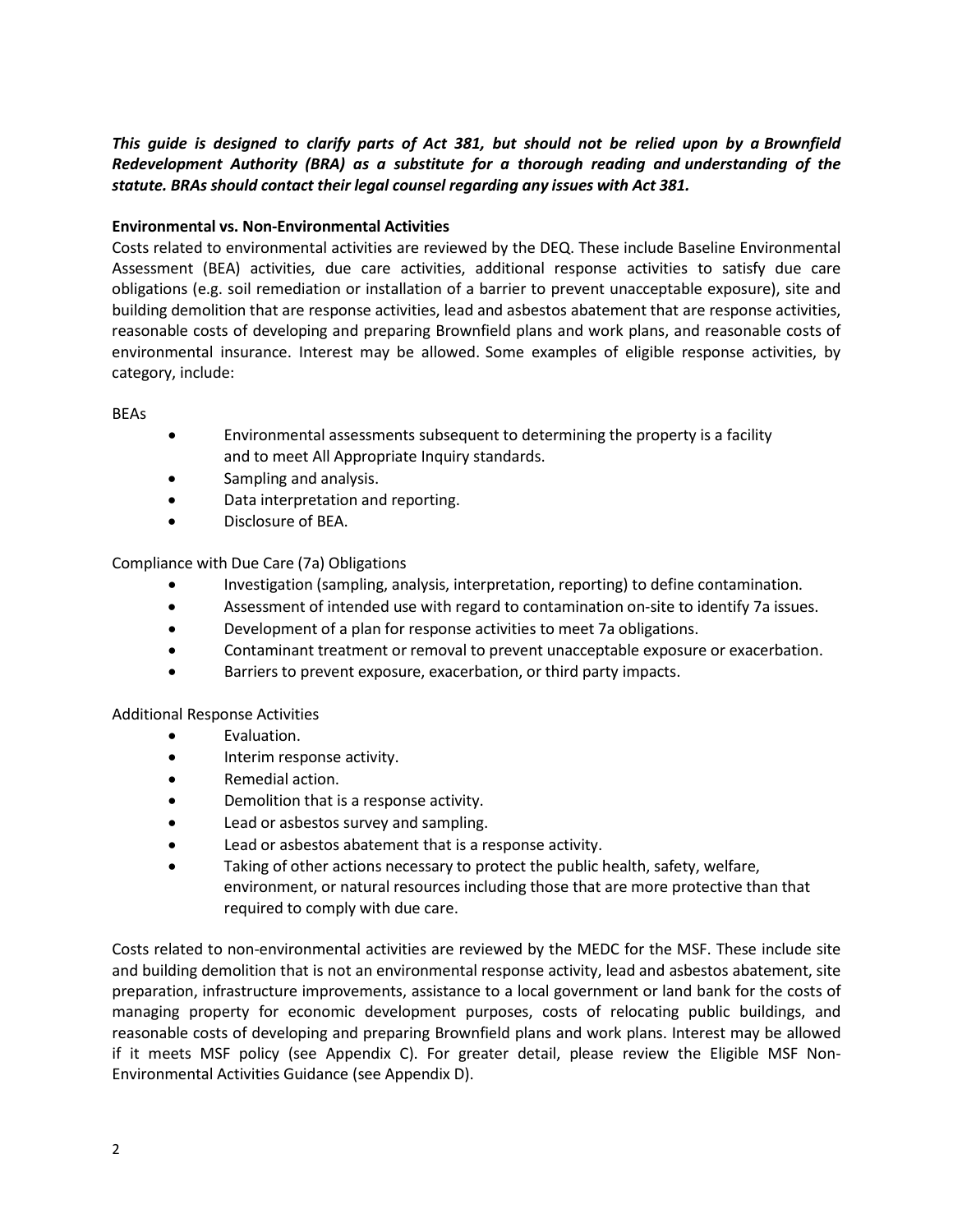Lead and asbestos abatement and demolition are activities that can be approved by either DEQ or MSF, as appropriate. Generally, if lead and asbestos are in the soil or have otherwise been released to the environment, they will be environmental activities approved by the DEQ. If they are in stable condition and contained in a building, they will typically be approved by the MSF.

#### <span id="page-5-0"></span>**Eligible Property**

This is property for which eligible activities are proposed to alleviate Brownfield conditions, have been identified under a Brownfield plan to have Brownfield related costs, and that were used, or are currently used for commercial, industrial, public, or residential purposes.

To be considered eligible, property must qualify as either a facility, functionally obsolete, blighted or historic and have Brownfield activity costs associated with it;

- Is **located in a QLGU**, and for adjacent and contiguous parcels the non-environmental activities are estimated to increase the captured taxable value of that property.
- Is **not located in a QLGU** and the non-environmental eligible activities on the property are limited to demolition and/or lead or asbestos abatement.
- Is a **facility notlocated in aQLGU**, and environmental activities are estimated to increase the captured taxable value of that property.
- Is **tax reverted** property owned or under the control of a land bank fast track authority (by definition is "blighted").
- Is a **transit oriented development**, transit oriented facility, or is a designated 'targeted redevelopment area' (see below).

The MSF considers adjacent and/or contiguous property to be parcels that are immediately next to the qualifying parcel. Parcels are legally described areas, not tax identification parcels which may or may not correspond to the legal description. Publicly owned streets, alleyways, waterways, public or private easements, or similar divisions crossing or separating parcels may be ignored when determining adjacent and/or contiguous status, as long as the divided or separated parcel is under the same ownership as the qualifying property.

A facility is defined by Part [201,](http://www.legislature.mi.gov/(S(usuj1r45kgaw4cvfth2uazy1))/mileg.aspx?page=getobject&objectname=mcl-451-1994-ii-7-201) Environmental Remediation, of the Natural Resources and Environmental Protection Act, 1994 PA 451, as amended (NREPA) (also see Part 201 [Citizen's](http://www.michigan.gov/documents/deq/deq-rrd-Part201CitizensGuide_247033_7.pdf) Guide). The property needs to be determined to be a facility *prior* to submission of a work plan to the DEQ. Parcels adjacent or contiguous to a facility property do not have to be a facility for MSF eligible activities to be conducted on them if the development of those parcels is estimated to increase the captured taxable value of the eligible property.

If the current owner/operator of a facility wants to expand their business on an adjacent property, they may request approval of additional environmental activity costs as long as the property owner is not liable under Part 201 of the NREPA and has conducted a baseline environmental assessment. The property can then be included in a brownfield plan and captured taxes, including school taxes, can be used for reimbursement of eligible response activities.

#### <span id="page-5-1"></span>**Eligible Property: Targeted Redevelopment Area**

A Targeted Redevelopment Area (TRA) is a cluster of between 40 and 500 parcels that can be defined as eligible property without qualifying each individual property. A Brownfield plan must be developed and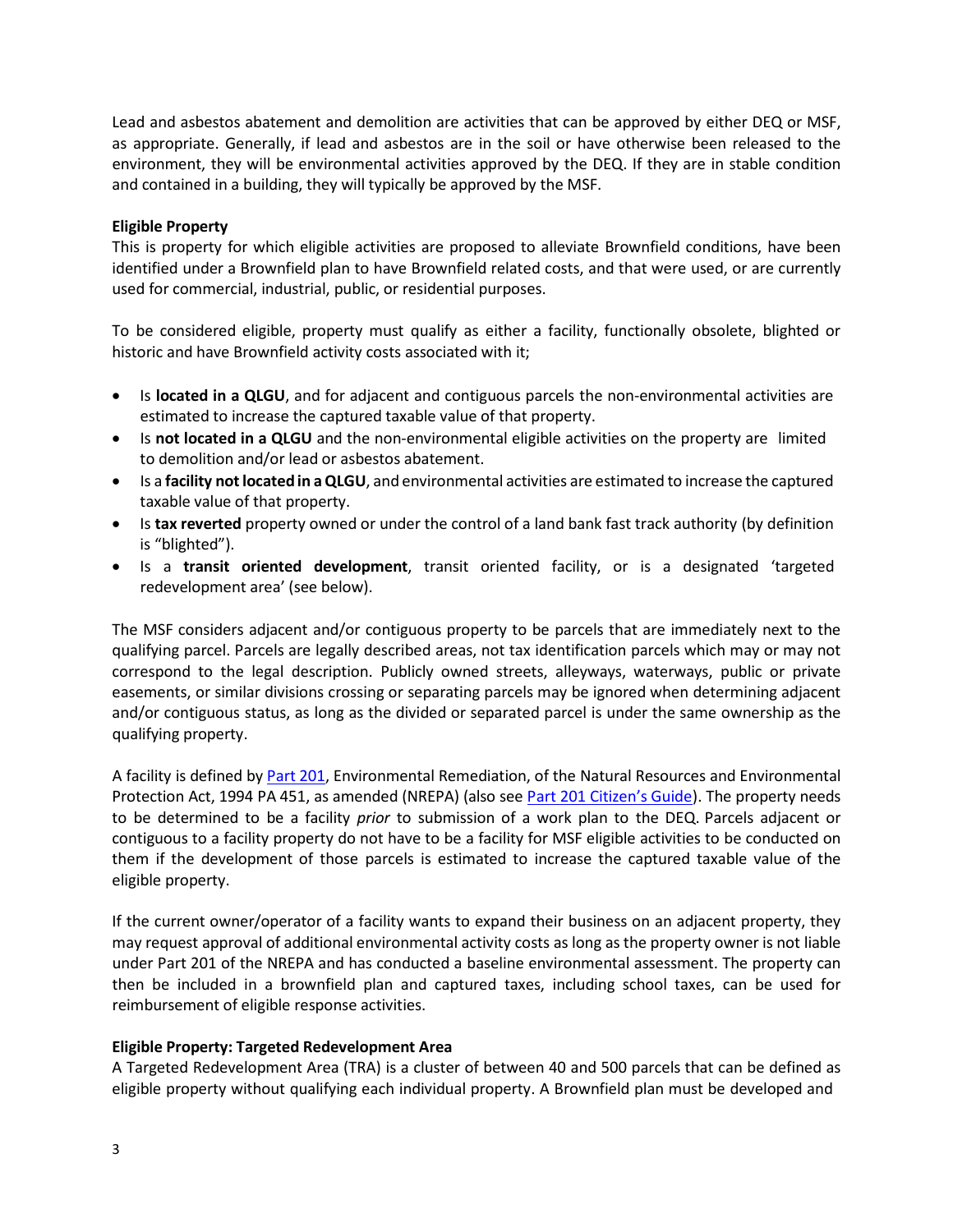approved by the local jurisdiction in order for the MSF to consider approval of school tax capture for a TRA. The TRA designation must be made by the local jurisdiction and be approved by the MSF, whether the TRA will capture school and local taxes, or receive local only tax capture. No more than five TRAs may be approved per year across the state, and there is a maximum of two per jurisdiction, per year.

The MSF support for the TRA will be contingent upon whether the local jurisdiction has developed an area, sub area, development, or similar plan for the area (although a jurisdiction master plan would probably be too general for this purpose). This plan should fully describe what the goals of the project are, why the area should qualify for the designation, and how the redevelopment will alleviate Brownfield conditions preventing redevelopment. MEDC will consider support for a TRA based on the prevalence of Brownfield conditions throughout the proposed area, and the likelihood that designation will lead to significant alleviation of Brownfield conditions throughout the proposed area. Other criteria for consideration include presence of at least one significant proposed project and/or redevelopment of at least 20 parcels that would contribute tax increment revenue to the TRA within a few years, and the potential for significant additional revitalization and investment within three to five years.

#### **Property in a Land Bank**

The MSF will generally not support the use of state school TIF for reimbursement of public infrastructure or site preparation if the project is not in a Qualified Local Governmental Unit, regardless of the qualifying status of the property. In addition, the MSF strongly discourages an artificial adjustment in the base taxable value on a project, such as resetting the base taxable value to zero through inclusion of a non-tax reverted property into a county land bank program. In such instances, the MSF may require projects to include a measure to adjust capture in order to maintain payment to the state school taxes based on the base taxable value prior to the resetting to zero.

#### <span id="page-6-0"></span>**Initial Taxable Value and Increment**

Cleanup and redevelopment of a Brownfield property will increase the taxable value of the property, and therefore, will increase the property taxes generated from the property. The increase in tax revenue over a base year is the tax increment. The initial taxable value (or "base year") for a property can be set to either the year in which the Brownfield plan is approved, or the next assessment year following approval of the Brownfield plan. It may be set to zero if the property is in a tax exempt status. The MSF strongly discourages an artificial adjustment in the initial taxable value of a project, such as setting it to zero through inclusion of a non-tax reverted property into a land bank. In such instances, the MSF may require projects to include a measure to adjust capture in order to maintain payment to the state school taxes based on the taxable value prior to the resetting to zero.

The increased tax revenues that rise above the base value after redevelopment are known as "tax increment revenue" (TIR), and more commonly, as captured taxes. These captured taxes can then be used to reimburse the expenses for eligible environmental response and non-environmental activities. The taxing jurisdictions continue to receive their base yeartax revenue until the Brownfield plan ends, at which time the TIRs revert to the taxing jurisdictions.

TIRs eligible for capture are all ad valorem, personal property and specific taxes, including taxes levied for school operating purposes with approval from the DEQ or MSF. Sinking fund millages are available for local capture as there is no underlying debt related to these funds. The intermediate school district tax is not a state school tax under Act 381. Taxes already captured as part of an existing tax increment financing plan (under other state laws, i.e. Downtown Development Authority, Corridor Improvement District, etc.) and taxes levied to pay off specific obligations such as bonds and special assessments specified in Act 381 are exempt. Neither ad valorum special assessments, nor State Essential Services Assessments ("SESA")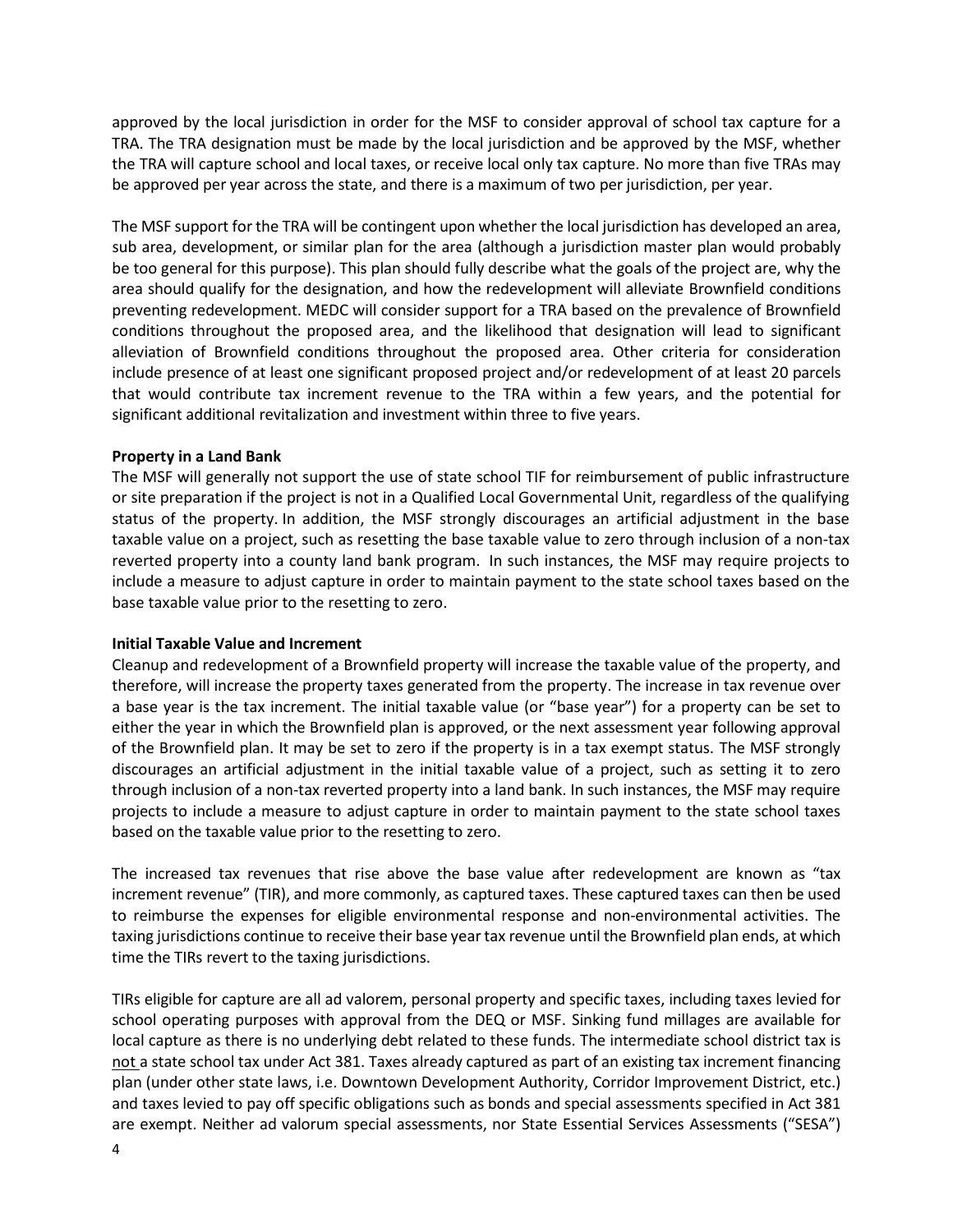are available for capture under a Brownfield plan, as they are not considered property taxes.

If a new millage is passed by the jurisdiction after the Brownfield plan has been approved, that new millage is added to, and captured as, tax increment revenue.

The amount of allowable local and school tax capture is limited to the actual costs of the eligible activities as approved by the DEQ and/or MSF, except as provided by Section 8 of Act 381 for deposit into the local site remediation revolving fund (LSRRF). *Unless otherwise explicitly stated in the work plan approval by* the DEQ and/or MSF, capture of school and local taxes to reimburse the cost of eligible activities must be proportional to the existing ratio of school to local taxes being captured at the time such approval is *granted.*

#### <span id="page-7-0"></span>**Tax Increment Revenue, Other Tax Capture Entities and Other Incentives**

Tax increment revenue does not include taxes captured by a Downtown Development Authority (DDA), tax increment finance authority, corridor improvement authority, or development finance authority ("tax capture entity"). If the location of a project is within a tax capture entity and the tax capture entity is capturing either all, or a portion of, local TIR, it results in a greater proportion of the tax increment revenue coming from the state. The preferred way to resolve the issue is to develop an "interlocal" agreement, where the tax capture entity gives up capture of TIR on the project site to the BRA for the duration of the Brownfield related TIR capture.

Some jurisdictions are unable to develop an "interlocal" agreement, and MSF may still consider support of the project. In these instances, the starting point for determining state support for the project will be to determine the maximum amount of TIR that could be provided through a Brownfield plan (as if the tax capture entity was not capturing the taxes). The proportionality test based on existing millage rates is then applied against this maximum amount. The tax capture entity will be expected to contribute resources to the project in an amount equal to or greater to their proportional amount. Likewise, the state will determine their share under this scenario and cap their contribution based on this amount.

Tax increment revenue may not be utilized to reimburse any activities utilizing DEQ or Michigan Community Revitalization Program (MCRP) grant funds, but may be used to repay loans. Similarly, TIR may not be utilized to reimburse for costs paid for by other federal, state, or local grants. When utilizing multiple incentives to complete a project, it is suggested that the DEQ and/or MSF is consulted to determine whether the incentives can be utilized together. MEDC prefers that projects that request incentives to cover costs that can fall under both TIF and MCRP (e.g. demolition, or lead and asbestos abatement) be placed under the work plan for TIR reimbursement.

#### <span id="page-7-1"></span>**Liability Issues**

Use of school taxes for environmental response activities that benefit a party who is liable for the contamination is prohibited, with the exception of response activities associated with a landfill. Under Act 381, it is considered a benefit to a liable party only if the developer or person seeking reimbursement for eligible activities at the eligible property is liable under Section 20126 of the Natural Resources and Environmental Protection Act, 1994 PA 451, as amended (NREPA). If the developer or person seeking reimbursement is a business entity with a member who is liable, school taxes cannot be used based on the direct and/or indirect benefit that the liable party would receive.

Authorities are responsible for inquiry into the status of liable parties for eligible properties and assuring that plans submitted for DEQ review do not propose activities that a liable party is required to perform. The State or BRA may take appropriate legal action to recover the costs of eligible activities funded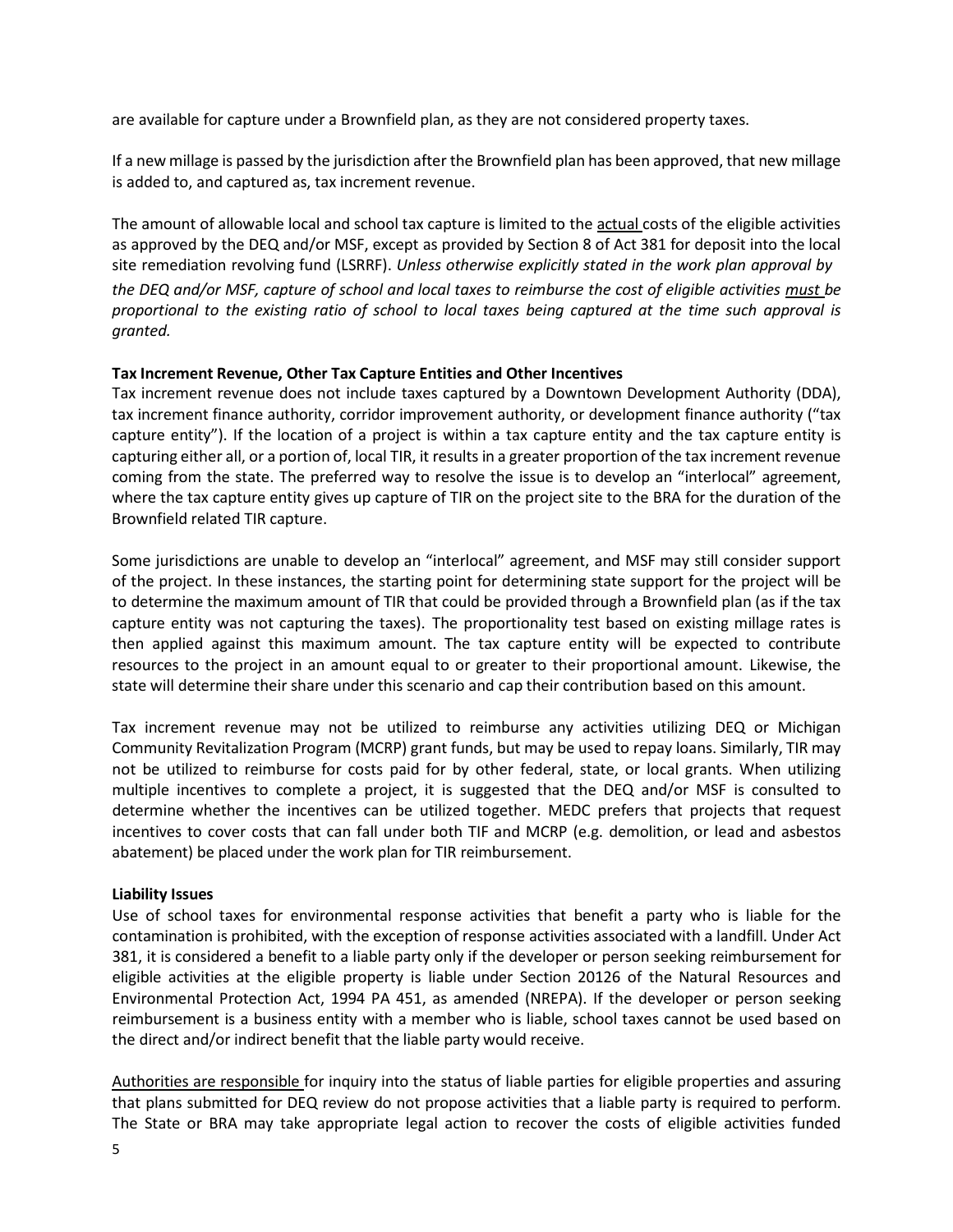through tax capture from person(s) who are liable for the contamination. If liability for contamination on the eligible property is uncertain, we recommend contacting the DEQ for assistance in determining the potential liability prior to preparation of a Brownfield plan or submission of a work plan. Liable parties do not have to be notified that eligible activities will be undertaken on the eligible property; however, if cost recovery will be considered in the future, the authority should consider notifying the liable party of activities occurring at the eligible property.

Act 381, as amended does not prohibit a BRA from using school taxes to conduct MSF non-environmental eligible activities for a Part 201 liable party. The MSF does not need to consider liable party issues in its review of an Act 381 work plan. In a case where the municipality was the liable party for contamination, as the owner or operator of a specific property, school tax increment financing cannot be utilized to address the contamination because in that case the TIF would be benefitting the liable party.

#### <span id="page-8-0"></span>**TIR Initial Capture Date and Capture Period**

For eligible property included in a Brownfield plan, the capture of tax increment revenues (TIR) can begin up to five years from the Brownfield plan approval date (via resolution), after which, the 30 year limit for capture begins. The beginning date of capture may not be amended if the jurisdiction has begun to reimburse costs on the eligible property.

MEDC interprets that tax increment revenue "capture" does not have to be collection of actual dollars, but is the date that was set in the Brownfield plan to begin capture within five years of the eligible property *being approved in the plan*. This acknowledges that the eligible property's value may be lower than the baseline value when the TIF table was approved. In the case of a Brownfield plan that was approved with the eligible property in the plan without tax capture (an "MBT only plan"), that plan may not be amended to begin capture if it is outside of five years from the original approval date, but the plan is considered valid for the term of the MBT credit eligible investment period.

If the eligible property was not previously included in the Brownfield plan (i.e. is being added via amendment), the capture of tax increment revenues can begin up to five years from the date that property is included in the amended Brownfield plan approval. The "clock" for the eligible properties in the original plan remains the same as the original approval date. The new five years only applies to eligible property added via amendment.

For work plans containing both DEQ and MSF eligible activities, please provide a tax capture [schedule](http://www.michiganadvantage.org/cm/Files/Brownfields/Sample-TIF-Table.xlsx) that identifies the reimbursement of environmental response and non-environmental costs separately. We also recommend that separate tax capture/reimbursement schedules be prepared for approval in the Brownfield plan.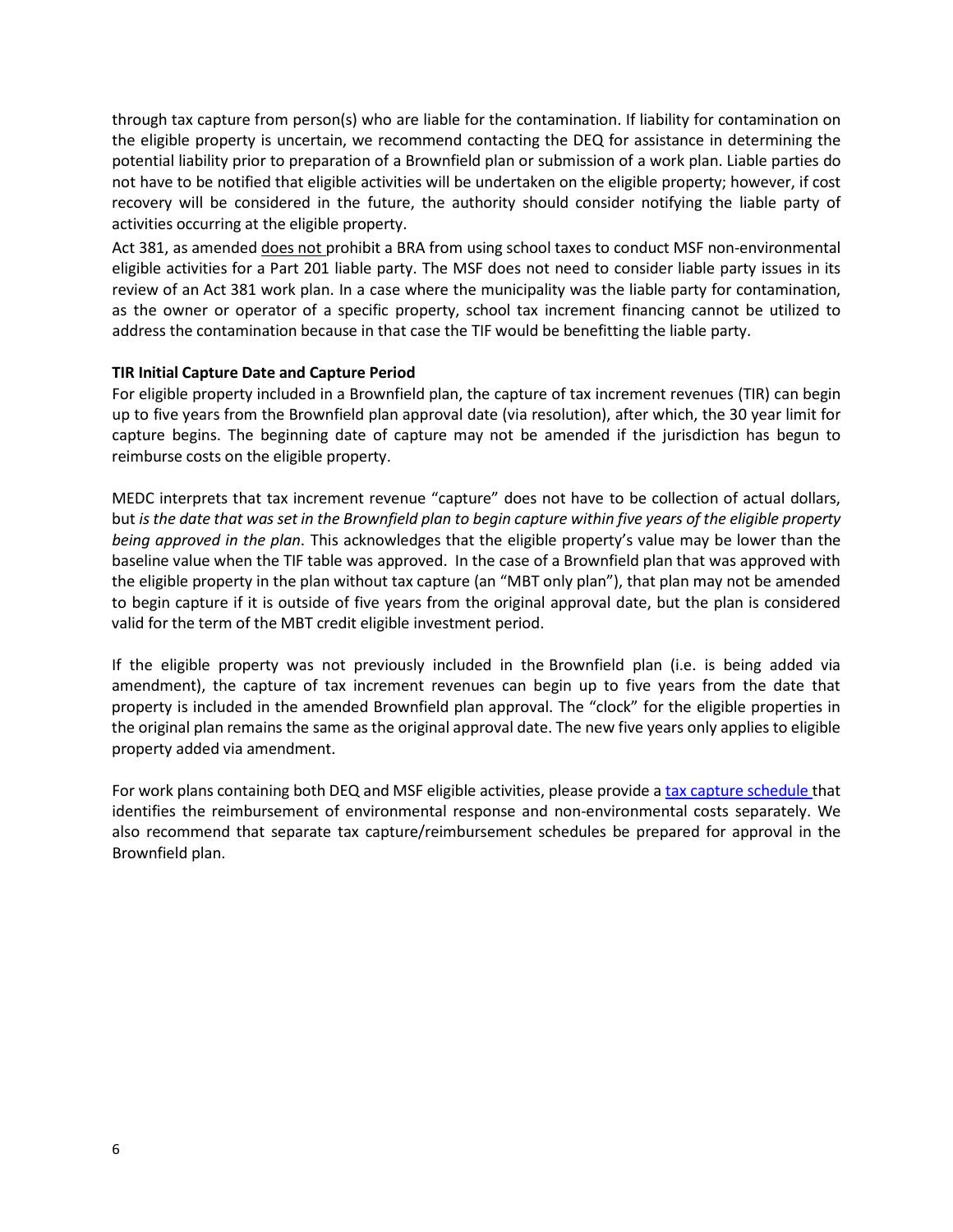### <span id="page-9-0"></span>**CHAPTER 2│BROWNFIELD REDEVELOPMENT AUTHORITY**

A Brownfield Redevelopment Authority (BRA) is an appointed body at the county, city, village or township level that is responsible for developing Brownfield plans. It may also issue revenue and tax increment financing bonds/notes to finance eligible activities and capture taxes from the eligible property to repay the obligations.

A BRA has the ability to prepare a property for redevelopment by conducting an environmental assessment, or otherwise initiating response activities. The BRA can then be reimbursed once the property is redeveloped via TIR. If the BRA anticipates using school taxes for reimbursement, a work plan approved by the DEQ or MSF, as appropriate, will be necessary before conducting certain eligible activities.

#### <span id="page-9-1"></span>**Interlocal Agreements**

A local unit of government can defer to a county BRA through a local declaration or proclamation that allows the county BRA to undertake projects within the local jurisdiction. An intergovernmental agreement that addresses when the county's BRA will have jurisdiction and how future LSRRF funds will be divided among the participating local units should be developed.

The benefits of allowing a county BRA to undertake brownfield projects within local jurisdictions include: the potential of governmental cost savings, efficiencies in allowing a more experienced and resourced organization to manage the long-term tax reimbursements to an eligible entity, and the potential for a larger LSRRF to be generated at the county level.

#### <span id="page-9-2"></span>**Local Site Remediation Revolving Fund**

A BRA may establish a local site remediation revolving fund and place excess captured taxes into the fund from properties where DEQ approved eligible environmental response activities are conducted. Capture of excess school taxes on eligible activities approved by the MSF is prohibited for deposit into the local site remediation revolving fund<sup>3</sup>. The BRA may use both the school and non-school portions of the revolving fund to conduct eligible activities on other eligible properties without DEQ approval unless the BRA plans on capturing additional school taxes for deposit into the LSRRF. The DEQ would require the submittal of a Brownfield work plan which includes the description of the eligible activities and will undertake its normal review of those activities and ability to capture additional school taxes for the LSRRF.

Act 381 does not expressly prohibit the BRA from establishing a LSRRF after the brownfield plan has been adopted. However, if tax capture has begun or is completed for a specific project, then the BRA should amend the brownfield plan to include capture for an additional five years or up to the statutory limits of funding (no more than the original amount of tax increment financing and no more than the amount of school taxes approved for capture) for the LSRRF. The three (3) mill contribution to the state Brownfield Revolving Fund should be continued throughout the LSRRF capture period up to the 25 year limit on capture of the BRF.

<sup>3</sup> M.C.L. 125.2663(5)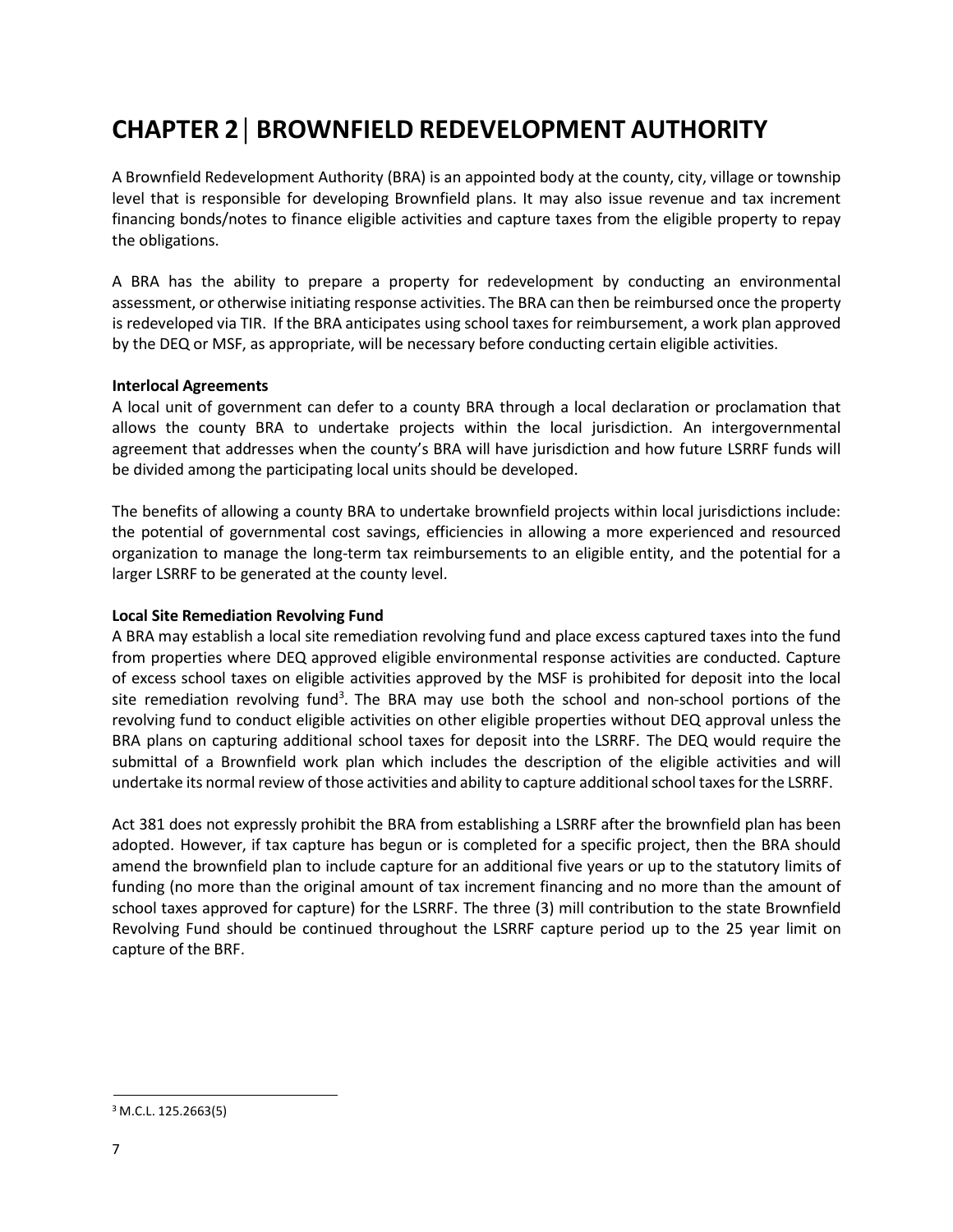#### <span id="page-10-0"></span>**Establishing a Brownfield Redevelopment Authority**

A local unit of government – city, village, township, or county – can establish a BRA and adopt a Brownfield plan pursuant to Act 381.4 This guide includes sample documents in Appendix B (notices, resolutions, letters, Brownfield plan components, etc.) necessary for the BRA formation, preparing a Brownfield plan, and the Brownfield plan approval process. Throughout this section, underlined Internet links are provided to relevant state and federal statutes that may be helpful.

A BRA is a body that may use tax increment financing to assist with the redevelopment of eligible Brownfield properties. A local governing body must make the decision whether to approve a Brownfield plan that is developed by a BRA, since it is the entity that has jurisdiction over the use of taxes for the TIF.

#### **Step 1**

Hold one or more meetings with community leaders (i.e., mayor/president/chairperson, commission/council/board of trustees, finance department, planning departments, etc.) to explain the purpose and powers of a BRA and the benefits to the community.

#### *Tips*

- Representatives of the DEQ and MEDC can provide assistance to the local unit of government throughout this process.
- If contemplating a county BRA, it is recommended to meet with each of the local units of government within the county to solicit their participation.

#### **Step (2A, 2B)**

The local governing body (i.e., a city council, commission, township board, and county commission) must adopt a resolution of intent to establish a BRA, as specified in Section 4 of the legislation. The resolution sets a date for a public hearing on the adoption of a resolution creating the BRA.

#### *Tips*

- For a county BRA, all participating local governing bodies must concur by resolution to be included in the county's BRA. (The Act does not indicate when such concurrence must be obtained; however, it would be prudent to obtain a concurring resolution from the participating local units of government before adopting the resolution of intent to establish a BRA.)
- A county BRA is only able to exercise its powers over any eligible property within the municipal limits of those local governing units which have adopted a resolution to join the county BRA and have concurred with the provisions of a Brownfield plan.

#### **Sample Documents:**

- Resolution of Intent to Create an BRA (Sample A Exhibit 1)
- Resolution of Concurrence by Municipality to Join County BRA (Sample A Exhibit 2).

#### **Step 3**

The resolution of intent to form a BRA shall set a date for holding a public hearing on the adoption of a proposed resolution that creates the BRA. The notice of the public hearing must include the date, time, and place of the hearing.

<sup>4</sup> This guide has been updated to reflect all of the amendments to the Brownfield Redevelopment Financing Act, 1996 PA 381, through January 2013.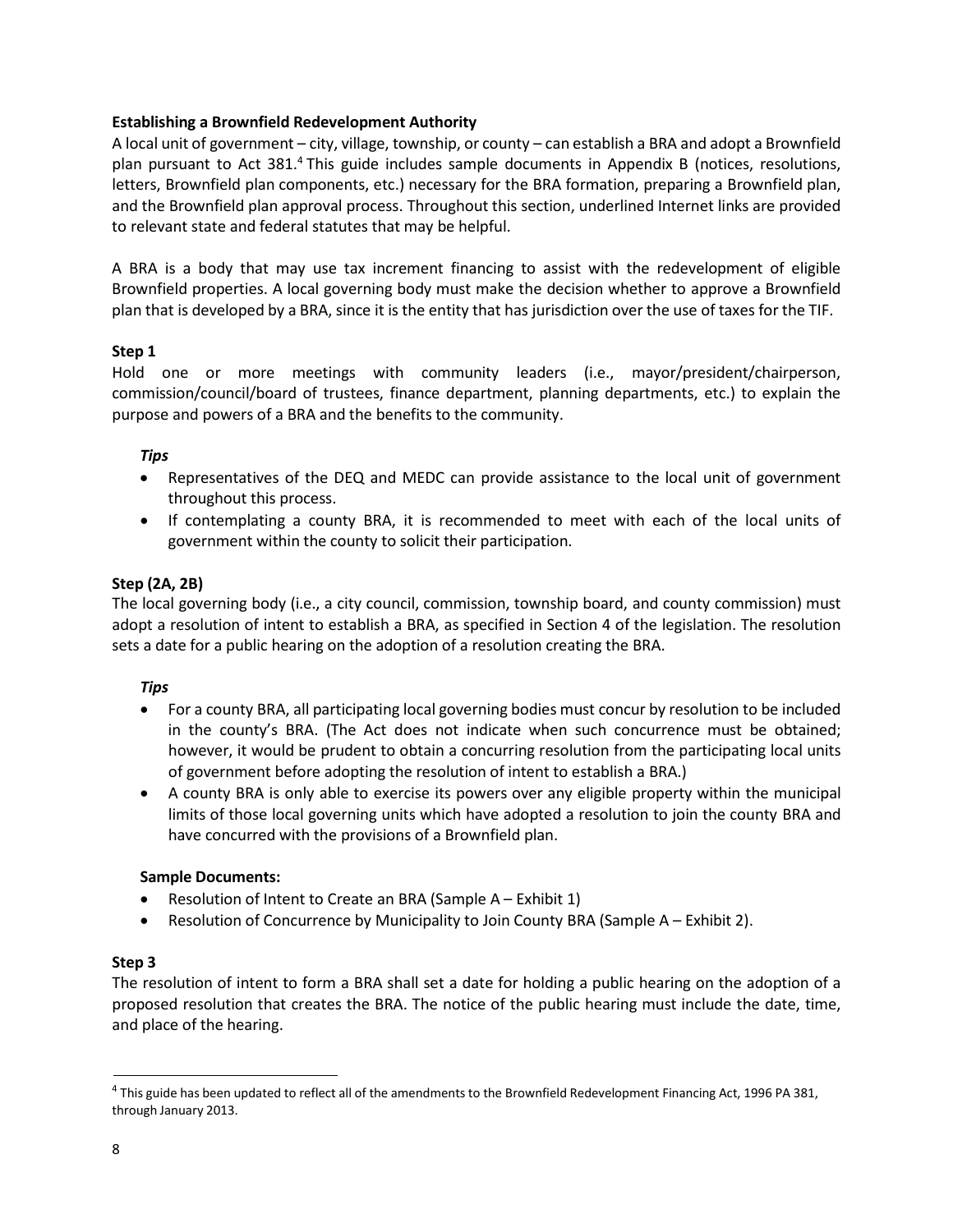#### **Sample Document:**

• Notice of Public Hearing [for publication and posting] (Sample B)

#### **Step 4**

The local governing body must hold the public hearing on the date stated in the notice (in accordance with the Open Meetings Act and any local requirements).

#### *Tip*

• Link to the Open [Meetings](http://www.legislature.mi.gov/(S(yh3g1p55uws2erewqt1egs55))/mileg.aspx?page=getobject&objectname=mcl-Act-267-of-1976&query=on) Act, 1976 PA 267.

#### **Step 5**

If the governing body intends to establish a BRA, they must adopt a resolution establishing the BRA within 30 days of the public hearing. The resolution may be adopted immediately after completing the public hearing, at the same session of the governing body required in Step 4.

#### **Sample Document:**

• Resolution Establishing a BRA and Appointing Board Members (Sample C).

#### **Step 6**

As per Section 5 of the legislation, the governing body may designate as the BRA's board, the trustees or governing board of the following:

- Economic Development Corporation (EDC);
- Downtown Development Authority (DDA);
- Tax Increment Finance Authority (TIFA);
- Local Development Finance Authority (LDFA); or,

• The local governing body may establish a completely new board consisting of between five (5) and nine (9) individuals appointed by the chief executive officer of the municipality and approved by the governing body. Initial appointments shall be for one, two, and three years, an equal number of each as practical, then for three year terms thereafter.

#### *Tips*

- Establishing the board and appointing the board members may be carried out in the same session in which the public hearing in Step 4 is held.
- The [Incompatible](http://www.legislature.mi.gov/(S(k0cnmzqzso41e2qked5dscqf))/mileg.aspx?page=getObject&objectName=mcl-Act-566-of-1978) Public Offices statute, 1978 PA 566, should be reviewed by the local governing body's attorney when deciding whether to appoint an elected official as a BRA member. This type of appointment to a BRA is unusual, but not prohibited by Act 381.

#### **Step 7**

The resolution establishing a BRA, passed by the local governing body in Step 5, must be filed with the State of Michigan promptly after its adoption. Although Section 4(3) of Act 381 specifies filing with the Secretary of State, it should be filed with the Michigan Department of State, Office of the Great Seal. Also, it is recommended that both MEDC and DEQ Brownfield staff are notified via email that a new BRA will be created.

#### *Tip*

• There is a 60-day period after the filing of the resolution establishing the BRA during which any person with standing may challenge the establishment of the BRA in court.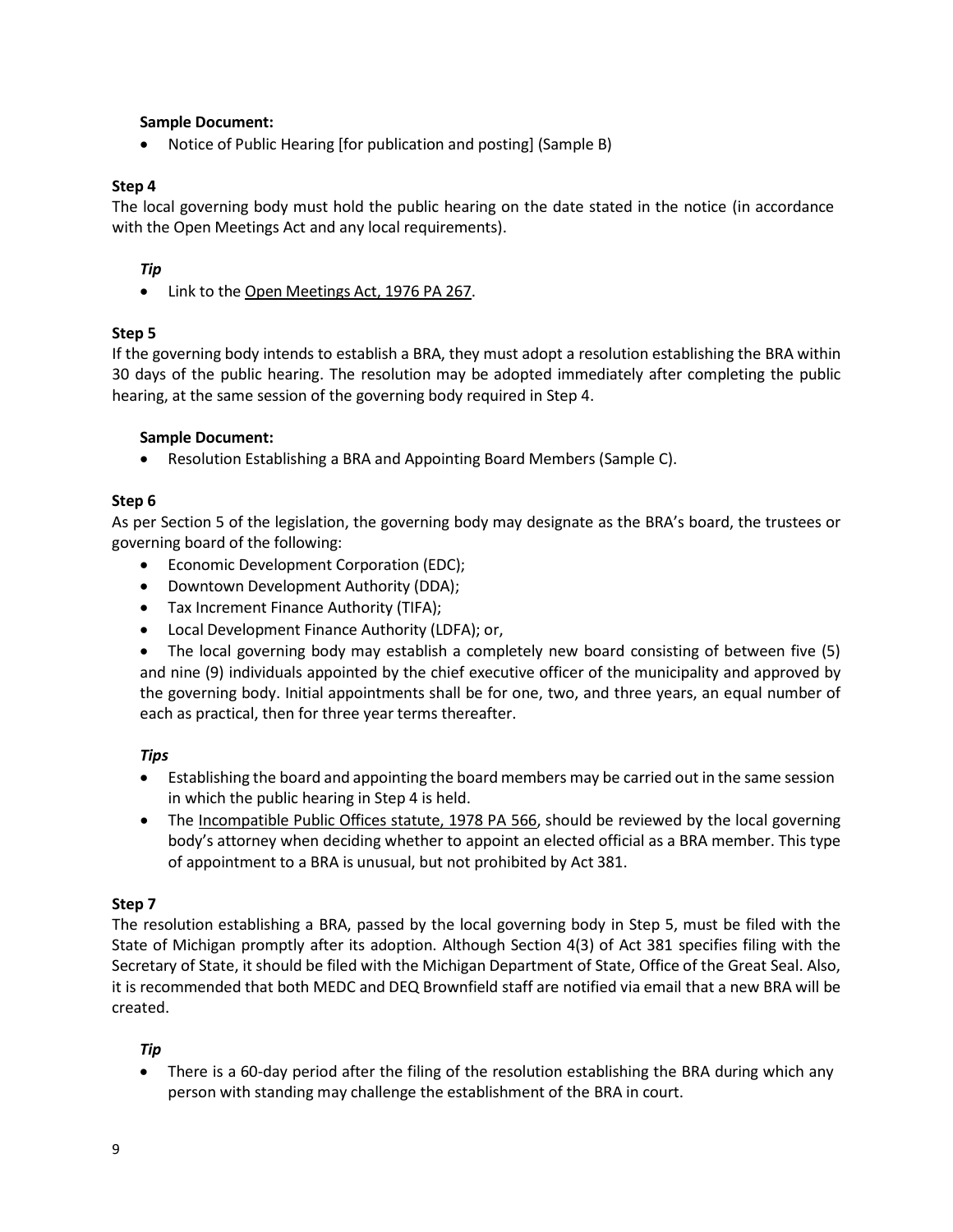#### **Sample Document:**

• Letter to Michigan Department of State, Office of the Great Seal (Sample D)

#### **Step 8**

The BRA's board should conduct an organizational meeting at which it:

- Elects the officers of the board;
- May adopt bylaws by majority resolution;
- Shall adopt rules of governing, its procedure, and the holding of regular meetings; and,
- May employ a director, subject to approval by the governing body that created the BRA.

#### *Tip*

• The director may not be a member of the board; however, a local government employee or official (i.e., city/village manager, chamber staff person, local economic development corporation staff person) may serve as the director on a shared-time basis. The BRA may agree to reimburse the municipality for such services.

#### **Sample Documents:**

- Bylaws (Sample E)
- Resolution Approving Bylaws (Sample F)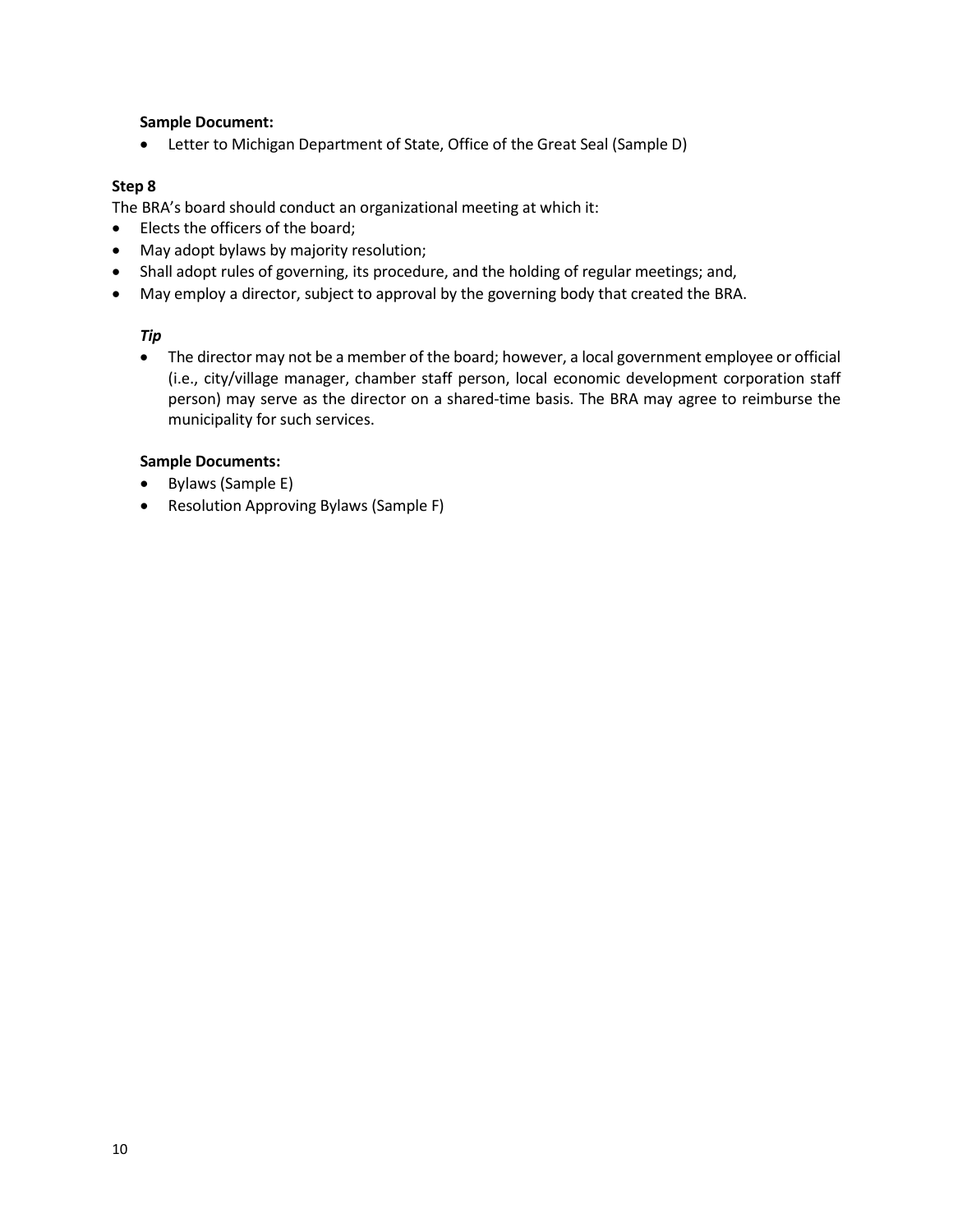### <span id="page-13-0"></span>**CHAPTER 3│ BROWNFIELD PLANS**

The Brownfield plan has three main functions, it establishes the boundary of the eligible property, describes how the eligible property qualifies as a Brownfield, and outlines the costs associated with the activities that must be undertaken to alleviate the Brownfield conditions and prepare the site for redevelopment. Please see the Brownfield Plan or Combined Plan Instructions on the MEDC [website](http://www.michiganbusiness.org/community/development-assistance/) for a detailed explanation of specific information that needs to be incorporated into the plan.

### <span id="page-13-1"></span>**How to Adopt a Brownfield Plan**

#### **Step 1**

A Brownfield plan (plan) must contain a number of provisions as specified in Section 13(1) of Act 381 (M.C.L. 125.2663). The required elements of a plan are described in a-n below:

(a) A description of the costs intended to be paid for with the tax increment revenues. For a plan with properties owned or controlled by a land bank fast track authority, a listing of all eligible activities that may be conducted.

(b) A brief summary of the eligible activities proposed for each eligible property. For a plan for properties owned or controlled by a land bank fast track authority, a brief summary of eligible activities that may be conducted on one or more of the eligible properties.

(c) An estimate of the captured taxable value and tax increment revenues for each year of the plan from the eligible property.

(d) The method by which the costs of the plan will be financed, including a description of any advances made from the municipality.

(e) The maximum amount of note or bonded indebtedness to be incurred, if any.

(f) The duration of the plan.

(g) An estimate of the impact of tax increment financing on the revenues of all taxing jurisdictions in which the eligible property is located.

(h) A legal description of the eligible property to which the plan applies, a map showing the location and dimensions of each eligible property, a statement of the characteristics that qualify the property as eligible property, and a statement of whether personal property is included as part of the eligible property. If the project is located on property that is functionally obsolete, the taxpayer shall include with the application, an affidavit signed by a Michigan Certified Assessing Officer (former level 3 assessor) or Michigan Master Assessing Officer (former level 4 assessor), which states that it is the assessor's expert opinion that the property is functionally obsolete and the underlying basis for that opinion.

(i) Estimates of the number of persons residing on each eligible property to which the plan applies and the number of families and individuals to be displaced.

(j) A plan for establishing priority for the relocation of persons displaced by implementation of the plan.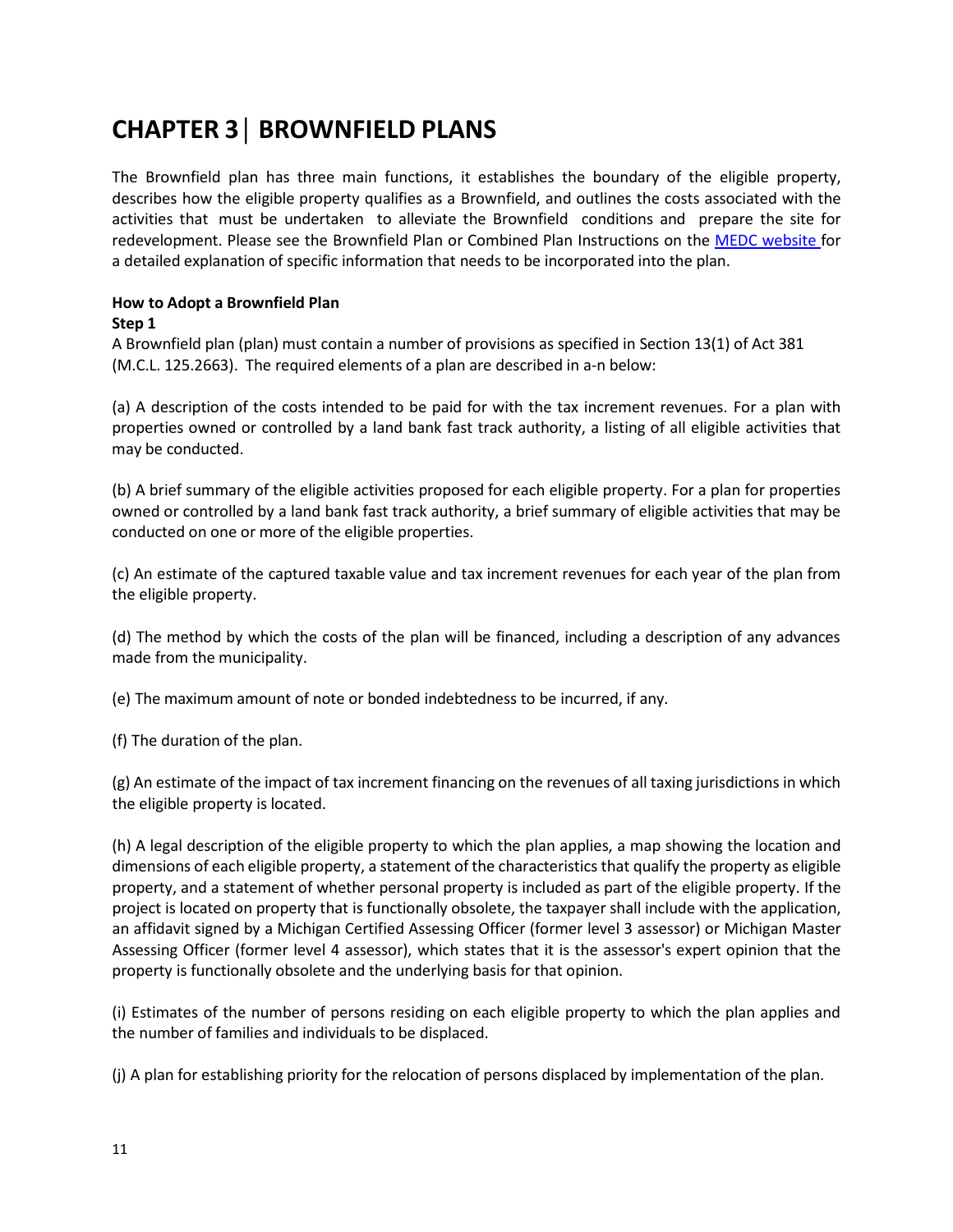(k) Provision for the costs of relocating persons displaced by implementation of the plan, and financial assistance and reimbursement of expenses, including litigation expenses and expenses incidental to the transfer of title, in accordance with the standards and provisions of the federal uniform relocation assistance and real property acquisition policies act of 1970, Public Law 91-646.

(l) A strategy for compliance with the Relocation Assistance Act, 1972 PA 227, MCL 213.321 to 213.332.

(m) ) A description of proposed use of the local site remediation revolving fund.

(n) Other material that the authority or governing body considers pertinent.

#### *Tips*

- Tax parcel identification number(s) should be included in the plan in addition to the legal description.
- If tax increment revenues will be captured, the plan may be more complex. Learn more about tax increment financing at the [Department](http://www.michigan.gov/taxes/0%2C4676%2C7-238-43876---F%2C00.html) of Treasury website.
- The maximum duration of a plan is 35 years (five years to begin capture + 30 years for capture); however, capture of tax increment revenues from an eligible property is limited to the lesser of the length of time required to reimburse eligible costs and deposit to the local site remediation revolving fund or 30 years.
- A plan should identify if interest costs associated with the financing of the eligible activities will be reimbursed, if school tax increment revenues will be used for interest reimbursement, the interest rate, and interest amount (see Appendix C).
- The BRA may adopt multiple plans, each with a single property, or groups of properties, or a single plan with multiple properties.
- The BRA should approve the plan and forward it to the local governing body for a public hearing and required approval.
- DEQ and MEDC staff can assist a BRA prepare a plan.

#### **Sample Document:**

• Brownfield Plan (Sample G)

#### **Step 2 (2A, 2B)**

The local governing body must hold a public hearing prior to the approval or amending of a plan. The notices for the public hearing must state the time, date and place of the public hearing, and a statement that the property description, maps, description of the plan, and other appropriate information is available for public review at a specified location. The notices must also state that all aspects of the plan are open for discussion at the public hearing.

#### *Tip*

• The local governing body may delegate the public hearing process to the BRA or to a subcommittee of the governing body.

#### **Sample Document:**

• Notice of Public Hearing [for publication] (Sample H)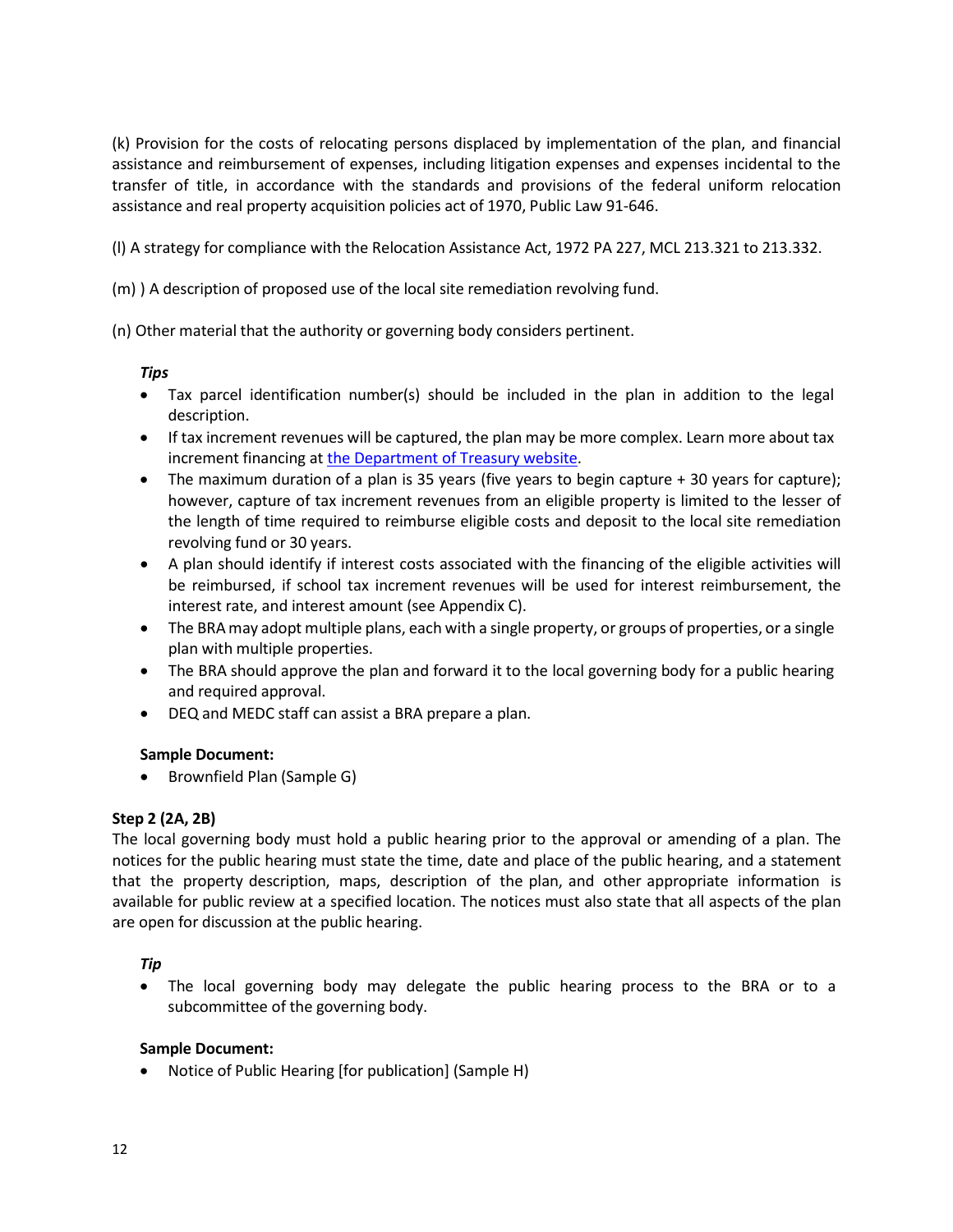#### **Step 3**

The local governing body shall provide notice to all affected taxing jurisdictions from which tax increment revenues will be captured in the plan. It is recommended that a copy of the draft plan be submitted with the notice to all affected taxing jurisdictions in order to accomplish conveying the fiscal and economic implications of the plan.

This notice must be given at least ten days prior to the public hearing on the plan. If the plan includes the capture and use of school taxes, the governing body shall also provide notice to the DEQ and/or the MSF depending on the types of eligible activities to be reimbursed with school taxes. This notice must also be given at least 10 days prior to the public hearing on the plan. The same notification that is provided to the taxing jurisdictions can be used for notifying the DEQ and MSF. For address/contact information see Chapter 4.

#### **Sample Document:**

• Notice to All Affected Taxing Jurisdictions (Sample I)

#### **Step 4**

The local governing body must hold the public hearing on the date stated in the notice (in accordance with the Open Meetings Act and any local requirements), and note all comments including all data presented at the hearing.

#### **Step 5**

The governing body must determine whether or not the plan constitutes a public purpose. If the plan is determined to constitute a public purpose, the governing body may approve the plan by resolution. The resolution must include a series of factual findings and legal conclusions related to financing and other issues.

#### *Tips*

- If the BRA wants to use school taxes for certain environmental response activities, a "work plan" or "combined plan" must be submitted and approved by the DEQ.
- If the BRA wants to use school taxes for infrastructure improvements, lead or asbestos abatement, demolition or site preparation that is not a response activity, a "work plan" or "combined plan" must be submitted and approved by the MSF. In addition, a development agreement or reimbursement agreement between the BRA or municipality and owner or developer of the eligible property is required.
- It's helpful to provide DEQ and/or MEDC with a draft plan prior to approval.
- Procedure, adequacy of notice and findings with respect to purpose and captured tax value shall be presumptively valid unless contested in a court of law within 60 days after the governing body adopts the plan.

#### **Sample Document:**

• Resolution Approving Brownfield Plan (Sample J)

#### **Concurrence**

If a property is going to be included in a Brownfield plan that is being considered by a County BRA, and the property islocated within a village, city or township jurisdiction, the County must receive concurrence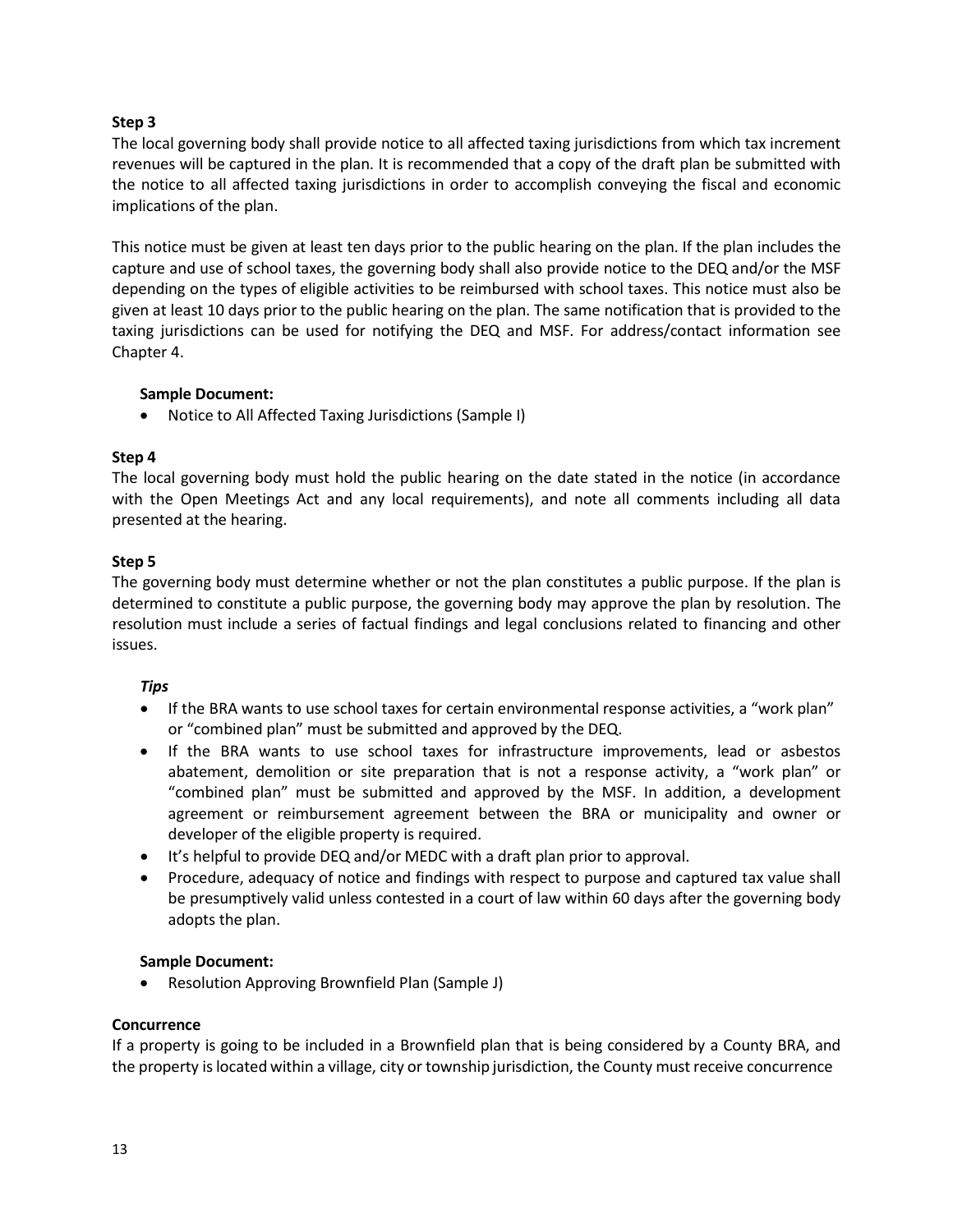for the tax capture from that local jurisdiction. The executive body of the local jurisdiction must approve tax capture for the project via resolution.

#### <span id="page-16-0"></span>**Administrative Fees**

A BRA may use tax increment revenues derived from local taxes for administrative and operating expenses of the BRA, and eligible environmental activities conducted on eligible properties<sup>5</sup>. In each fiscal year, the amount of TIR that can be used for administrative and operating expenses purposes is as follows:

| <b>Number of Projects</b> | <b>Amount</b> |
|---------------------------|---------------|
| 5 or Fewer                | \$100,000     |
| 6 to 10                   | \$125,000     |
| 11 to 15                  | \$150,000     |
| 16 to 20                  | \$175,000     |
| 21 to 25                  | \$200,000     |
| 26 to 30                  | \$300,000     |
| 31 or more                | \$500,000     |

Under two situations, these fees may be increased by increments of two percent (2%) up to ten percent (10%) total; 2% for each written agreement entered into by a County BRA to serve as another municipality's BRA, or 2% if an BRA enters into an agreement with one or more other authorities to administer one or more administrative operations of those other authorities.

#### <span id="page-16-1"></span>**Brownfield Redevelopment Fund**

The state Brownfield Redevelopment Fund<sup>6</sup> is a revolving fund within the Department of Treasury. The state Treasurer directs the investment of the fund. Monies paid into the fund shall remain in the fund and not lapse into the general fund. Not more than fifteen percent (15%) of the annual deposit to the fund may be used to pay the administrative costs of the MSF and the DEQ to implement both Act 381 and the Clean Michigan Initiative Brownfield grant and loan program<sup>7</sup>. A portion of the fund may be used for a grant and loan program to pay for costs of eligible activities under section 13(15) on eligible property. This grant and loan program is to be created and operated by the MSF which will publish the standards, guidelines, templates, and other forms necessary to implement the program.

Brownfield plans requesting school capture and approved after January 1, 2013 must dedicate three mills of the state education tax to be paid to Treasury for the Brownfield Redevelopment Fund. This includes plan "amendments" that are for new projects that are included in jurisdictional base plans in the cities of Grand Rapids and Kalamazoo. The three mills are dedicated for up to 25 years of the plan capture. For Brownfield plans approved prior to January 1, 2013, the three mills will not be dedicated, unless property is added to an approved plan via amendment. If during the last year of capture the full amount of tax increment is not needed to reimburse costs to the project, the three mill contribution may be reduced proportionally.

For Brownfield plans approved prior to January 1, 2013, but amended to add eligible property after January 1, 2013, the TIR from the added property must dedicate three mills of its state school tax value to Treasury. If this is considered too burdensome, a jurisdiction may want to abolish the existing plan and

 $5$  MCL 125.2663(16)(a)

<sup>6</sup> MCL 125.2658a

<sup>7</sup> Part 196 of the natural resources and environmental protection act, 1994 PA 451, MCL 324.19601 to 324.19616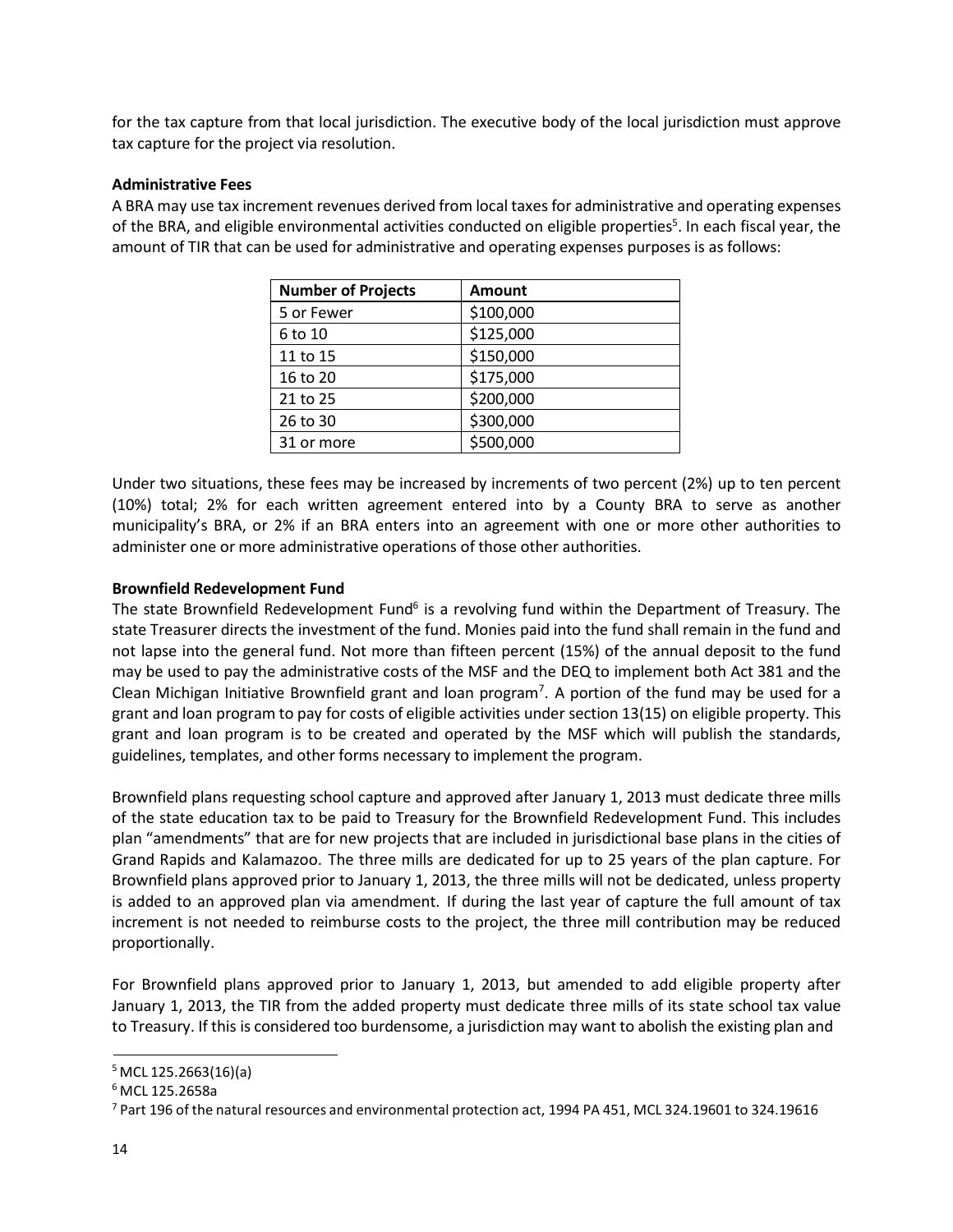approve a new one for the project. When abolition of a Brownfield plan is under consideration, it is recommended that the BRA contact DEQ and/or MEDC staff prior to the action to discuss any additional options that may be available.

The dedication of the three mills to Treasury does not affect the ratio that exists between local and school taxes. It is considered as the same as local administrative fee dedication in that it is tracked separately in a TIF [table,](http://www.michiganbusiness.org/cm/files/brownfields/sample-tif-table.xlsx) but is still considered a contribution to the overall project since it pays for agency project administration.

#### <span id="page-17-0"></span>**Abolishing a Brownfield Plan**

When a project is finished, and all costs under that plan have been reimbursed, the governing body may abolish the Brownfield plan. Similarly, if a project does not come to fruition, and reimbursement for eligible activities has not occurred for eligible property that was included in a Brownfield plan, the governing body may abolish the plan via resolution. If the opportunity for a new project develops, the jurisdiction may create a new Brownfield plan for that property, which would restart the five year clock for tax increment revenue capture to begin, and TIR may be captured for up to 30 years on the property under the new plan. The three mill contribution to the Brownfield Redevelopment Fund is applicable to the properties under the new plan.

Any Single Business Tax (SBT) or Michigan Business Tax (MBT) Brownfield credits approved under the initial Brownfield plan would not be eligible for a request for certificate of completion until a new Brownfield plan is approved that includes those properties the eligible investment occurred upon.

#### <span id="page-17-1"></span>**Development and Reimbursement Agreements**

A development or reimbursement agreement is a legal document that describes the terms of TIR capture and reimbursement to the developer by the BRA or municipality. The DEQ and/or MSF are not involved in the reimbursement process at all. This is strictly a local process that should be described in the reimbursement agreement between the developer and the BRA and local unit of government. Adequate records should be maintained for auditing purposes.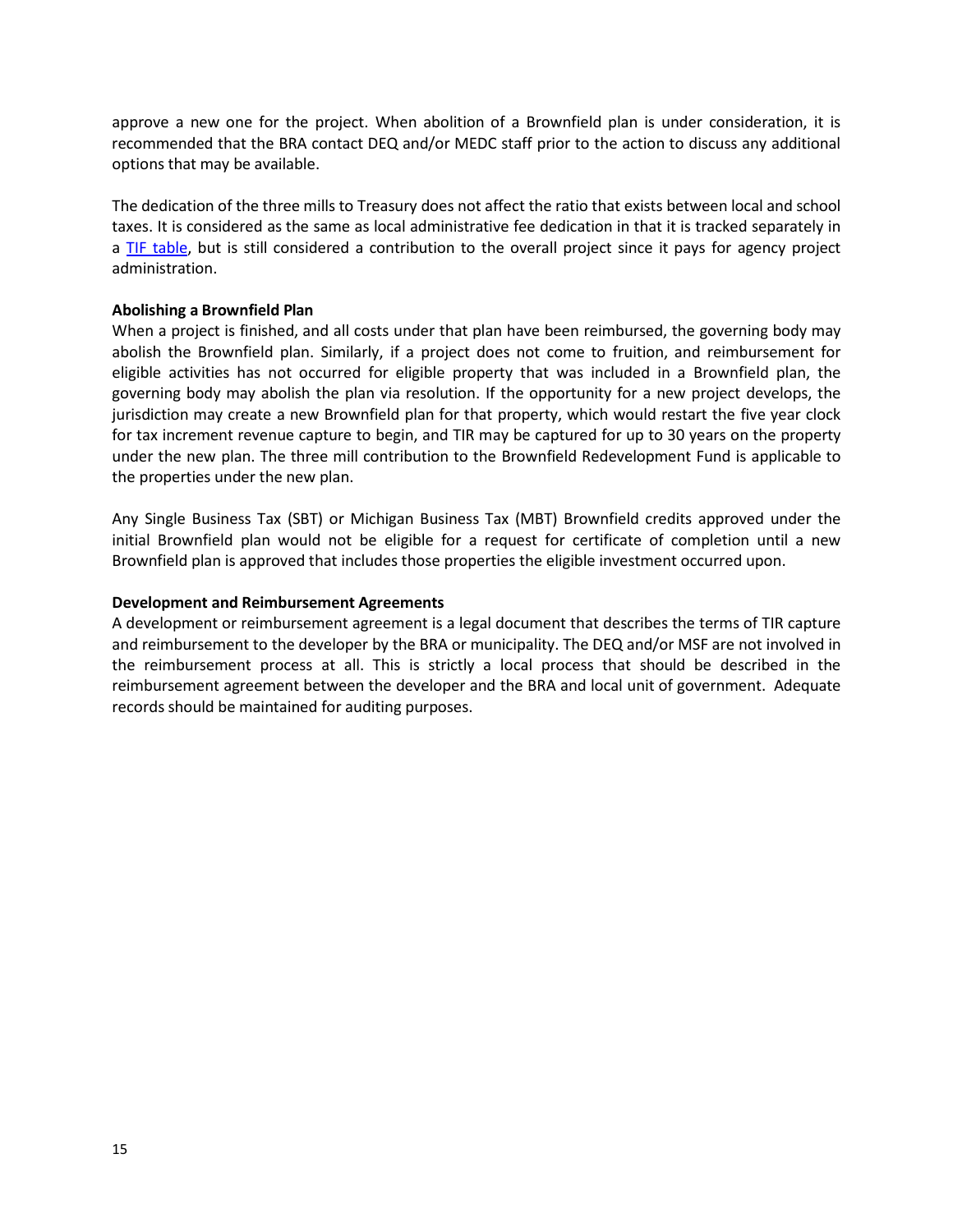### <span id="page-18-0"></span>**CHAPTER 4│ WORK PLANS**

The work plan is a document that details the proposed project, what specific eligible activities will be undertaken to alleviate Brownfield conditions, their costs and the time frame of the project. If captured school taxes will be used to reimburse the cost of certain environmental response activities or any nonenvironmental activities, approval of a work plan by the DEQ and/or the MSF is necessary. The MSF Chairperson may approve a work plan with non-environmental eligible activities of \$500,000 or less<sup>8</sup>, rather than going to the full MSF Board approval.

Prior to submission of an Act 381 work plan, we strongly recommend that the appropriate agency representatives be contacted to discuss the project (see agency contacts below). This will help save time on preparation of the work plan, prevent inclusion of ineligible activities that would not be approved, and reduce agency review time. Please do not submit a work plan until the Brownfield plan has been approved.

The official receipt date isthe date an administratively complete work plan is received by the MEDC and/or the DEQ Brownfield Redevelopment Unit. The agencies will review draft Brownfield and/or work plans at the request of the BRA, but formal review will be conducted after reception of a transmittal letter by the BRA.

#### <span id="page-18-1"></span>**Submission**

Prior to submission of a work plan to DEQ or MSF, it is recommended that a draft be provided to the respective agency for comment. MEDC [Community](http://www.michiganbusiness.org/cm/files/fact-sheets/catmap.pdf) Assistance Team (CAT) and Business [Development](http://www.michiganbusiness.org/cm/Files/Fact-Sheets/BDM_RegionsMap.pdf) (BD) staff should be the first point of contact for work plans that propose MSF non-environmental activities. To obtain approval for a project with MSF costs, CAT or BD will have to scope the project and issue a letter of interest outlining agency support.

The work plan must be submitted to the DEQ and/or MSF by the BRA and include a signed transmittal letter from the BRA or a local government representative. The work plan must include a copy of the Brownfield plan as approved via resolution by the governing body of the municipality, and include a copy of the resolution. For projects that have both DEQ and MSF eligible activities, one work plan that includes both DEQ and MSF eligible activities should be prepared and submitted concurrently to both agencies.

For eligible activities requiring **DEQ** review: Send one (1) unbound, double-sided hardcopy to the Remediation and Redevelopment Division (RRD) in the district office serving your county (see DEQ/RDD Office [Locations](http://www.michigan.gov/deq/0%2C4561%2C7-135-3311_4109_9846-321402--%2C00.html) map **and** one (1) unbound, double-sided hardcopy to:

Michigan Department of Environmental Quality Remediation and Redevelopment Division Brownfield Redevelopment Unit Constitution Hall, 5<sup>th</sup> Floor South 525 West Allegan Street Lansing, Michigan, 48933 (Mail Code: 76116)

The DEQ may request an electronic copy of the documents as well.

<sup>8</sup> 125.2665, Section 15 (24)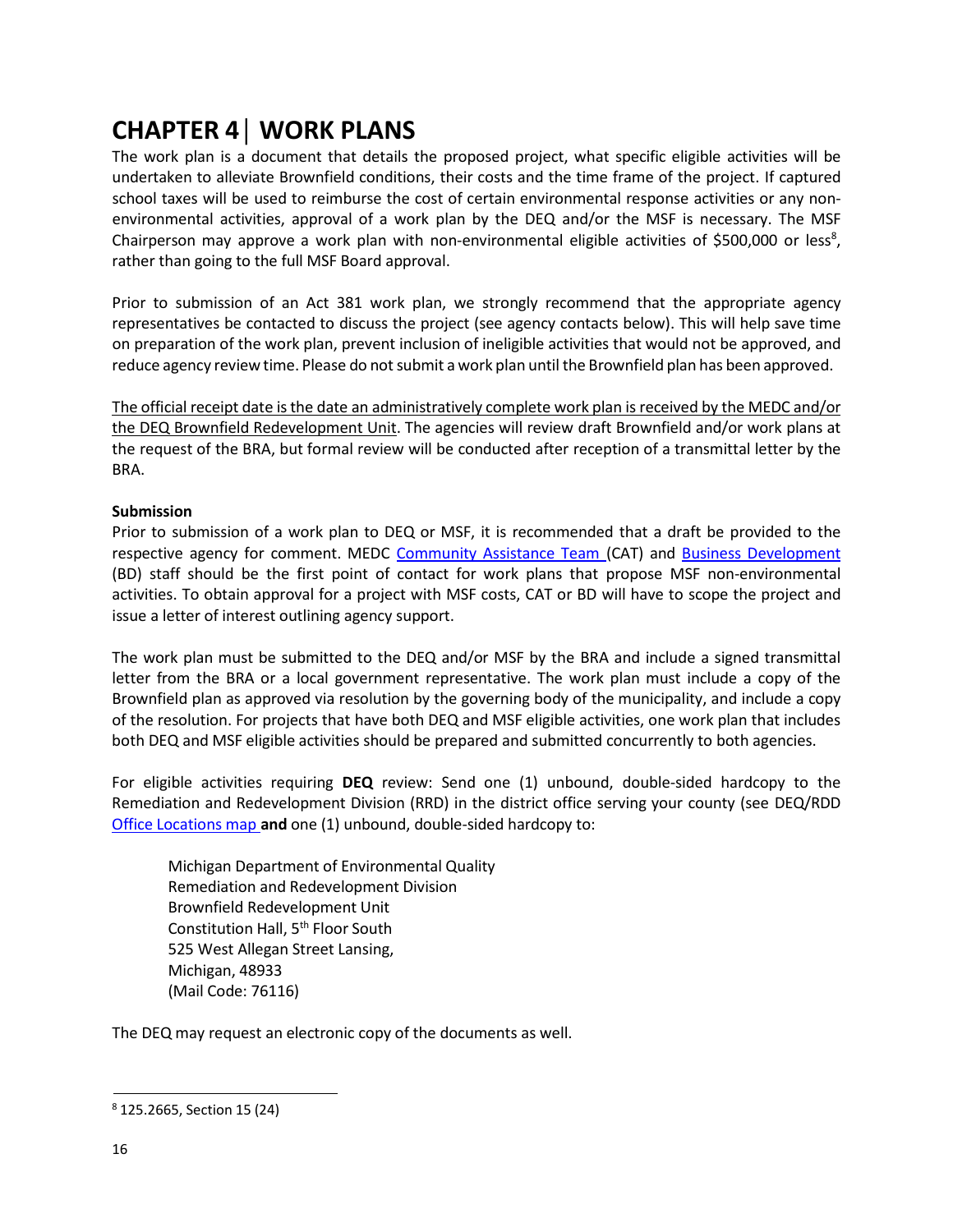For eligible activities requiring **MSF** review: submit an electronic copy, as well as an unbound, doublesided hardcopy to:

Michigan Economic Development Corporation Brownfield Program Unit 300 N. Washington Square Lansing, Michigan, 48913

Questions should be directed to the agency responsible for reviewing the eligible activity.

**DEQ** Remediation and Redevelopment Divison– General and Site Specific Contacts: Barb Westmoreland, Brownfield Redevelopment Unit, (517) 284-5169 Ronald Smedley, (517) 284-5153, [smedleyr@michigan.gov](mailto:smedleyr@michigan.gov) Jeff Hukill, (517) 284-5113, [hukillj@michigan.gov](mailto:hukillj@michigan.gov)

**MSF/MEDC** – General Contact:

Lisa Pung, Manager, Brownfield and Community Revitalization Program, (517) 243-6863 Rob Garza, Program Specialist, (517) 373-0209 Mary Kramer, Program Specialist, (517) 373-6206 Jenny Schwanky, Program Analyst, (517) 373-4843

#### <span id="page-19-0"></span>**Review/Determination**

The statute specifies different review/response periods depending on the type of eligible activities and which agency is completing the review. They are as follows:

- a. **BEA if requested, and due care activities** sixty (60) days for DEQ work plan review.
- b. **MSF-eligible activities** sixty-five (65) days for work plan review.
- c. **Additional response activities** the statute does notspecify a review period; however, work plans must be reviewed within six (6) months under Part 201 of the NREPA. You can expect a response from the DEQ within this timeframe and generally considerably less.
- d. **Additional information requested by DEQ** forty-five (45) days for DEQ review.

If a response is not received from the appropriate agency within the timeframes indicated above for BEA, due care, and MSF eligible activities, the work plans are considered approved. There is an exception to the BEA/due care review time. See [Section 15\(6\)](http://www.legislature.mi.gov/(S(mvjied455i5q4nqyfsvbom45))/mileg.aspx?page=getObject&objectName=mcl-125-2665) of Act 381 for details.

The DEQ staff will review the work plan for administrative completeness and then determine the following:

- Whether some or all of the activities are due care activities or additional response activities.
- Whether the due care activities and additional response activities are protective of the public health, safety, and welfare and the environment.
- Whether the estimated costs for the activities as a whole are reasonable.

The DEQ may approve additional response activities that are more protective than that required to comply with due care if the activities provide public health or environmental benefit (i.e. cleaning up commercial property to residential criteria). The DEQ approval of additional response activities is dependent on a number of criteria, including, but not limited to, the following:

• The proposed land use.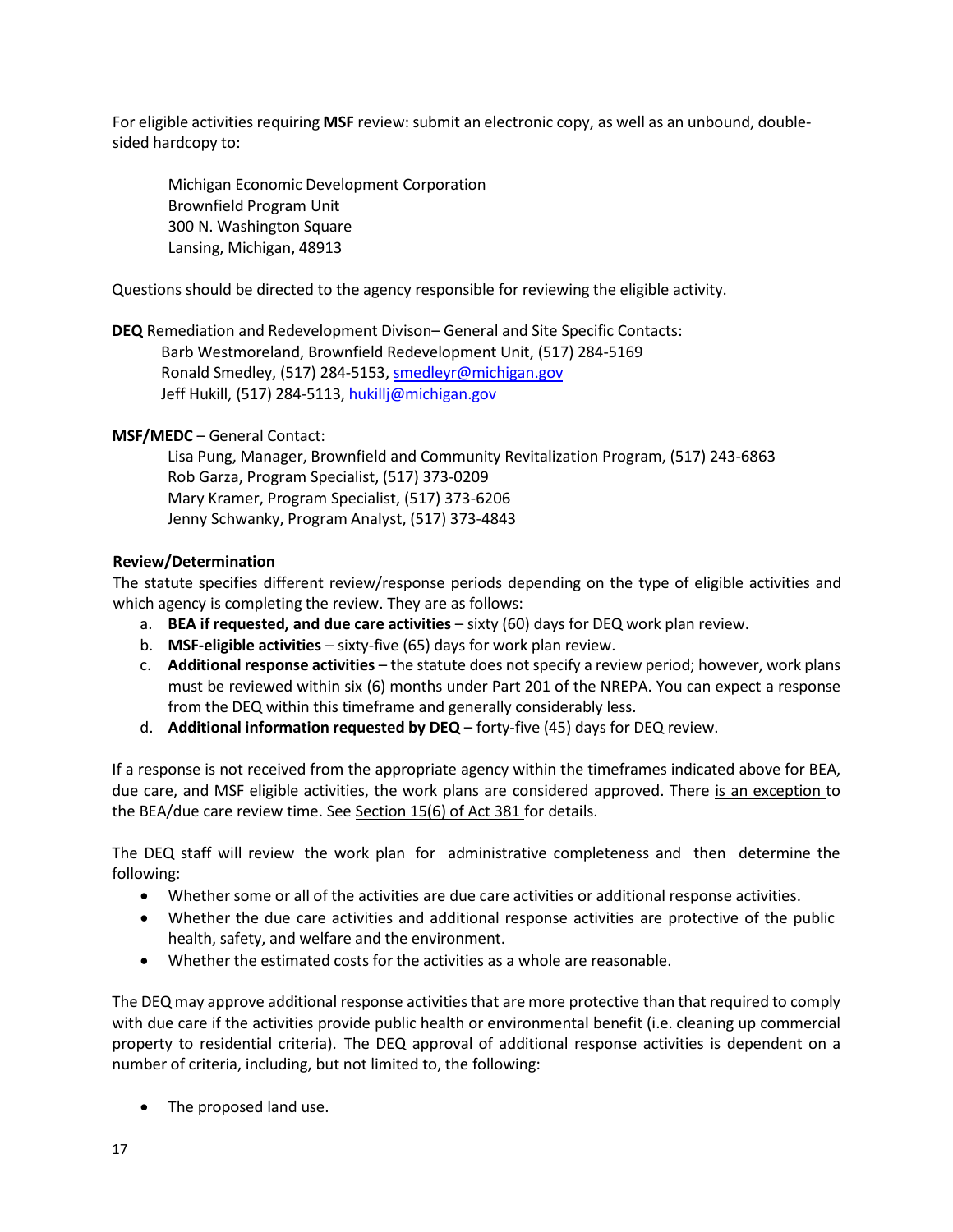- The reliability of the proposed restrictions to prevent exposure to contamination.
- The cost of implementing activities minimally necessary to achieve due care compliance, versus the additional cost associated with performing additional response activities.
- The long-term obligations associated with leaving contamination in place and the value of reducing or eliminating these obligations.

The DEQ's response will indicate one of the following determinations:

- An unconditional approval.
- A conditional approval that delineates specific necessary modifications to the work plan including, but not limited to, individual activities to be added or deleted from the work plan and revision of costs.
- If the work plan lacks sufficient information or requires changes, the DEQ will issue a letter stating the necessary additions or changes to the work plan before that activity will be considered by the DEQ.
- A denial if the property is not an eligible property, if the work plan proposes the use of school taxes that benefit a liable party, or for any activity conducted before approval of the brownfield plan. The DEQ will state the reason for the denial. If the DEQ denies all or a portion of a work plan, the BRA may resubmit the work plan.

Response letters will be issued under signature of the DEQ/Remediation and Redevelopment Division District Supervisor.

The statute requires a written response regarding work plan acceptability. You will receive separate written and/or electronic responses from each agency regarding their review and determination.

#### <span id="page-20-0"></span>**Multiple Work Plans/Amendments**

Subsequent work plans or amended work plan(s) do not require you to re-submit the Brownfield plan or basic project information required by Section 15(2)(b-e) if the Brownfield plan or basic project information remains unchanged. Should a change in the scope of work require changes to the Brownfield plan or basic project information, an entire revised work plan is required for agency review.

#### <span id="page-20-1"></span>**Reasonable Costs**

The statute requires the agencies to determine whether cost estimates for the proposed activities are reasonable. Proposed activities may be denied on the basis of unreasonably high costs. It is expected that the governing body of the municipality responsible for approving the Brownfield plan will also assure the costs in the Brownfield plan and work plan are reasonable, and will provide justification to the agencies.

The BRA may wish to amend the Brownfield plan (or develop a new work plan if there is enough money approved in the Brownfield plan) to include the additional costs and can either seek approval from the agencies for those costs if they will utilize school tax capture, or approve the additional costs using only local taxes.

#### <span id="page-20-2"></span>**Fifteen Percent (15%) Contingency**

A maximum fifteen percent (15%) contingency for unforeseen circumstances and cost overruns may be added to the estimated cost of the proposed activities. The contingency should not be calculated on the costs for Brownfield plan, work plan preparation, or for activities previously conducted. The DEQ and MSF will approve the fifteen percent contingency only on the approved eligible activities.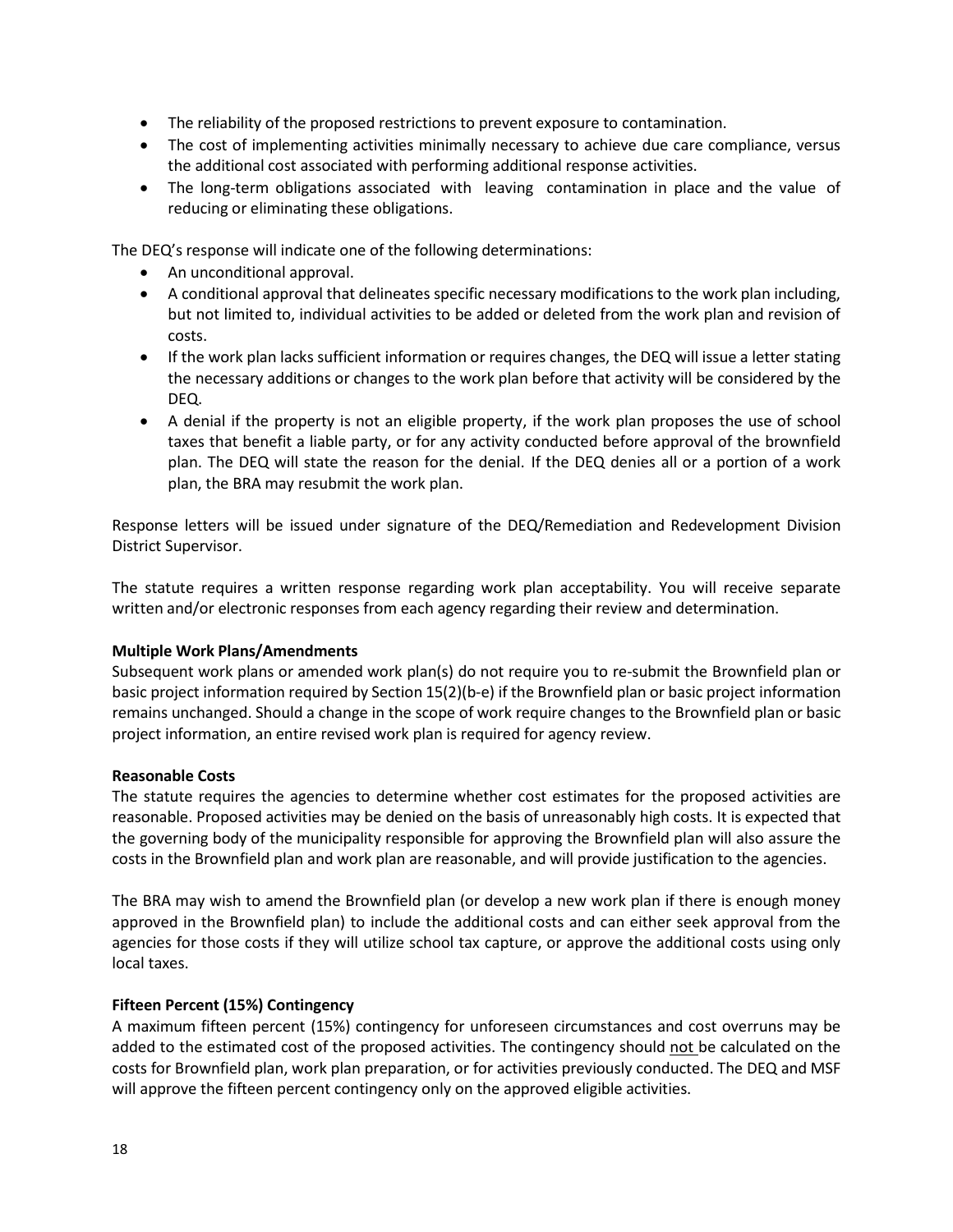#### <span id="page-21-0"></span>**Administrative Costs**

The BRA administrative and operating expenses may be reimbursed with local taxes only. DEQ and/or MSF approval is not required and, therefore, it is optional whether they are included in a work plan.

#### <span id="page-21-1"></span>**Interest Costs**

Use of captured school taxes for reimbursement of interest costs associated with financing of eligible activities differs by agency. See [Section 13\(17\)](http://www.legislature.mi.gov/(S(2v2pytj0ymmlel55sywjsf3e))/mileg.aspx?page=getObject&objectName=mcl-125-2663) of Act 381.

MSF will consider interest on principal eligible activities including demolition, lead & asbestos abatement, infrastructure improvements and site preparation on a case-by-case basis for projects that demonstrate a financial need. MSF will support only 5% simple interest. MEDC will determine the level of interest support based on a needs analysis, taking all financing into consideration, including the layering of state and local incentives. Interest must be supported by the local BRA and the interest rate must be included in an approved Brownfield plan. The BRA has the ability to cap the amount of interest and the MSF will not support more than the capped amount. Projects contemplating interest should engage the MEDC early in the planning process (see Appendix C).

If a BRA wants to use school taxes for interest associated with DEQ-eligible activities, the activities must be included in a work plan approved by the DEQ. This includes the BEA, due care activities, additional response activities and environmental insurance. Approval by the DEQ of interest costs is not required; however, the DEQ will allow the same interest rate as the MSF.

#### <span id="page-21-2"></span>**Cost Gap Between a Brownfield Site and a Greenfield Site**

For each MSF eligible activity, please provide a brief narrative that identifies the cost difference for that activity between redevelopment of a Brownfield site and development of a greenfield site. For certain MSF eligible activities that are necessary on both a Brownfield site and a similar greenfield site, reimbursement with school taxes will be allowed only for the incremental increase in costs to conduct that eligible activity. Please contact the MEDC or visit the MEDC [website](http://www.michiganadvantage.org/Brownfield-Redevelopment/) for additional requirements.

*Example:* Infrastructure Improvement activity "Traditional Urban Storm Water Management"; in order to be considered for this activity, document the cost gap by providing the cost of constructing a surface retention pond on a similar nearby greenfield site and subtract that from the cost of installing sub-grade water retention and piping to the stormwater pipes in the public right-of-way.

#### <span id="page-21-3"></span>**Prior Approval Required and Excessive Costs**

Only eligible activities identified in Section 13(16)(a), (b), and (c): site investigation (Phase 1 and 2 Environmental Assessments), completion of BEAs and due care compliance analysis, preparation of brownfield plans, combined plans, work plans, and unanticipated response activities- if given prior approval by the DEQ, may be conducted prior to the approval of a work plan by the department. Other eligible activities may be conducted prior to the approval of a work plan by the department utilizing only local tax increment revenues (TIR). The amount of TIR approved by the department (including the 15 percent contingency) is the maximum that can be captured under that particular work plan. A BRA may either amend the brownfield plan or develop a new work plan to include the additional costs of other eligible activities. The BRA can then seek approval from the department for those costs if they will utilize school tax capture, or approve the additional costs using only local taxes. Section  $13(16)(c)(i)$ -(iii) describes the conditions where it is allowable to capture school TIR for unanticipated costs and the process of receiving approval by the DEQ. The section states: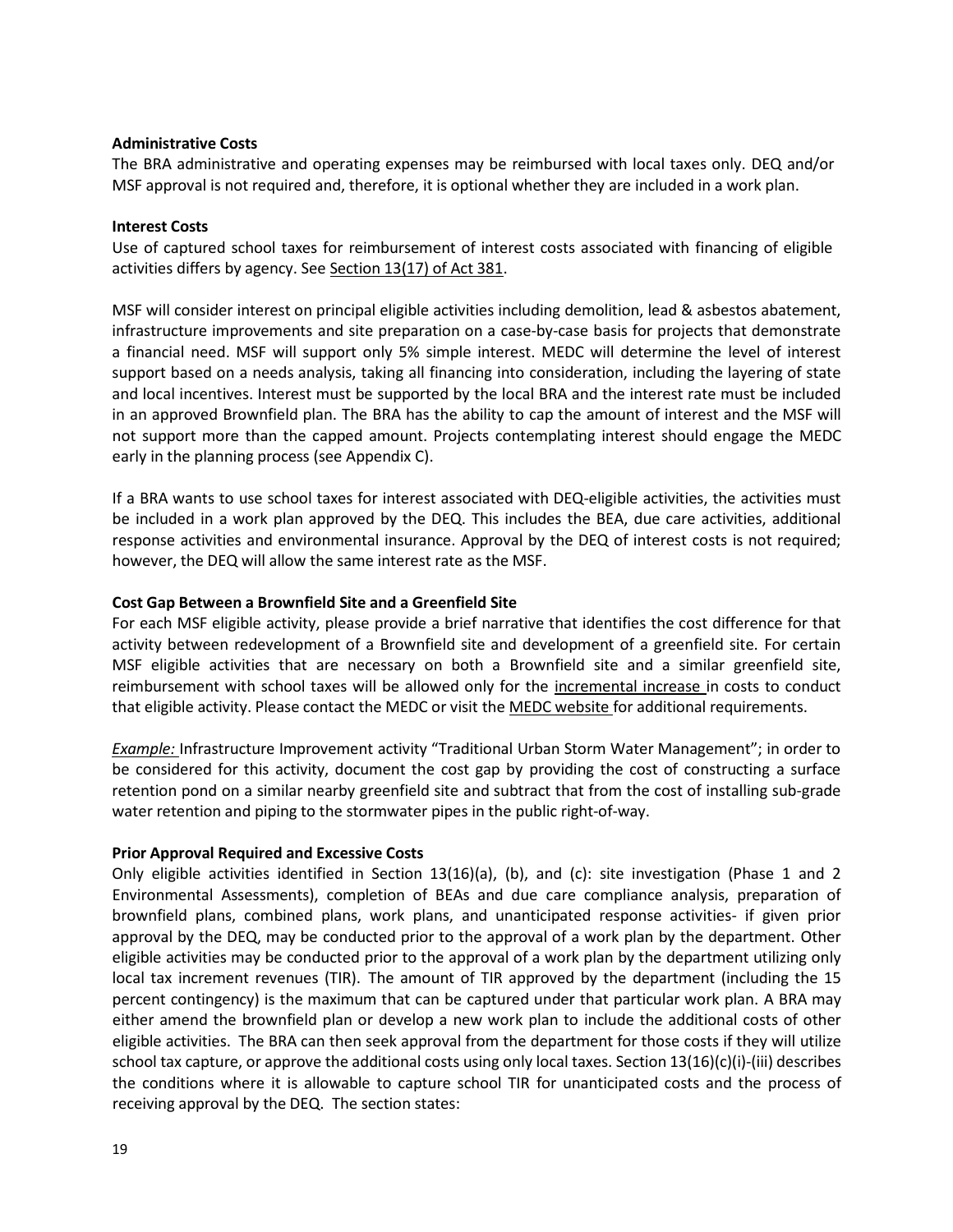"For tax increment revenues attributable to taxes levied for school operating purposes, eligible activities associated with unanticipated response activities conducted on eligible property if that eligible property has been included in a brownfield plan, if the department is consulted on the unanticipated response activities before they are conducted and the costs of those activities are subsequently included in a brownfield plan approved by the authority and a combined brownfield plan or a work plan approved by the department."

Consultation with the DEQ may be through a phone call to the brownfield coordinator or to the project manager of the site. However, the DEQ will only consider eligible activities costs as those specifically itemized via email or letter to the district supervisor in whose district the project is being conducted. The consultation must be verified by the district supervisor in an email or written letter to the brownfield authority requesting the activities. Within six months after the approval of unanticipated costs, the brownfield authority must submit a work plan and approved revised brownfield plan to the DEQ for review and approval of the activities themselves.

#### <span id="page-22-0"></span>**Underground Storage Tanks (USTs)**

Generally, removal of USTs regulated under Part 211, [Underground](http://www.legislature.mi.gov/(S(iwk3blum2u20j1ezklts5rjx))/mileg.aspx?page=getObject&objectName=mcl-451-1994-II-8-211&highlight=underground%20AND%20storage%20AND%20tanks) Storage Tank Regulations, of the [NREPA](http://www.legislature.mi.gov/(S(iwk3blum2u20j1ezklts5rjx))/mileg.aspx?page=getObject&objectName=mcl-451-1994-II-8-211&highlight=underground%20AND%20storage%20AND%20tanks) is not an *environmental* eligible activity, *but may be covered under the MSF non-environmental eligible activity site demolition*. It is recommended that costs for UST removal be reimbursed through local-only taxes due to the potential for complications related to determining environmental vs. nonenvironmental costs. The property owner is responsible for emptying the tanks and for removal/closure under Part 211.

The DEQ may consider approval of school tax capture for UST removal under the following circumstances:

- 1. The property is owned by the local unit of government or the state who acquired it involuntarily through tax reversion.
- 2. The property is owned by the local unit of government who acquired it voluntarily for a nominal fee (e.g., a dollar).
- 3. The USTs were previously unknown (e.g., they were discovered subsequent to performing adequate pre-purchase due diligence).
- 4. If the tanks have been previously properly closed in place and the current property owner is not otherwise liable to remove the USTs and there is an open release that can only be addressed by removing the USTs.

Cleanup of contamination from the UST system may be an eligible due care activity or additional response activity. The incremental costs for elements of a newly installed system which are necessary to accomplish an additional response activity may be considered. Compliance with Part 213, Leaking [Underground](http://www.legislature.mi.gov/(S(ezjzpbro5e1z3k3vmwveuvag))/mileg.aspx?page=getObject&objectName=mcl-451-1994-II-8-213&highlight=underground%20AND%20storage%20AND%20tanks) [Storage](http://www.legislature.mi.gov/(S(ezjzpbro5e1z3k3vmwveuvag))/mileg.aspx?page=getObject&objectName=mcl-451-1994-II-8-213&highlight=underground%20AND%20storage%20AND%20tanks) Tanks, of the NREPA, is required for all regulated UST work.

If the UST is not regulated under Part 211 per Section 21101(i), (e.g., farm or residential tank of 1,100 gallons or less for storing motor fuel for noncommercial purposes, heating oil tank used for consumptive use on the premises, etc.), then removal of the product and tank may be eligible as a due care or additional response activity.

#### <span id="page-22-1"></span>**Aboveground Storage Tanks (ASTs)**

Emptying/purging of ASTs regulated under the Michigan Fire Prevention Code, 1941 PA 207, as amended, and subsequent Executive Reorganization Orders 1997-2 and 1998-2, and the Flammable and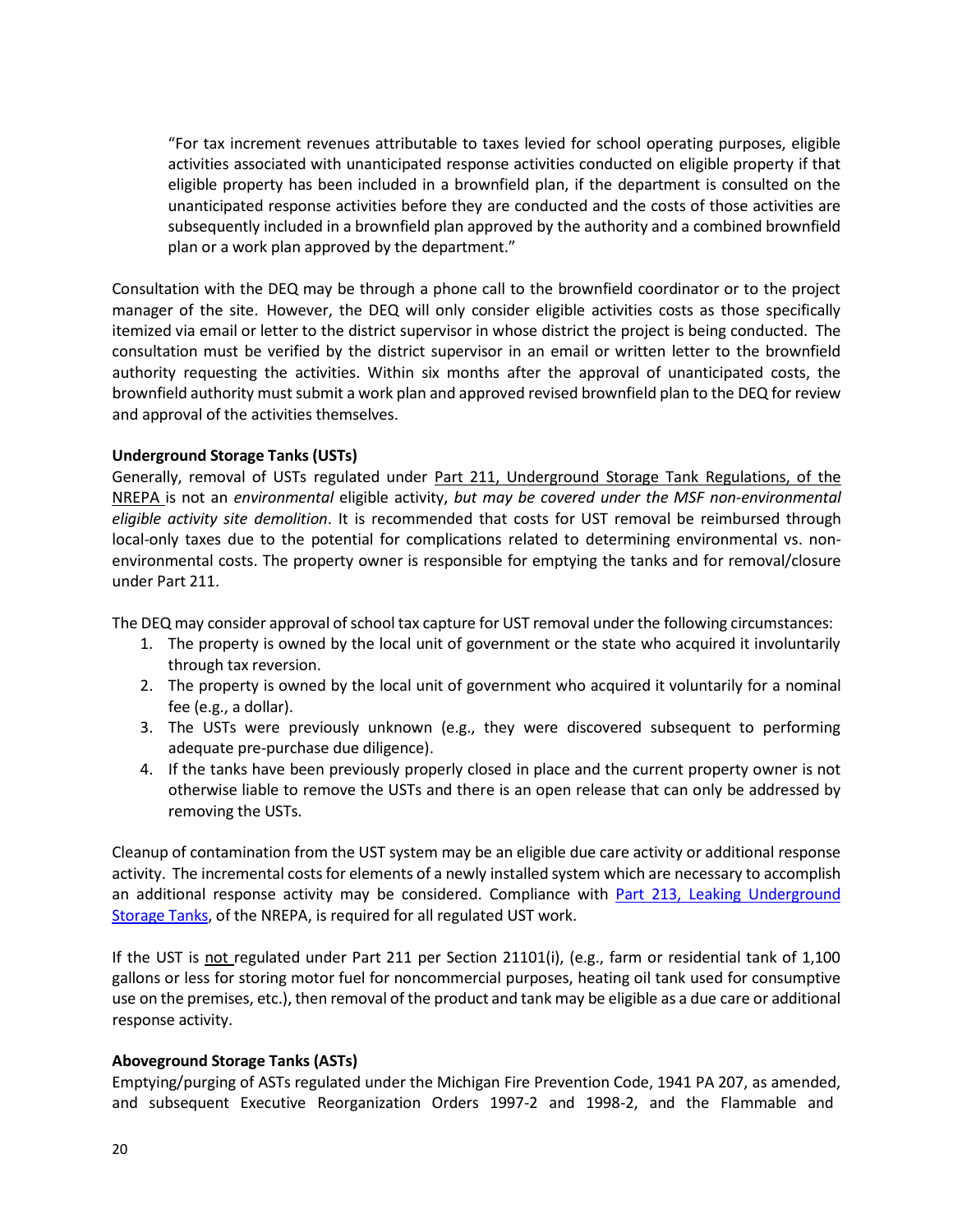Combustible Liquid Rules are not eligible activities. These are the responsibility of the property owner. Removal of the AST and addressing any resulting contamination may be eligible as due care or additional response activities.

#### <span id="page-23-0"></span>**Dredging and Removal of Dredge Material**

Although Part 201 of the NREPA does not contain cleanup criteria for sediments, Part 115 requires parties to perform sediment sampling to obtain a dredging permit. Part 115 utilizes criteria from the former Administrative Rules for the Michigan Environmental Response Act (Act 307) to determine how the dredge spoils should be managed.

If testing shows that the sediments pose a risk to human health, the act of dredging would be considered a response activity and therefore, eligible for school TIF. In addition, the dredging would not have to be specifically associated with the redevelopment site or "facility", i.e. impacted sediments from an upstream source, as well as sediments associated with the facility, would also be eligible for removal.

Dredging of sediments with contaminant levels that do not pose a risk to human health or that do not contain contaminants at all, would *NOT* be considered a response activity and therefore, would not be eligible for school TIF.

Once sediments are removed, the resulting dredge spoils will need to be evaluated. If the spoils exceed the Act 307 Type B criteria, or it can be shown that their relocation would result in the creation of a facility under Part 201, the management of these spoils would be considered a response activity. Determination of how to appropriately manage the dredge spoils shall be based on recommendations of DEQs Office of Waste Management and Radiological Protection.

Dredge spoil management at a "facility" includes, but is not limited to: Testing, transportation and disposal at an appropriate landfill, and upland disposal and cover. In addition, costs to develop restrictive covenants associated with upland sediment disposal and capping, less any attorney fees, would be considered a response activity and therefore eligible for school TIF.

#### <span id="page-23-1"></span>**DEQ and CRP Grant/Loan, SBT/MBT Tax Credit Coordination**

School taxes cannot be used for any eligible activities that are funded by DEQ grants or claimed under state tax credits (e.g., Site Assessment Grant, Brownfield Redevelopment Grant, or either the former Single or Michigan Business Tax Brownfield Redevelopment Credit). If school taxes will be used to repay a DEQ loan, approval of the Act 381 work plan and the loan work plan is required prior to commencing work. In addition, a liable party may not benefit by repayment of the loan with school taxes. Community Revitalization Program (CRP) grants and forgivable loans may not, but non-forgivable loans may, be utilized for the eligible activity costs approved under a work plan.

#### <span id="page-23-2"></span>**Ineligible Activities/Expenses**

In addition to the activities previously mentioned, the following activities and expenses are not eligible for reimbursement with school taxes:

- Legal fees(may be an eligible expense for MSF projectsif directly related to MSF eligible activities).
- Permitting fees.
- Site improvements.
- Administration by staff of the local unit of government.
- Land acquisition (except in certain circumstances by a Land Bank).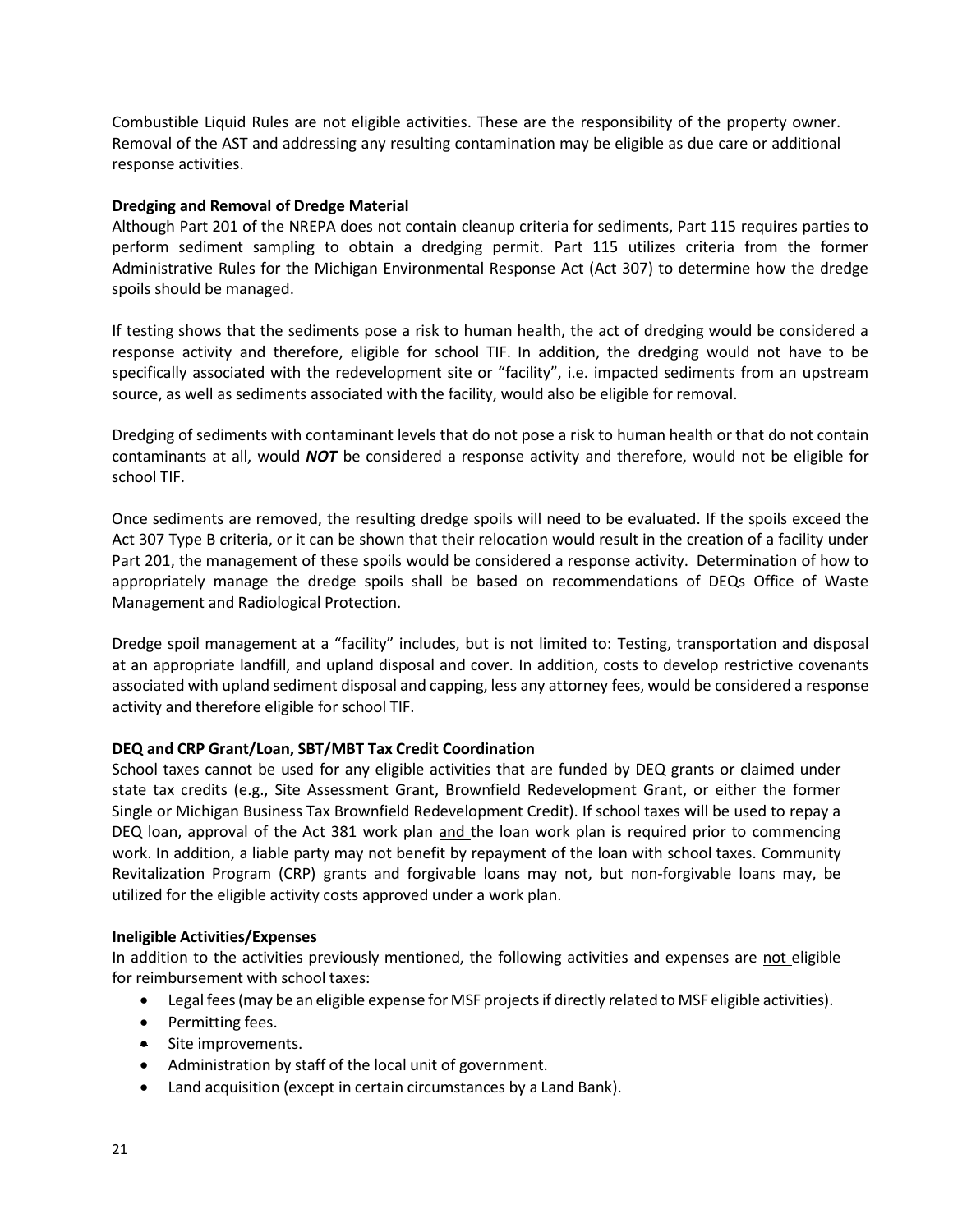- Costs incurred for environmental response and all non-environmental activities outside of a DEQ or MSF approved work plan.
- Registration fees, including registration of an underground storage tank.
- Taxes (except sales tax).
- Solid waste disposal (except as contaminated wastes or for structural support issues).
- Equipment purchase, maintenance, and repairs.
- Third party damages.
- Insurance (except environmental insurance as provided in MCL 125.2652(P) of Act 381.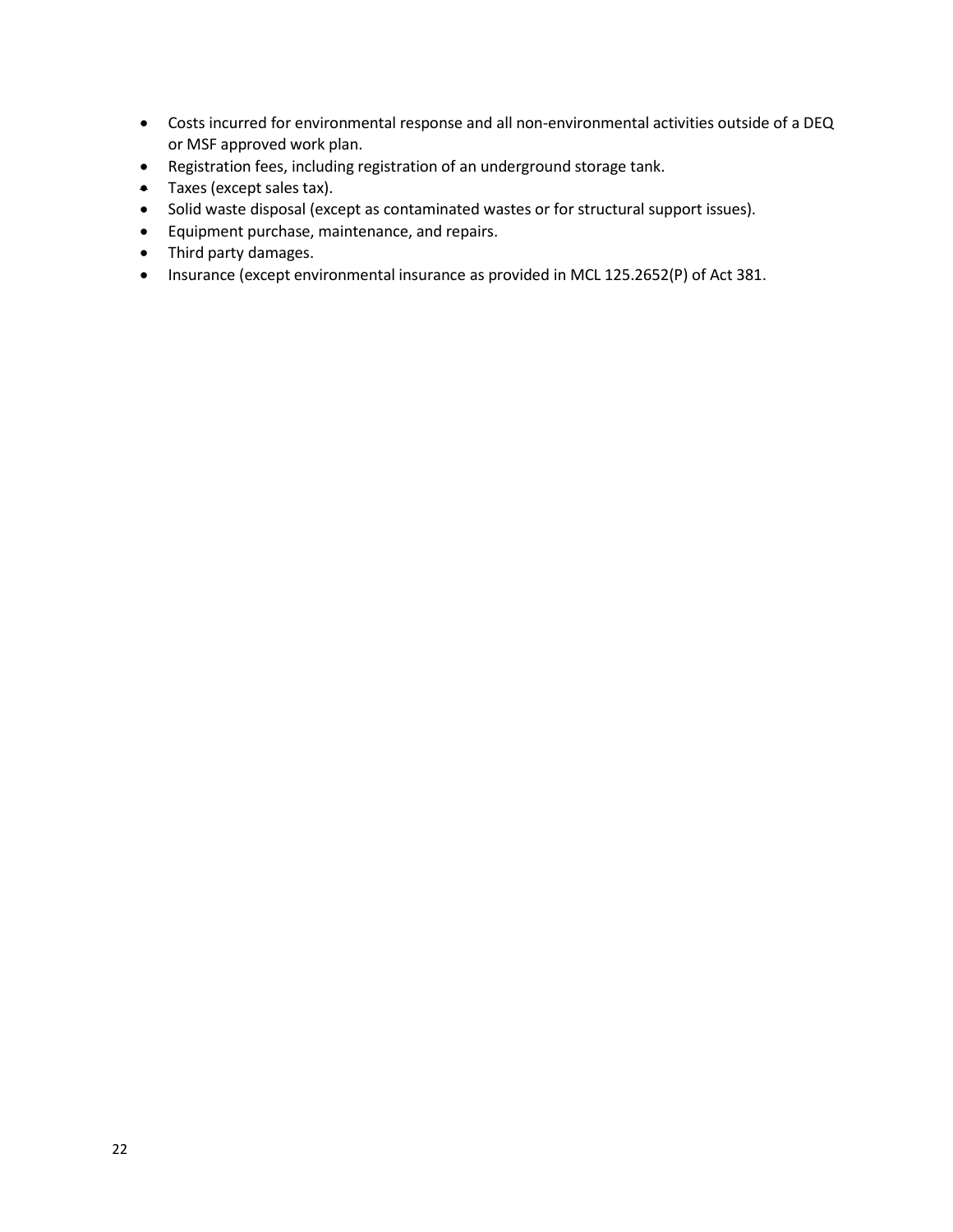## <span id="page-25-0"></span>**CHAPTER 5│ COMBINED PLANS**

A BRA may submit a combined Brownfield and work plan to either, or both, the DEQ and MSF for review. A combined plan contains all of the information required in a separate Brownfield and work plan under one cover, potentially reducing review and approval time. It is required under Act 381 to consult with the DEQ and/or MFS within 30 days prior to the public hearing on the plan.

Instructions on how to develop and submit a combined plan can be found on the [MEDC website.](http://www.michiganbusiness.org/community/development-assistance/)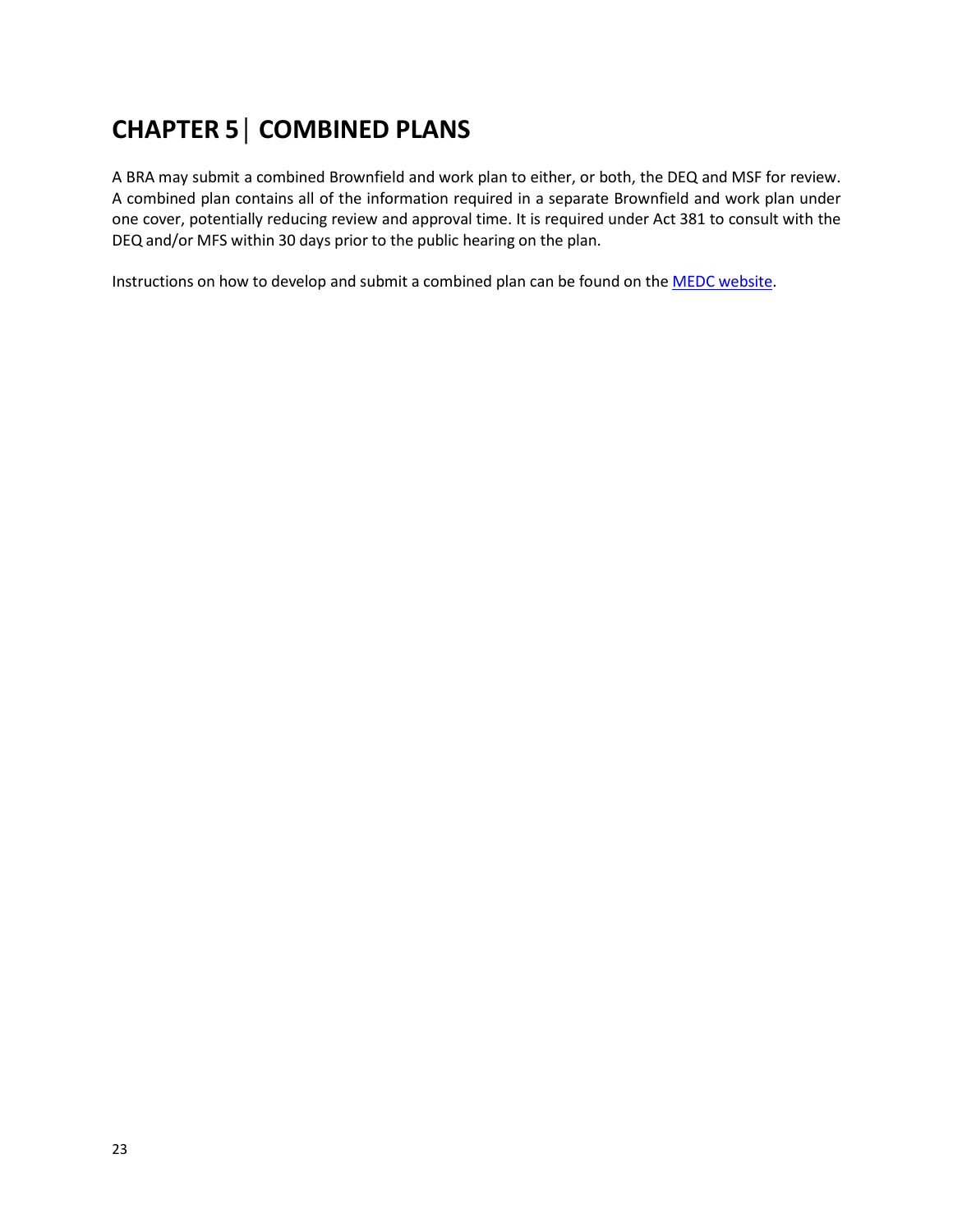## <span id="page-26-0"></span>**CHAPTER 6│ REPORTING**

#### <span id="page-26-1"></span>**Annual Report**

Brownfield Redevelopment Authorities must submit an annual financial report to the DEQ and MSF, based on the fiscal year<sup>9</sup>. Reports for the preceding tax year are due from the BRA to the MEDC on August 31 (i.e. fiscal 2014 tax revenues are due to the MEDC August 31, 2015). This reporting requirement applies to all existing Brownfield plans approved by the jurisdiction. See Section 16(3)(a-k) for the required information to be provided in the report. MEDC will notify local BRAs of reporting deadlines annually, and send periodic reminders via email prior to the submission deadline.

The MEDC and DEQ will compile the provided information and present a combined report to the legislature. Specific information that the MEDC will need to collect includes the amount and purpose of expenditures of tax increment revenues. Under "Amount and Purpose of Expenditures", the BRA will account for environmental response activities and non-environmental activities separately on each project, to a dollar amount. Reporting includes taxable value for each eligible property, capital investment, number of residential units, square footage of renovated property, and number of new jobs. Data to be reported will include tracking of state school, local, and local only taxes collected for reimbursement to developers. Reimbursement must be tracked to indicate the total amount reimbursed for environmental and non-environmental activities. There are also sections that will track specific county taxes, local ISD taxes, outstanding debt, and project specific information related to final use, square footage, etc.

Brownfield Redevelopment Authority reporting to the MEDC will be done via an online portal. Each BRA has a unique account containing associated contact information within the portal, and it is the responsibility of the BRA to provide updated contact information to the MEDC if it changes. Once entered, specific project information can be entered into a standard form that will enable consolidation of the information into a report to be sent to the legislature.

Owners or developers of projects are still required to submit an annual report to the local BRA, but the BRA may waive the requirement to report (S. 16(7)). A waiver must be submitted on jurisdiction letterhead specifying which project(s) are being granted a waiver, and it must be noted in the individual site metric in the online portal. The waiver does not absolve the BRA from reporting to DEQ and/or MSF, failure to report annual TIR data to MEDC may result in the lack of MSF support for future projects.

#### <span id="page-26-2"></span>**Quarterly Report**

In addition, the DEQ and MSF will post a quarterly report on its website that summarizes all the projects approved for school tax capture.

<sup>&</sup>lt;sup>9</sup> MCL 125.2666, Section 16(3-5,7)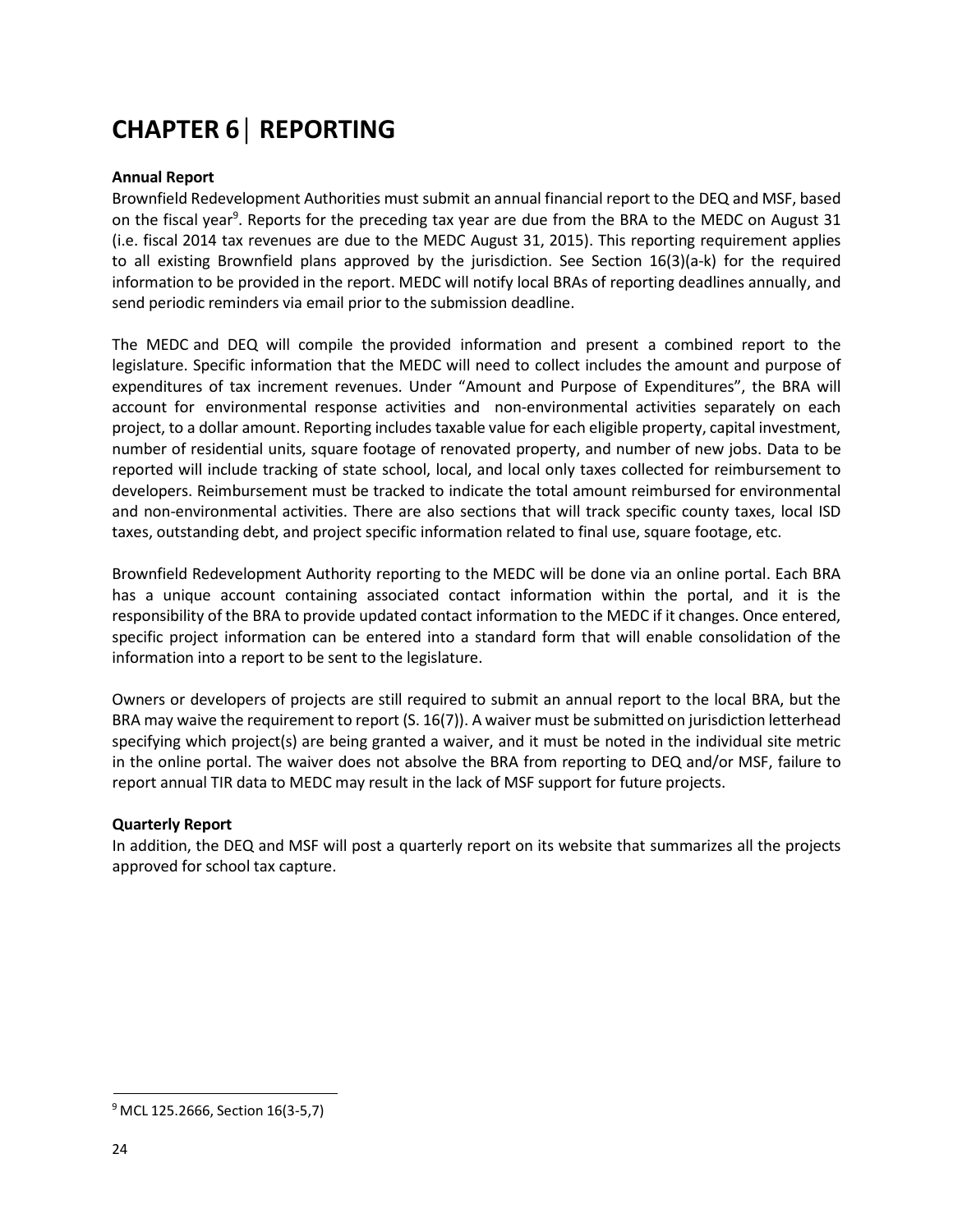## <span id="page-27-0"></span>**APPENDIXA│GLOSSARY**

The following words and phrases are used in this instruction document. Complete definitions can be found in the Brownfield Redevelopment Financing Act, 1996 PA 381, as amended (Act 381), or Part 201, Environmental Remediation, of the Natural Resources and Environmental Protection Act, 1994 PA 451, as amended (NREPA).

**"Additional response activities"** means response activities identified as part of a Brownfield plan that are in addition to baseline environmental assessment and due care activities for an eligible property.

**"Authority"** means a Brownfield Redevelopment Authority created under Act 381.

**"Baseline Environmental Assessment"** or **"BEA"** is an evaluation of environmental conditions which exist at a facility at the time of purchase, occupancy, or foreclosure that reasonably defines the existing conditions and circumstances at the facility, so that, in the event of a subsequent release, there is a means of distinguishing the new release from existing contamination.

**"Baseline Environmental Assessment activities"** means those response activities identified as part of a Brownfield plan that are necessary to complete a BEA for an eligible property in the Brownfield plan.

**"Blighted"** means property that meets any of the following criteria as determined by the governing body:

(i) Has been declared a public nuisance in accordance with a local housing, building, plumbing, fire, or other related code or ordinance.

(ii) Is an attractive nuisance to children because of physical condition, use, or occupancy.

(iii) Is a fire hazard or is otherwise dangerous to the safety of persons or property.

(iv) Has had the utilities, plumbing, heating, or sewerage permanently disconnected, destroyed, removed, or rendered ineffective so that the property is unfit for its intended use.

(v) Is tax reverted property owned by a qualified local governmental unit, by a county, or by this state. The sale, lease, or transfer of tax reverted property by a qualified local governmental unit, county, or this state after the property's inclusion in a Brownfield plan shall not result in the loss to the property of the status as blighted property for purposes of this act.

(vi) Is property owned or under the control of a land bank fast track authority under the land bank fast track act, whether or not located within a qualified local governmental unit. Property included within a Brownfield plan prior to the date it meets the requirements of this subdivision to be eligible property shall be considered to become eligible property as of the date the property is determined to have been or becomes qualified as, or is combined with, other eligible property. The sale, lease, or transfer of the property by a land bank fast track authority after the property's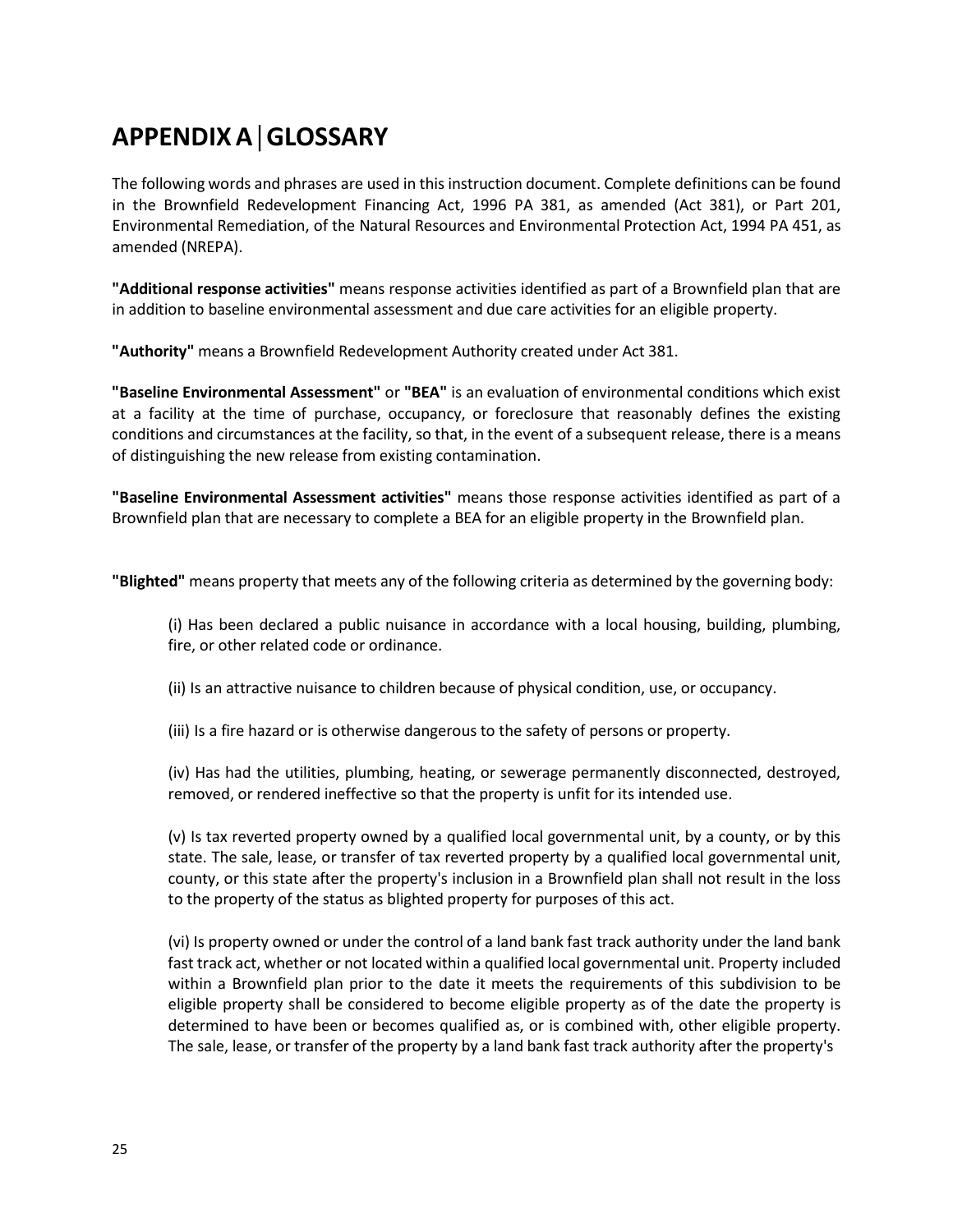inclusion in a Brownfield plan shall not result in the loss to the property of the status as blighted property for purposes of this act.

(vii) Has substantial subsurface demolition debris buried on site so that the property is unfit for its intended use.

**"Board"** means the governing body of an authority.

**"Brownfield plan"** means a plan that meets the requirements of Section 13 and is adopted under Section 14 of Act 381.

**"Due care activities"** means those response activities identified as part of a Brownfield plan that are necessary to allow the owner or operator of an eligible property in the plan to comply with the requirements of Section 20107a of the NREPA.

**"Facility"** means any area, place, or property where a hazardous substance in excess of the concentrations that satisfy the requirements of Section 20120a(1)(a) or (17) or the cleanup criteria for unrestricted residential use under Part 213, of the NREPA, has been released, deposited, disposed of, or otherwise comes to be located.

**"Functionally obsolete"** means that the property is unable to be used to adequately perform the function for which it was intended due to a substantial loss in value resulting from factors such as overcapacity, changes in technology, deficiencies or superadequacies in design, or other similar factors that affect the property itself, or the property's relationship with other surrounding property.

**"Governing body"** means the elected body having legislative powers of a municipality creating an authority under Act 381.

**"Land Bank Fast Track Authority"** means an authority created under the land bank fast track act, Public Act 258 of 2003.

**"Local taxes"** means all taxes levied other than taxes levied for school operating purposes.

**"Municipality"** means a city; a village; a township in those areas of the township that are outside of a village; a township in those areas of the township that are in a village upon the concurrence by resolution of the village in which the Brownfield would be located; or a county.

**"Qualified local governmental unit"** means that term as defined in the Obsolete Property Rehabilitation Act (PA 146 of 2000).

**"Response activity"** means evaluation, interim response activity, remedial action, demolition, or the taking of other actions necessary to protect the public health, safety, or welfare, or the environment, or the natural resources.

**"Work plan"** means a plan that describes each individual activity to be conducted in order to complete eligible activities and the associated costs of each activity.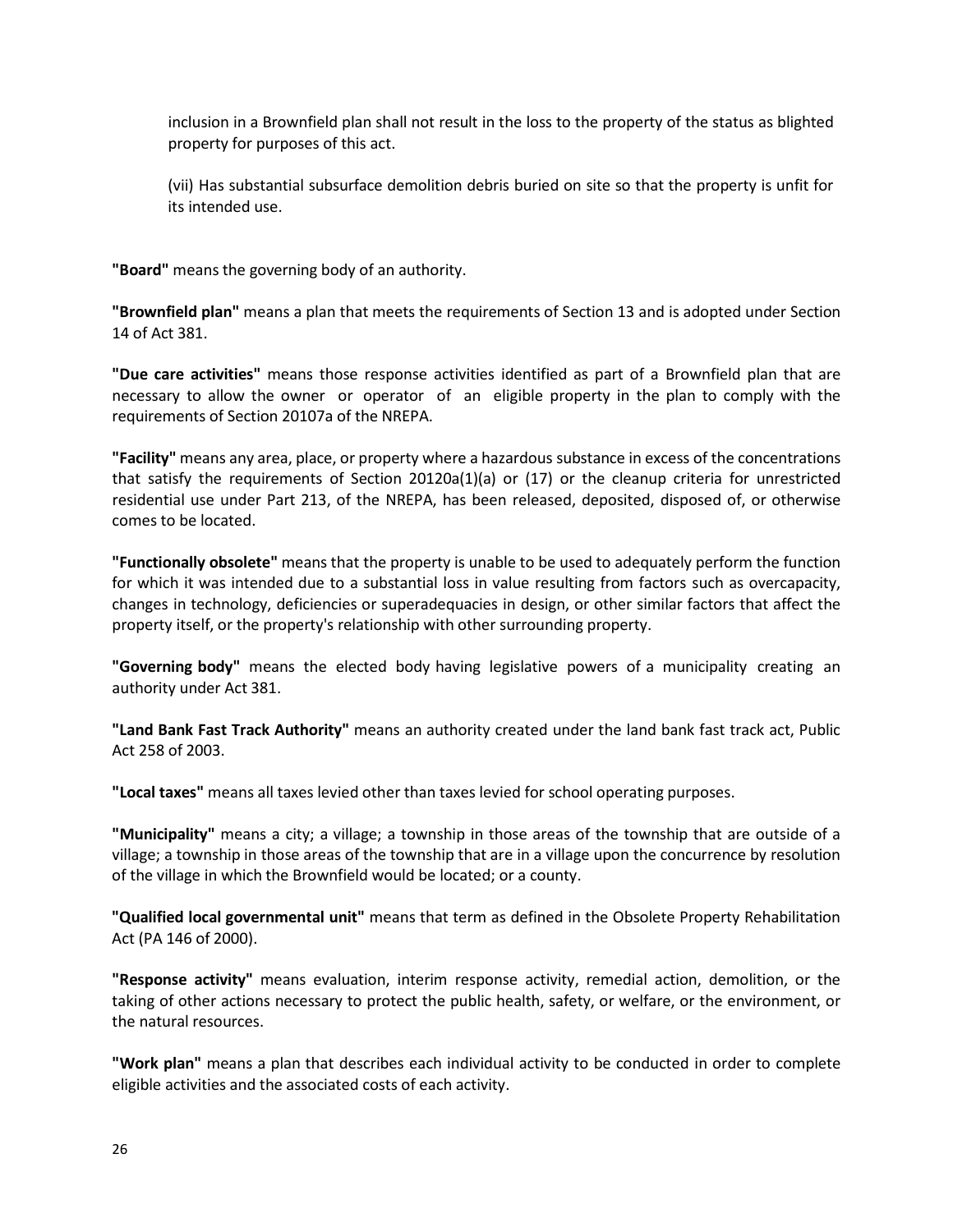### <span id="page-29-0"></span>**APPENDIX B│SAMPLE DOCUMENTS AND RESOLUTIONS**

**SAMPLE A – Exhibit 1 Resolution of Intent to Create a Brownfield Redevelopment Authority** 

**SAMPLE A – Exhibit 2** Resolution of Concurrence by Municipality to Join County Authority

- **SAMPLE B** Notice of Public Hearing on the Adoption of a Proposed Resolution Establishing an Authority [for publication and posting]
- **SAMPLE C** Resolution Establishing a Brownfield Redevelopment Authority and Appointing Board Members

**SAMPLE D** Filing Transmittal to Michigan Department of State, Office of the Great Seal

**SAMPLE E** Bylaws

**SAMPLE F** Resolution Approving Brownfield Redevelopment Authority Bylaws

**SAMPLE G** Brownfield Plan

**SAMPLE H** Notice of Public Hearing on the Adoption of a Brownfield Plan [for publication]

**SAMPLE I** Notice to All Affected Taxing Jurisdictions

**SAMPLE J** Resolution Approving Brownfield Plan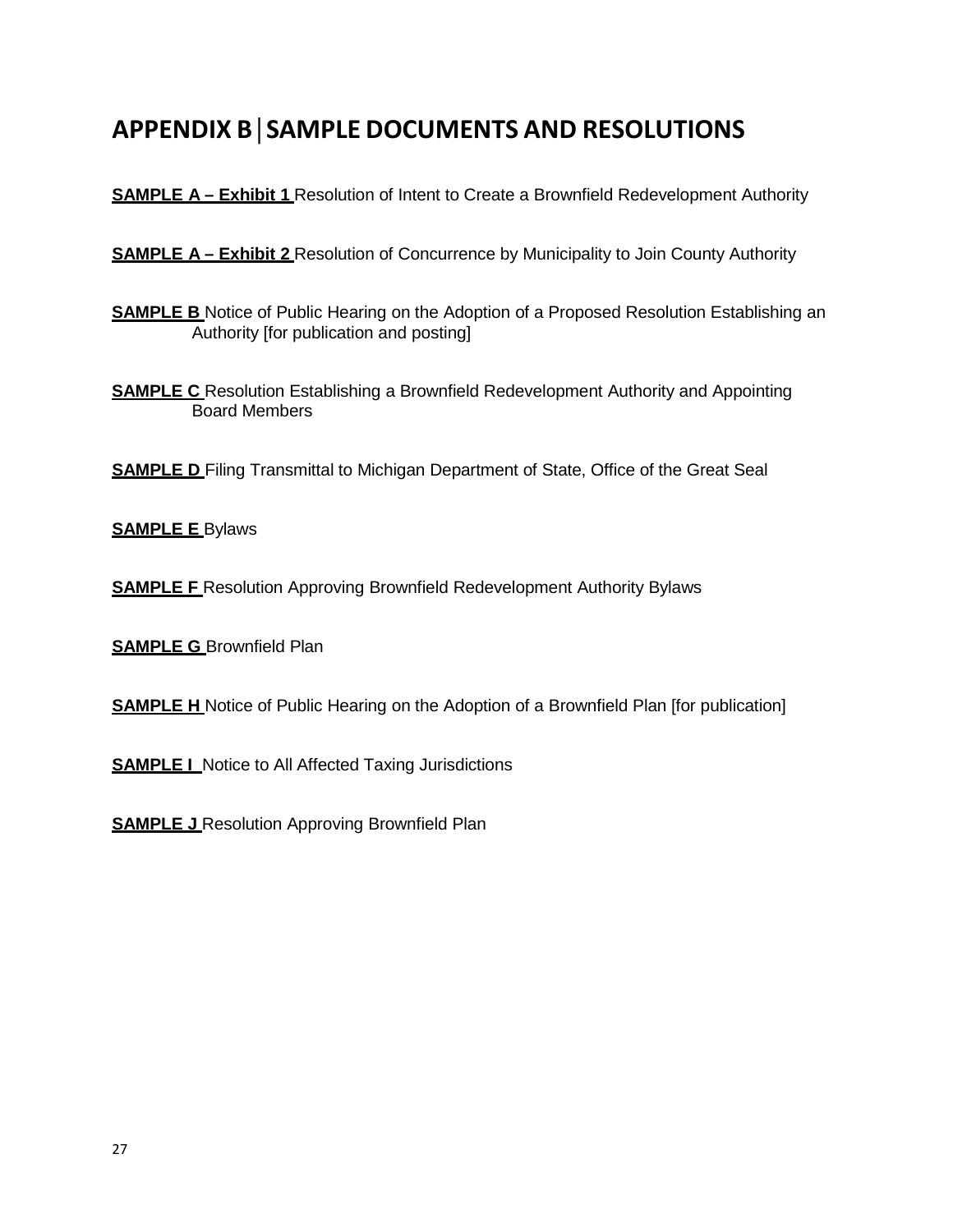#### **SAMPLE A – EXHIBIT 1**

[City, Village, Township or County] OF

RESOLUTION OF INTENT TO CREATE AND PROVIDE FOR THE OPERATION OF A BROWNFIELD REDEVELOPMENT AUTHORITY FOR THE **OF PURSUANT TO** AND IN ACCORDANCE WITH THE PROVISIONS OF ACT 381 OF THE PUBLIC ACTS OF THE STATE OF MICHIGAN OF 1996, AS AMENDED

| At a regular meeting of the | [City, Village, Township or County] |      |     |                   |        | [Council, |     |  |
|-----------------------------|-------------------------------------|------|-----|-------------------|--------|-----------|-----|--|
| Board or Commission] of the |                                     |      |     | County, Michigan, | held   | ın        | the |  |
|                             | [meeting location] of said          |      | on. | the               | day of |           |     |  |
| [month],                    | [year]; at                          | p.m. |     |                   |        |           |     |  |

PRESENT:

ABSENT:

MOTION BY:

SUPPORTED BY:

WHEREAS, the **[Council, Board or Commission]** of the of has received and reviewed testimony that there are or may be certain environmentally distressed, functionally obsolete and/or blighted areas in the\_\_\_\_\_\_\_\_\_\_\_\_\_of\_\_\_\_\_\_\_\_\_\_\_\_\_\_and that the continued existence of such areas can limit, hinder or delay the redevelopment or revitalization of properties within the **[city, village, township or county]**, and, accordingly, that it is in the best interest of the public to facilitate the implementation of plans relating to the identification and treatment of environmentally distressed, functionally obsolete and/or blighted areas so as to promote revitalization within the municipal limits of  $\ddot{\hspace{1cm}}$ ; and

WHEREAS, in order to further such interests, it is appropriate for the [Council, Board or Commission] to create and provide for the operation of a Brownfield Redevelopment Authority within the of pursuant to and in accordance with the provisions of the Brownfield Redevelopment Financing Act, being Act 381 of the Public Acts of the State of Michigan of 1996, as amended (the "Act"); and

WHEREAS, pursuant to the Act, this [Council, Board or Commission] is required (a) to hold a public hearing on the adoption of a proposed resolution creating a Brownfield Redevelopment Authority under the Act (the "Authority") and (b) to publish notice of the public hearing in a newspaper of general circulation in the order of order order and in accordance with Section 4(2) of the Act.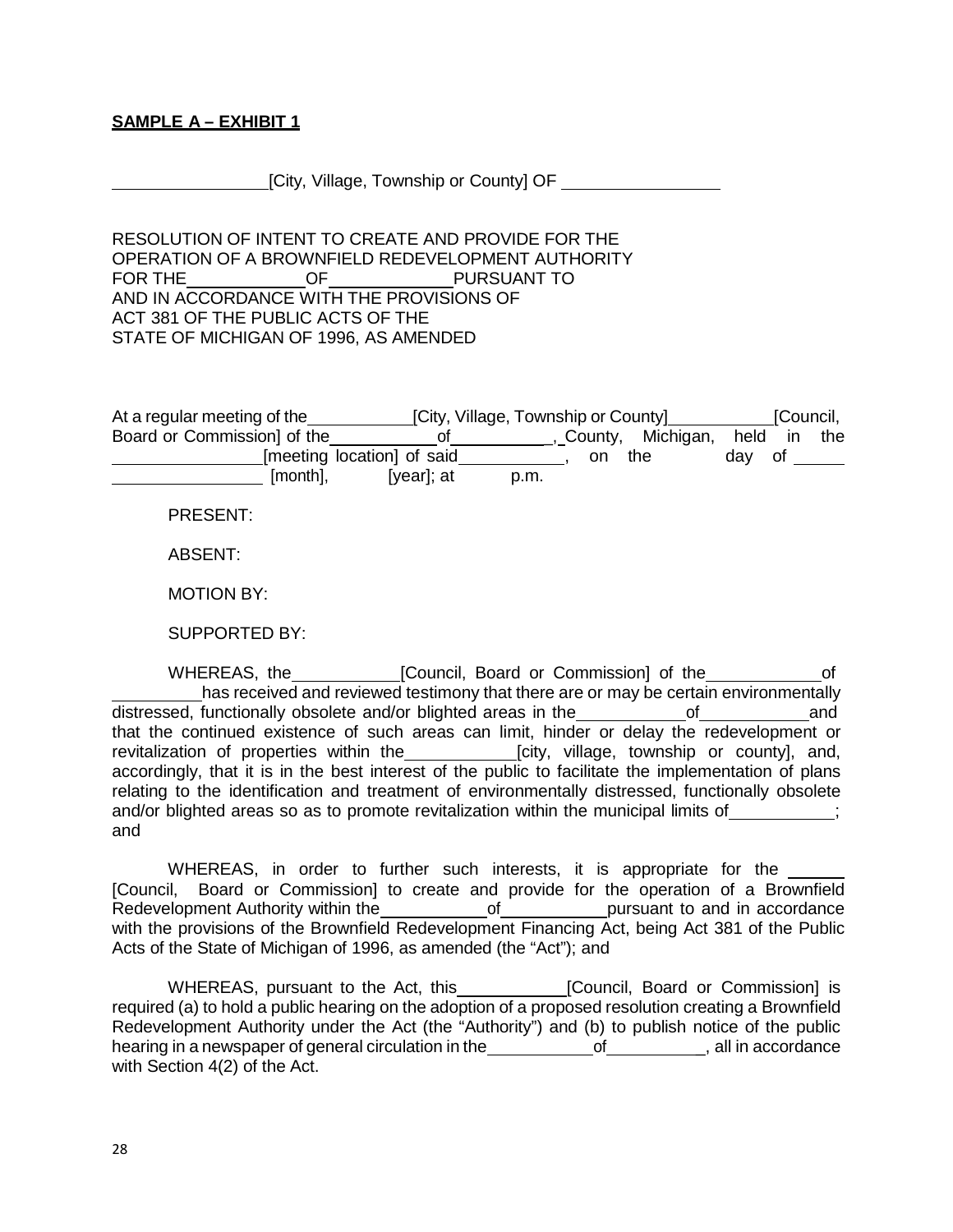#### **SAMPLE A-1, page 1**

Now, therefore, be it resolved that:

- 1. The **[Council, Board or Commission]** hereby determines that is in the best interests of the public to promote the redevelopment of environmentally distressed, functionally obsolete and/or blighted areas of the **[City, Village, Township or** County].
- 2. The **[Council, Board or Commission] hereby declares its intention to create** and provide for the operation of the Authority within the of pursuant to and in accordance with the provisions of the Act.
- 3. A public hearing shall be held before the [Council, Board or Commission] on p.m. in the [location] at [address], on the adoption of a resolution creating the Authority within the **of**, within the municipal limits of which the Authority shall exercise its powers.
- 4. The [City, Village, Township or County] Clerk of the (the "Clerk") shall give notice of the public hearing by causing notice to be published, in the form attached hereto as SAMPLE B – Exhibit 1, in [name of newspaper], a [weekly/daily] newspaper of general circulation in the of of day of  $[$ month],  $[year]$ , and the day  $of$  [month], [year], and by posting notice of the public hearing, in the form attached hereto as Sample B – Exhibit 2, pursuant to the practice of the Clerk. AYES:

NAYES:

ABSTAINED:

RESOLUTION DECLARED ADOPTED:

STATE OF MICHIGAN (1)

)ss.

COUNTY OF  $)$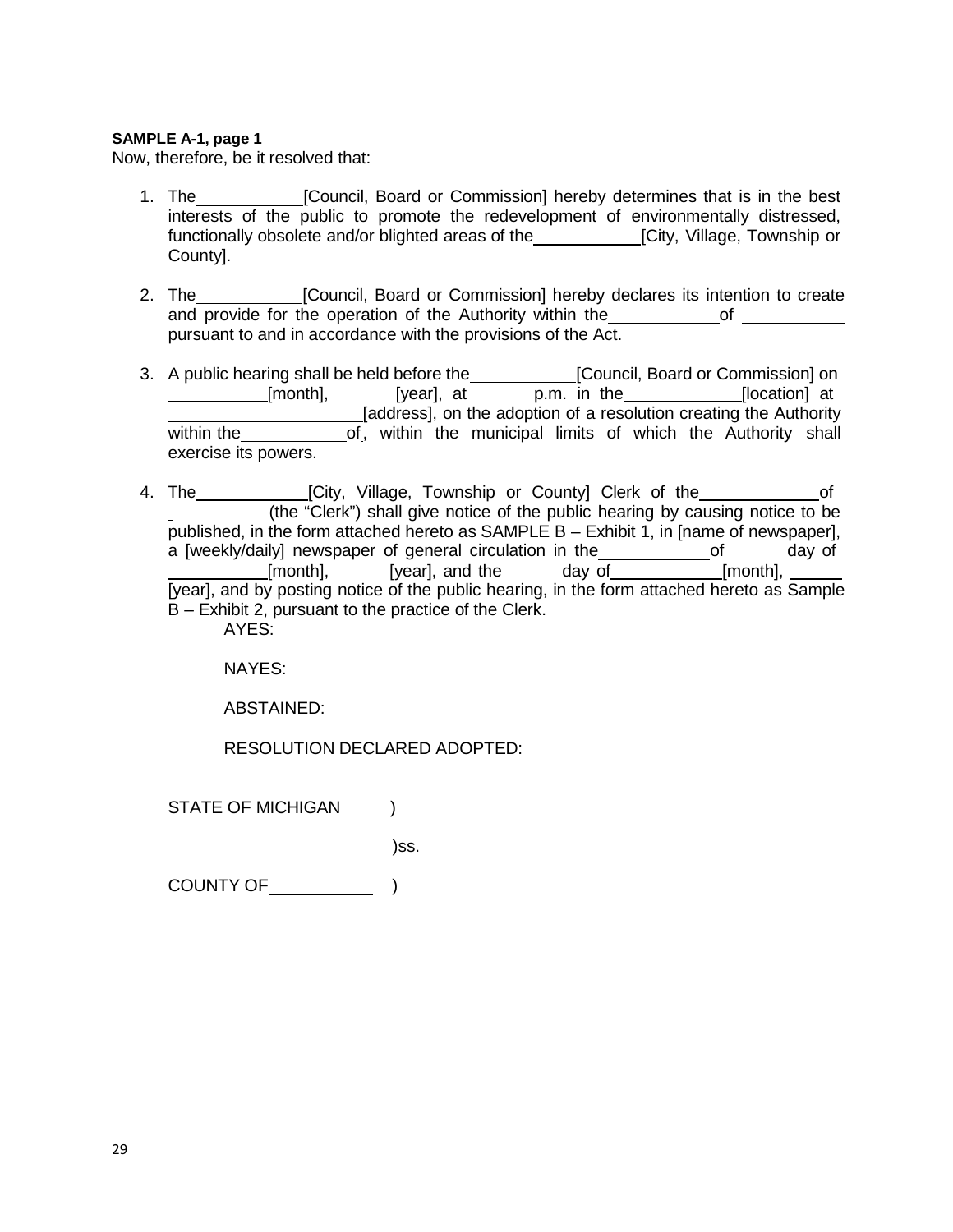#### **SAMPLE A-1, page 2**

I, the undersigned, the duly qualified and acting Clerk of the **computer of the state of the computer**, county of \_\_\_\_\_\_\_\_\_\_\_, state of Michigan, do hereby certify that the foregoing is a true and complete copy of a resolution adopted by the\_etcocally (City, Village, Township or County] {Council, Board or Commission] of the extint and of at a regular meeting held on the day of [month], [year], the original of which resolution is on file in my office.

IN WITNESS WHEREOF, I have hereunto set my official signature, this \_\_\_\_\_\_ day of [month], [year].

CLERK

 $\overline{\phantom{a}}$  of  $\overline{\phantom{a}}$ 

**SAMPLE A-1, page 3**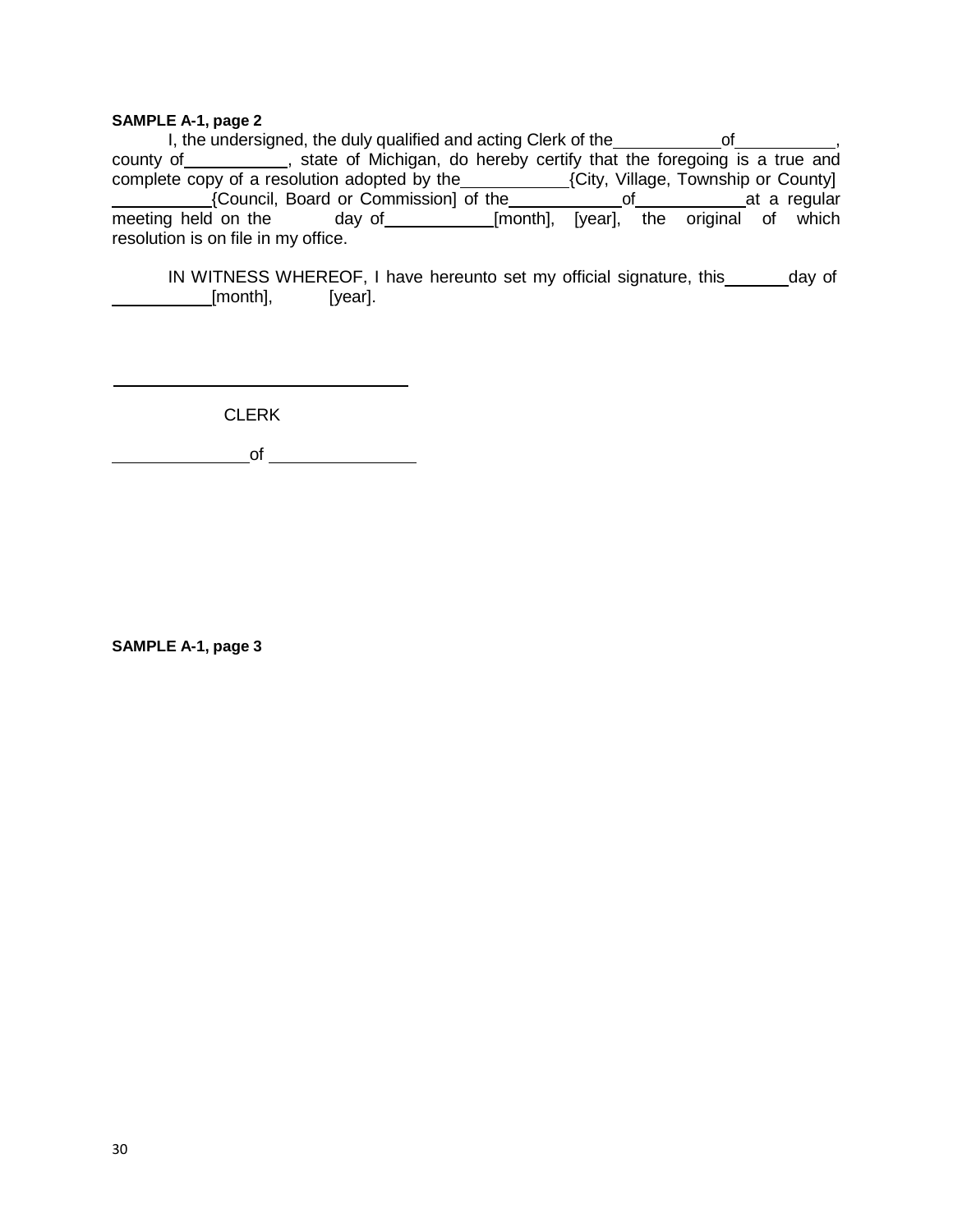#### **SAMPLE A – EXHIBIT 2**

**EXECUTE:** [City, Village, Township or County] OF RESOLUTION CONSENTING TO INCLUSION OF MUNICPALITY IN COUNTY BROWNFIELD REDEVELOPMENT AUTHORITY At a\_\_\_\_\_\_\_\_\_\_\_\_\_\_\_meeting of the\_\_\_\_\_\_\_\_\_\_\_\_\_\_\_of\_\_\_\_\_\_\_\_\_\_\_\_\_\_\_\_, County of , Michigan (the "Local Unit"), held in the Local Unit on \_ \_ \_ \_ \_ \_ \_ \_ , (year). PRESENT: ABSENT: The following resolution was offered by and supported by :

WHEREAS, the Brownfield Redevelopment Financing Act, being Act 381 of the Public Acts of the State of Michigan of 1996, as amended (the "Act"), authorizes the County of (the "County") to establish a Brownfield Redevelopment Authority; and

WHEREAS, the Board of County Commissioners of the County of has determined that it is the best interest of the County to establish and provide for the operation of a Brownfield Redevelopment Authority pursuant to the Act; and

WHEREAS, the Authority shall exercise its powers as provided by the Act is proposed to consist of all the property located in the boundaries of the County from time to time, subject to such changes as may hereafter be made pursuant to the Act, provided, however, that the Authority does not exercise its power over property located within the boundaries of any city, village or township located in the County unless such city, village or township has adopted a resolution concurring to the inclusion of such property; and,

WHEREAS, the Local Unit has determined that it is in the best interest of the Local Unit to join the Authority, so it permit the property located within its municipal boundaries to be included in the Brownfield Redevelopment Authority of the County of .

NOW, THEREFORE, BE IT RESOLVED:

1. The Local Unit hereby agrees to opt into the Authority so that all property located within its municipal boundaries shall be included under the Brownfield Redevelopment Authority of the County of.

2. The Clerk shall promptly file a certified copy of this Resolution with the County Clerk.

3. All resolution and parts of resolutions insofar as they conflict with the provisions of this Resolution are hereby rescinded.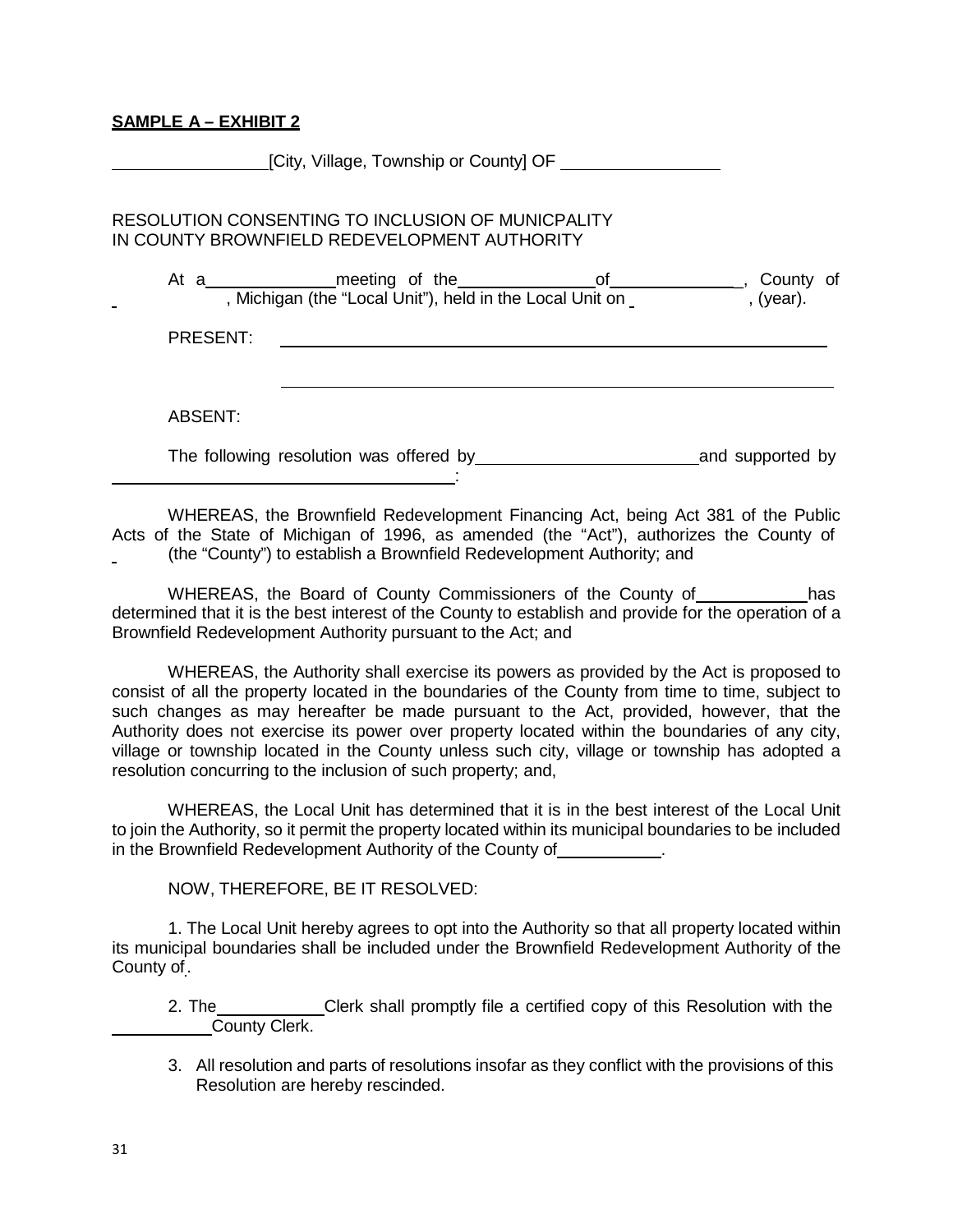#### **SAMPLE A-2, page 1**

Upon a vote for the adoption of said Resolution, the vote was:

AYES: New York Contract the Contract of the Contract of the Contract of the Contract of the Contract of the Contract of the Contract of the Contract of the Contract of the Contract of the Contract of the Contract of the Co

NAYES:

The Resolution was thereupon declared adopted.

#### **CERTIFICATION**

I hereby certify that the foregoing is a true and complete copy of a Resolution adopted by the\_\_\_\_\_\_\_\_\_\_\_\_of\_\_\_\_\_\_\_\_\_\_\_\_, County of\_\_\_\_\_\_\_\_\_\_\_, State of Michigan, at a meeting held on , (year), the original of which is on file in my office and available to the public. Public notice of said meeting was given pursuant to and in compliance with the Open Meetings Act, Act No. 267 of the Michigan Pubic Acts of 1976, including the case of a special or rescheduled meeting, notice by posting at least 18 hours prior to the time set for said meeting.

Date:  $\qquad \qquad \_ , (year)$ 

**CLERK**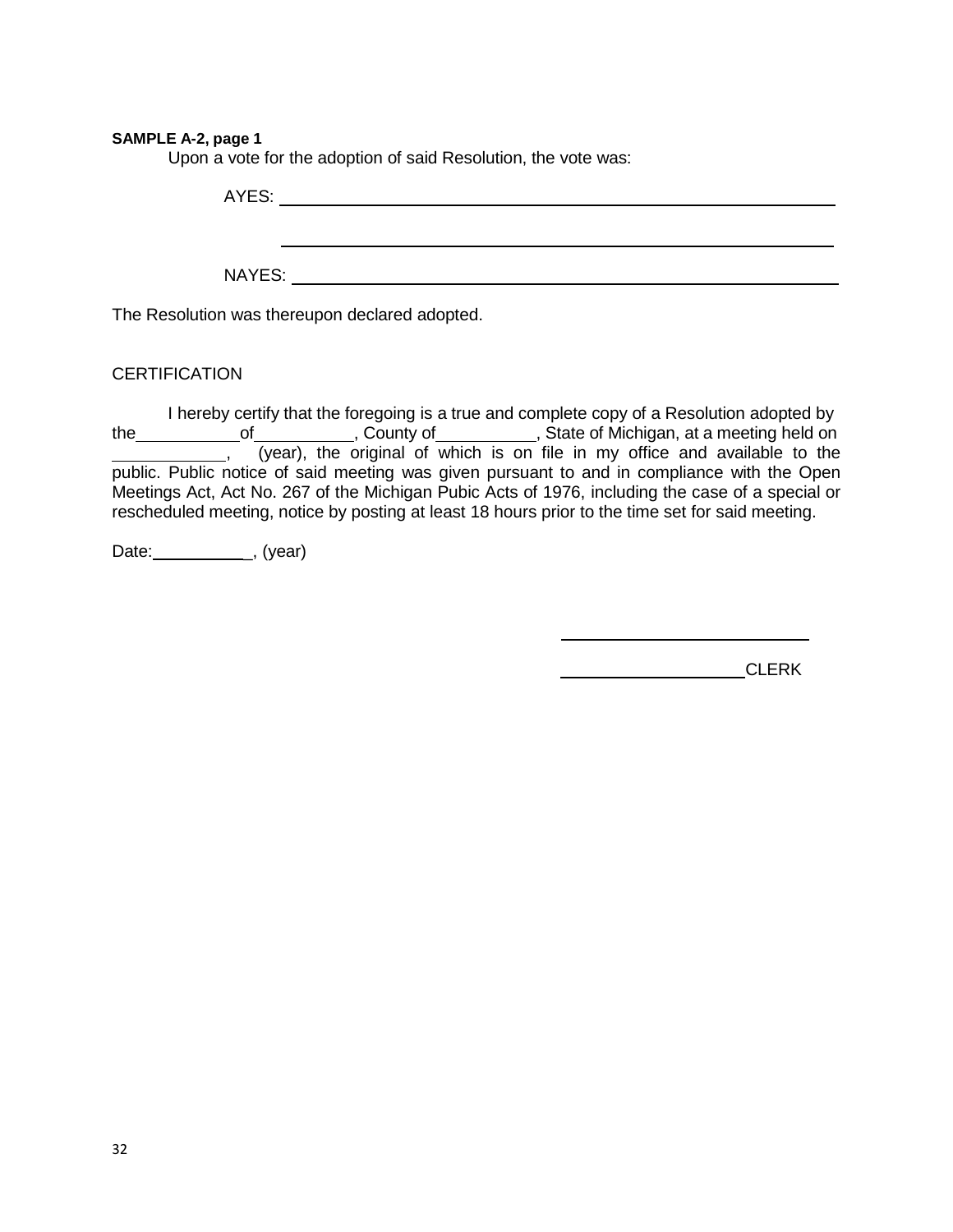**SAMPLE A-2, page 2 SAMPLE B**

NOTICE OF PUBLIC HEARING

[for publication and posting]

[City, Village, Township of County] OF

NOTICE OF PUBLIC HEARING ON THE ADOPTION OF A PROPOSED RESOLUTION ESTABLISHING A BROWNFIELD REDEVELOPMENT AUTHORITY FOR THE OF PURSUANT TO AND IN ACCORDANCE WITH ACT 381 OF THE PUBLIC ACTS OF THE STATE OF MICHIGAN OF 1996, AS AMENDED

PLEASE TAKE NOTICE THAT a Public Hearing shall be held before the [City, Village, Township or County] [Council, Board or Commission] of the of the of the day of the day of and the day of the syncal, at of on the day of [month], [year], at p.m. in the **contract of the intervalse of the intervalse in the adoption of a proposed** resolution establishing a Brownfield Redevelopment Authority for the of , within the municipal limits of which the Authority shall exercise its powers, all pursuant to and in accordance with the provisions of the Brownfield Redevelopment Financing Act, being Act 381 of the Public Acts of the State of Michigan of 1996, as amended.

**SAMPLE B, page 1**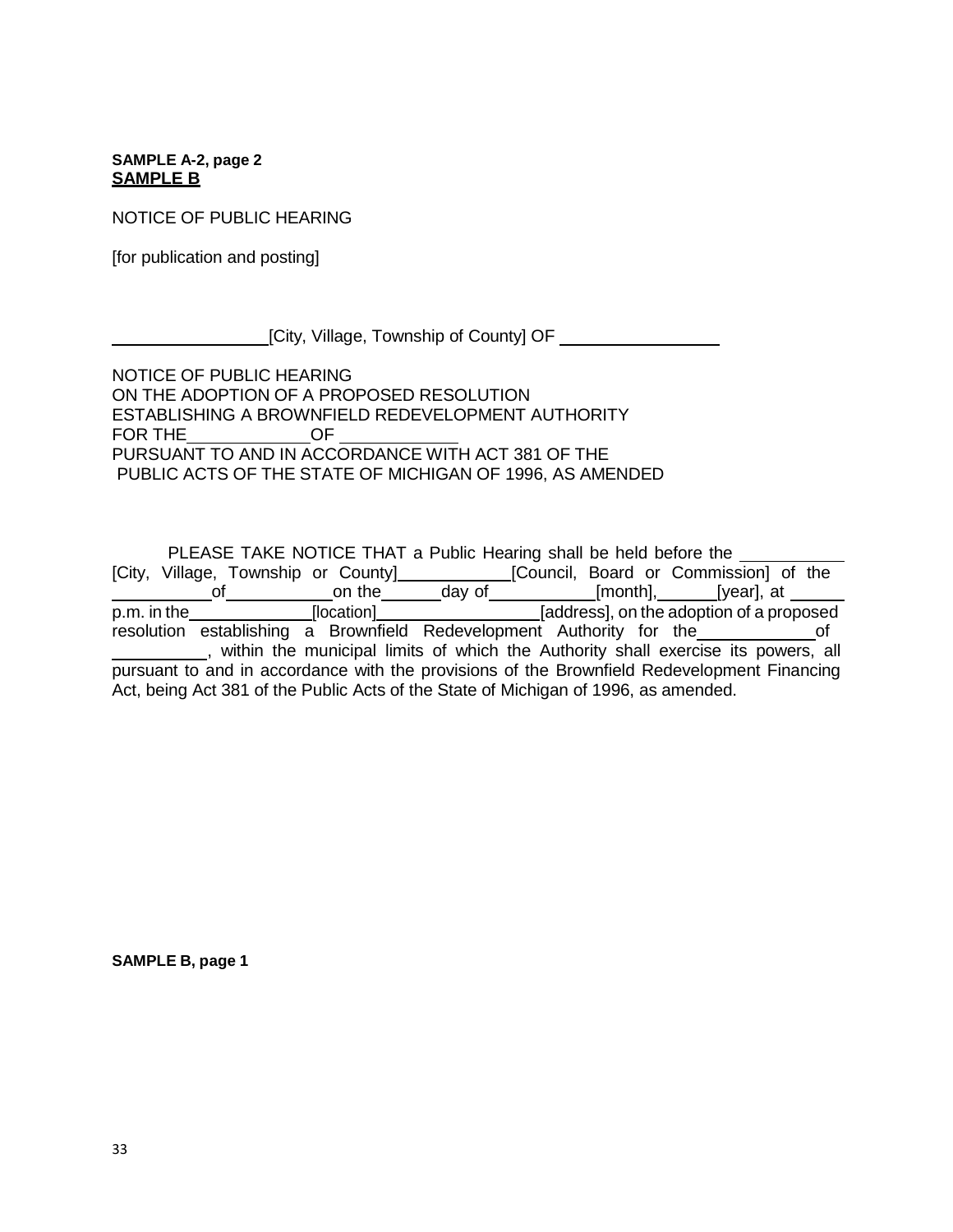# **SAMPLE C**

[City, Village, Township or County] OF

RESOLUTION ESTABLISHING A BROWNFIELD REDEVELOPMENT AUTHORITY FOR THE OF AND APPOINTING BOARD MEMBERS PURSUANT TO AND IN ACCORDANCE WITH THE PROVISIONS OF ACT 381 OF THE PUBLIC ACTS OF THE STATE OF MICHIGAN OF 1996, AS AMENDED

At a regular meeting of the **[City, Village, Township or County]** [Council, Board or Commission] of the **contain the contact of contact** of the set County, Michigan, held in the\_edimeeting location] of said\_edimenty, compare the day of [month] [year], at p.m.

PRESENT:

ABSENT:

MOTION BY:

SUPPORTED BY:

WHEREAS, the **[City, Village, Township or County** [Council, Board or Commission of the of the of the state of the state of the state of the state of the state of the state of the state is in (year), (the "Resolution of Intent"), determined that it is in [year], (the "Resolution of Intent"), determined that it is in the best interest of the public to facilitate the implementation of Brownfield Plans relating to the identification and treatment of environmentally distressed, functionally obsolete and/or blighted areas so as to promote revitalization within the municipal limits of and declared its intention to provide for the operation of a Brownfield Redevelopment Authority for the of (the "Authority") pursuant to and in accordance with the provisions of the Brownfield Redevelopment Financing Act, being Act 381 of the Public Acts of the State of Michigan of 1996, as amended the (the "Act"); and

WHEREAS, on this date, pursuant to and in accordance with the Act and the Resolution of Intent, the **[Council, Board or Commission]** held a public hearing, notice of which was given as required by Section 4(2) of the Act on the adoption of a resolution creating the Authority; and

WHEREAS, all citizens, taxpayers and property owners of the of and officials of the affected taxing jurisdictions had the right and opportunity to be heard at the public hearing on the establishment of the Authority; and

WHEREAS, the **[Council, Board or Commission]** desires to proceed with the establishment of the Authority for the of within the municipal limits of which the Authority shall exercise its powers, all pursuant to and in accordance with the Act.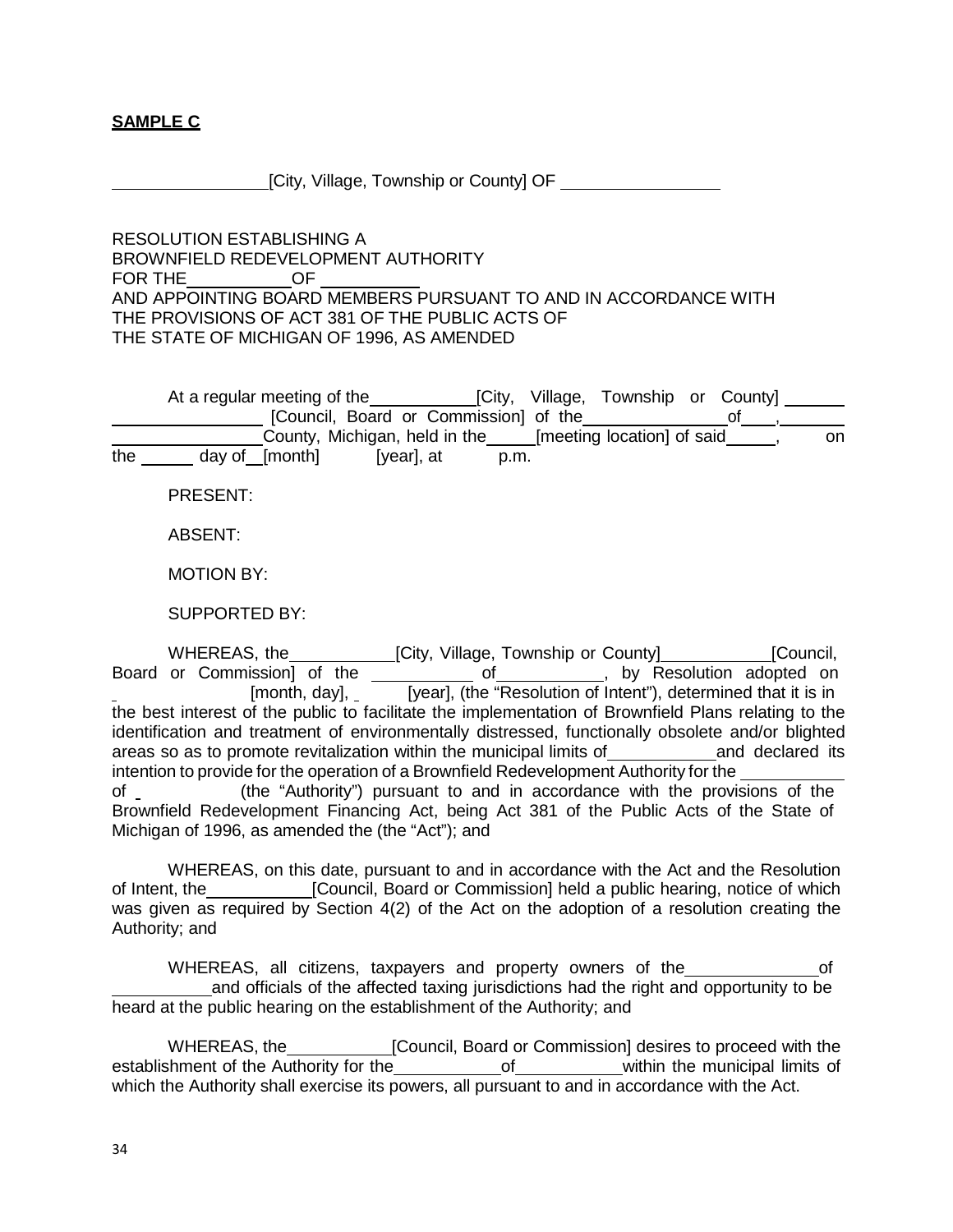## **SAMPLE C, page 1**

Now therefore, be it resolved that:

1. **Authority Created.** Pursuant to the authority vested in the [Council, Board or Commission] by the Act, the Authority is hereby established and shall be known as the of Brownfield Redevelopment Authority.

2. **Supervision of the Authority.** The Authority shall be under the supervision and control of a board (the "Board") appointed by the Mayor [or other title of chief executive officer] of the of , in accordance with the membership provisions set forth in Section 5(1) of the Act, subject to the approval of the \_\_\_\_\_\_\_\_\_\_\_\_\_ [Council, Board or Commission]. The members of the Board shall hold office, and the Board shall conduct its procedures in accordance with the Act, and, in particular, Section 5 thereof.

3. **Jurisdiction of the Authority.** The Authority shall exercise its powers within the area of the of .

4. **Powers and Duties of the Authority.** The Authority shall have the powers and duties to the full extent as provided and in accordance with the Act. Among other matters, the exercise of its powers, the Board shall prepare a Brownfield Plan for eligible property pursuant to Section 13 of the Act and submit the plan to the **[Council, Board or Commission**] for consideration pursuant to Section 14 of the Act.

5. **Bylaws and Rules of the Authority.** The Authority shall elect officers and adopt bylaws and rules governing its procedures and the holding of its meetings all in accordance with Sections 5(3) and 5(5) of the Act, and shall immediately forward a copy of the bylaws and rules after adoption by the Board to the [Council, Board or Commission] in care of the Clerk of the of the "Clerk"). The Authority's bylaws and rules shall be subject to the<br>approval of the [Council, Board or Commission]; provided, however, that if the [Council, Board or Commission]; provided, however, that if the [Council, Board or Commission] fails to either approve or disapprove the Authority's bylaws and rules at its next regular meeting after receipt of a copy thereof by the Clerk, the Authority's bylaws and rules shall be deemed to have been approved by the [Council, Board or Commission] for all purposes.

6. **Director's Bond.** In the event the Board elects to employ a director as authorized by Section 6(1) of the Act, the director, before entering upon the duties of his office, shall, in addition to any other requirements of law, post a bond in the penal sum of  $\frac{1}{2}$  with a  $\frac{1}{2}$ deductible payable to the Authority for the use and benefit of the Authority, which shall be approved by the Board and filed with the Clerk. The premium on the bond furnished by the director shall be deemed to be an operating expense of the Authority, payable from funds available to the Authority for expenses of operation.

7. **Form of Approvals.** Except as may otherwise be provided by the Act or other applicable law, approvals by the [Council, Board or Commission] of all matters pertaining to the Authority or its Board shall be by resolution.

8. **Severability.** Should any section, clause or phase of this Resolution be declared by the courts invalid, the same shall not affect the validity of this Resolution as a whole nor any part thereof other than the part so declared to be invalid.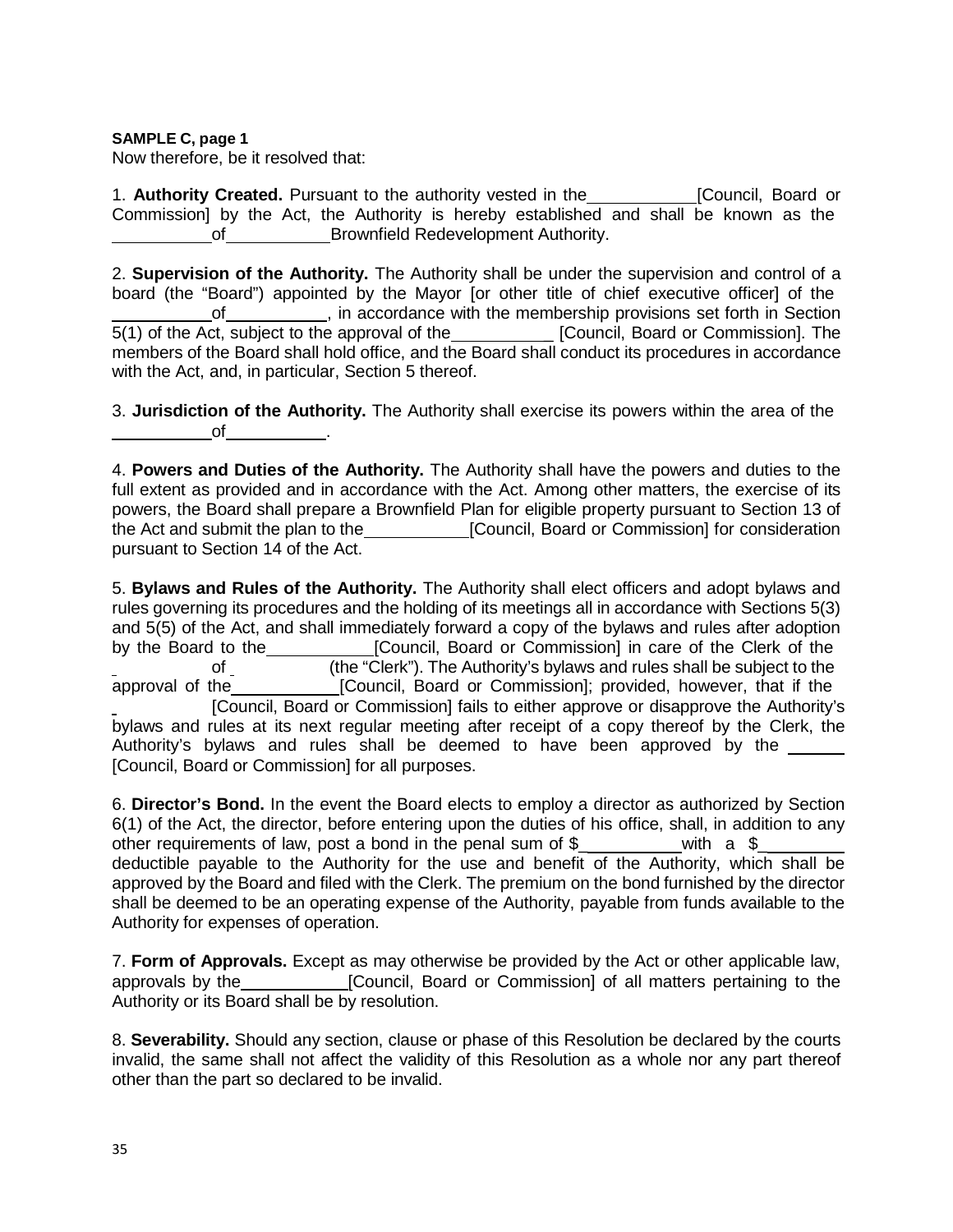9. **Repeals.** All resolutions or parts of resolutions in conflict with any of the provisions of this Resolution are hereby repealed.

#### **SAMPLE C, page 2**

10. **Publication.** The Clerk is hereby directed to file a true and complete copy with the Michigan Department of State, Office of the Great Seal, promptly after adoption and to take all other actions incident upon such adoption pursuant to applicable charter or other provisions.

AYES:

NAYES:

ABSTAINED:

RESOLUTION DECLARED ADOPTED:

STATE OF MICHIGAN )

)ss.

COUNTY OF )

I, the undersigned, the duly qualified and acting Clerk of the of  $\sim$ County of \_\_\_\_\_\_\_\_\_, State of Michigan, do hereby certify that the foregoing is a true and county of a resolution adopted by the [City, Village, Township or County] [Council, Board or Commission] of the of at a regular<br>meeting held on the day of [month], [year], the original of which day of **configure 1** [month], [year], the original of which resolution is on file in my office.

IN WITNESS WHEREOF, I have hereunto set my official signature, this \_\_\_\_\_\_ day of [month], [year].

**CLERK** 

of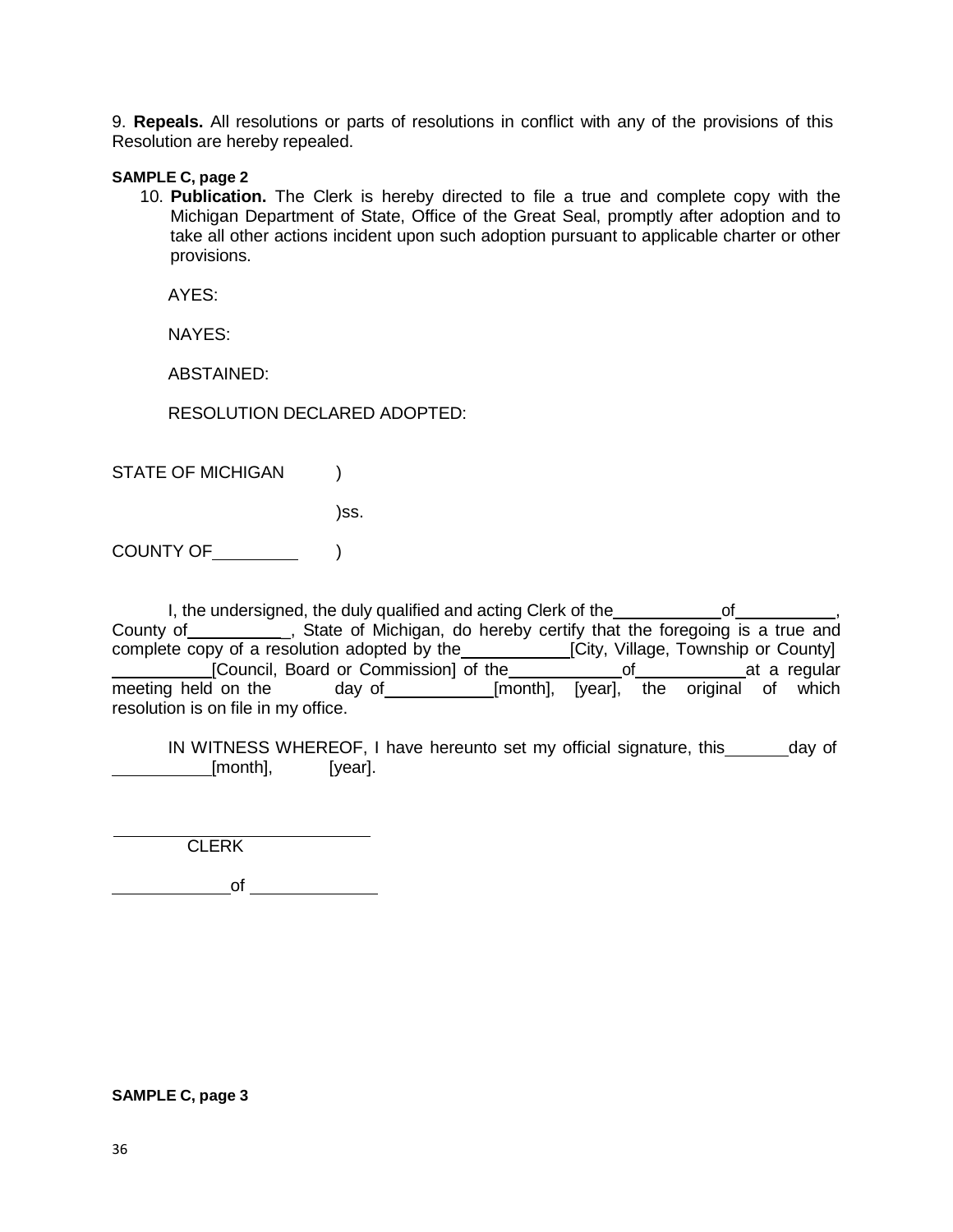# **SAMPLE D**

[City, Village, Township or County Letterhead]

[month, day], [year]

Michigan Department of State Office of the Great Seal 7064 Crowner Boulevard Lansing, MI 48918

Dear Sir or Madam:

Enclosed for filing with the Michigan Department State, Office of the Great Seal, as required by Section 4(3) of Act 381 of the Public Acts of the State of Michigan of 1996, as amended (the "Act") is a true copy of Resolution of the state of establishing a Brownfield Redevelopment Authority for the **contact of the pursuant to and in** accordance with the provisions of the Act.

Sincerely,

Clerk,

 $\overline{\phantom{a}}$  of  $\overline{\phantom{a}}$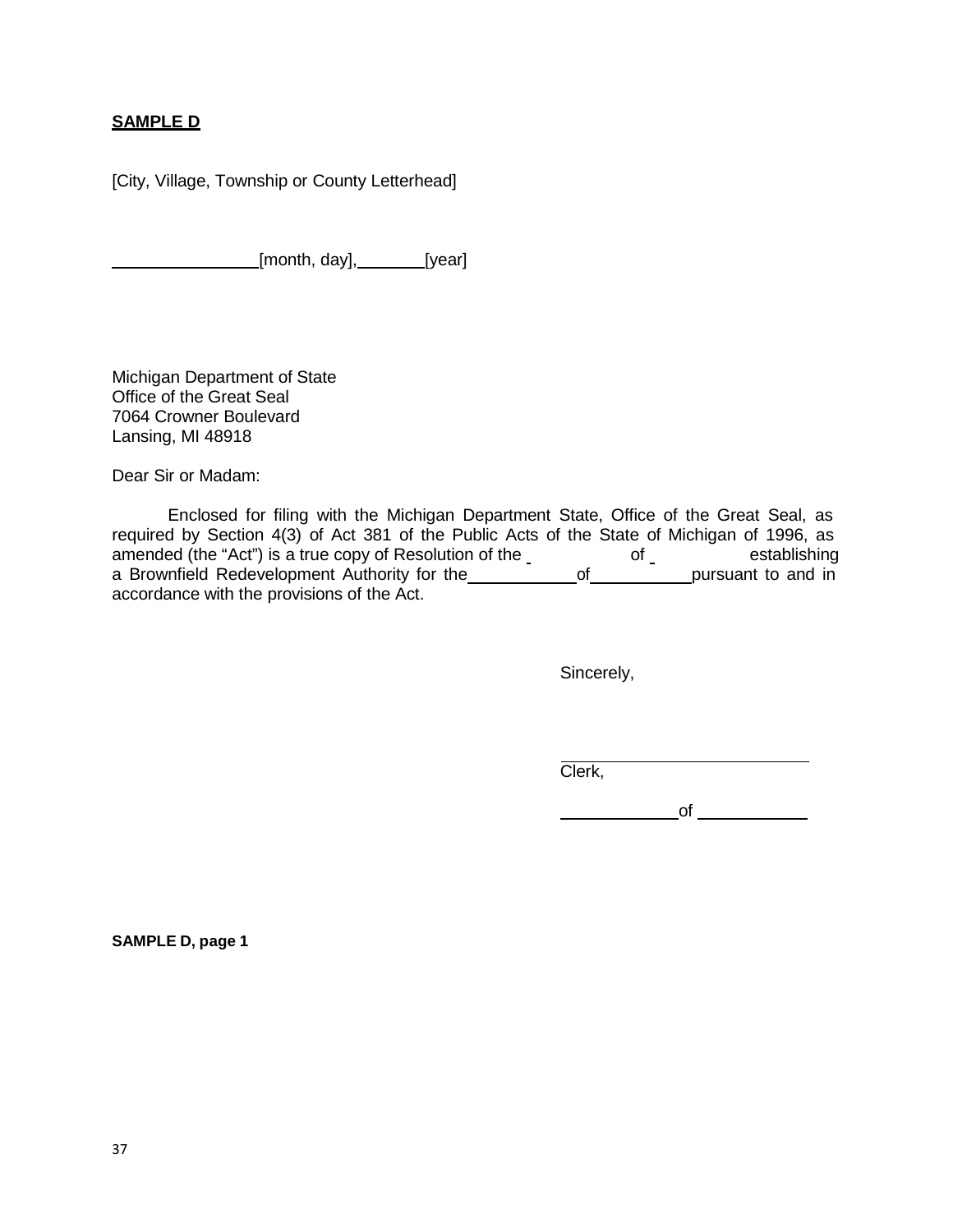# **SAMPLE E**

BYLAWS OF THE\_\_\_\_\_\_\_\_\_\_\_\_\_[City, Village, Township or County] OF \_\_\_\_\_\_\_\_\_\_ BROWNFIELD REDEVELOPMENT AUTHORITY

#### **ARTICLE I: Name and Address**

**Name.** The name of the Authority is the **[City, Village, Township or County] of** Brownfield Redevelopment Authority (hereinafter referred to as the "Authority"). The address of the Authority is

[Street, City, State, ZIP].

# **ARTICLE II: Directors**

- Section 1. **General Powers.** The business and affairs of the Authority shall be managed by its Board, except as otherwise provided by statute or by these Bylaws.
- Section 2. **Board of Directors.** The Board of Directors (hereinafter referred to as the "Board") of the Authority shall consist of not less that five (5) persons and not more than nine (9) persons, unless and EDC, DDA, TIFA or LDFA board was appointed.
- Section 3. **Terms, Replacement and Vacancies.** Of the initial members appointed, an equal number, or as near as practicable, shall be appointed for one year, two years, and three years. Thereafter, each member shall serve for a term of three years. Subsequent Directors shall be appointed in the same manner as original appointments at the expiration of each Director's term of office. A Director whose term of office has expired shall continue to hold office until his/her successor has been appointed with the advice and consent of the **[City, Village,** ] Township or County]\_\_\_\_\_\_\_\_\_\_\_\_\_\_\_[Council, Board or Commission]. A Director may be reappointed with the advice and consent of the **[City, Village,** Township or County] [Council, Board or Commission] to serve additional terms. If a vacancy is created by death or resignation, a successor shall be appointed with the advice and consent of the **[City, Village,** Township or County] [Council, Board or Commission] within thirty (30) days to hold office for the remainder of the term of office so vacated.
- Section 4. **Removal.** A Director may be removed from office for inefficiency, neglect of duty, or misconduct or malfeasance, by a majority vote of the [City, Village, Township or County] [Council, Board or Commission] or the Board.
- Section 5. **Conflict of Interest.** A Director who has a direct interest in any matter before the Authority shall disclose his/her interest prior to any discussion of that matter by the Authority, which disclosure shall become a part of the record of the Authority's official proceedings. The interested Director shall further refrain from participation in the Authority's action relating to the matter. Each Director, upon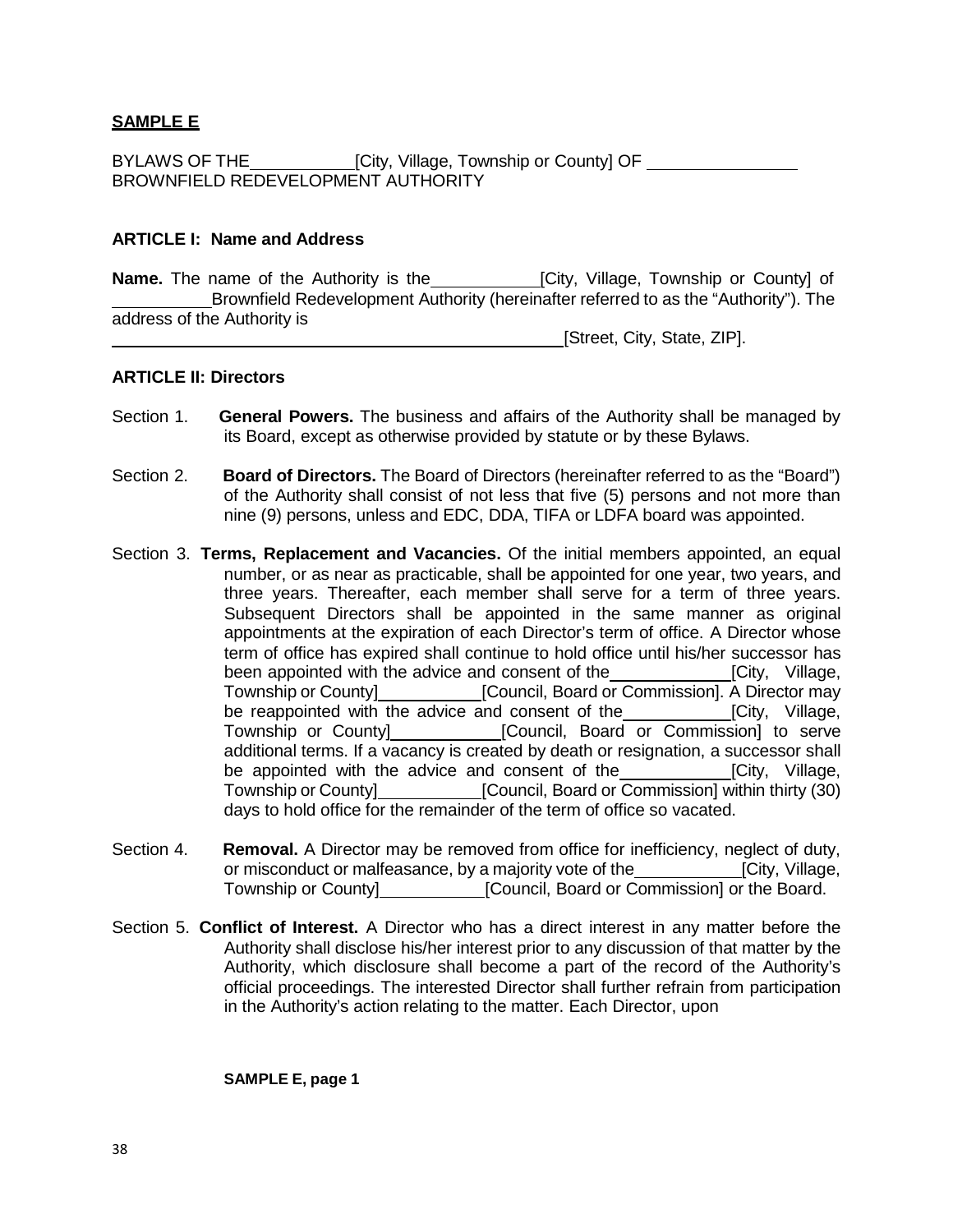taking office and annually thereafter, shall acknowledge in writing that they have read and agree to abide by this section.

- Section 6. **Meetings.** Meetings of the Board may be called by or at the request of the Chairperson of the Board or any two Directors. The meetings of the Board shall be public, and the appropriate notice of such meetings shall be provided to the public. The Board shall hold an annual meeting in the second calendar quarter of each year at which time officers of the Board shall be elected as provided in Article III, Section 2.
- Section 7 **Notice.** Notice of any meetings shall be given in accordance with the Open Meetings Act (Act No. 267 of the Public Acts of 1976).
- Section 8 **Quorum.** A majority of the members of the Directors then in office constitutes a quorum for the transaction of business at any meeting of the Board, provided, that a majority of the Board present may adjourn the meeting from time to time without further notice. The vote of the majority of the Directors present at a meeting at which a quorum is present constitutes the action of the Board, unless the vote of a larger number is required by statute or by these Bylaws. Amendment of the Bylaws by the Board requires the vote of not less than a majority of the members of the Board then in office.
- Section 9. **Participation by Communication Equipment.** A member of the Board or of a committee designated by the Board may participate in a meeting by means of conference telephone or similar communications equipment by means of which all persons participating in the meeting can hear each other. Participation in a meeting pursuant to this provision constitutes presence at the meeting.
- Section 10. **Committees.** The Board may, by resolution passed by a majority of the whole Board, designate one or more committees, each committee to consist of one or more of the Directors of the Authority. The Board may designate one or more Directors as alternate members of a committee, who may replace an absent or disqualified member at a meeting of the committee. In the absence or disqualification of a member of a committee, the members thereof present at a meeting and not disqualified from voting, whether or not they constitute a quorum, may unanimously appoint another member of the Board to act at the meeting in place of such an absent or disqualified member. A committee, and each member thereof, shall serve at the pleasure of the Board. A committee so designated by the Board, to the extent provided in the resolution by the Board, may exercise all powers and authority of the Board in the management of the business and affairs of the Authority, except that such committee so may exercise all powers and authority to: (a) recommend to members a dissolution of the Authority, or revocation of dissolution, (b) amend the Bylaws of the Authority, or (c) fill vacancies in the Board.

# **ARTICLE III: Officers**

Section 1. **Officers.** The officers of the Authority shall be elected by the Board and shall consist of a Chairperson, Vice Chairperson, and Secretary/Treasurer. The Board may also appoint a Recording Secretary who need not be a member of the Board.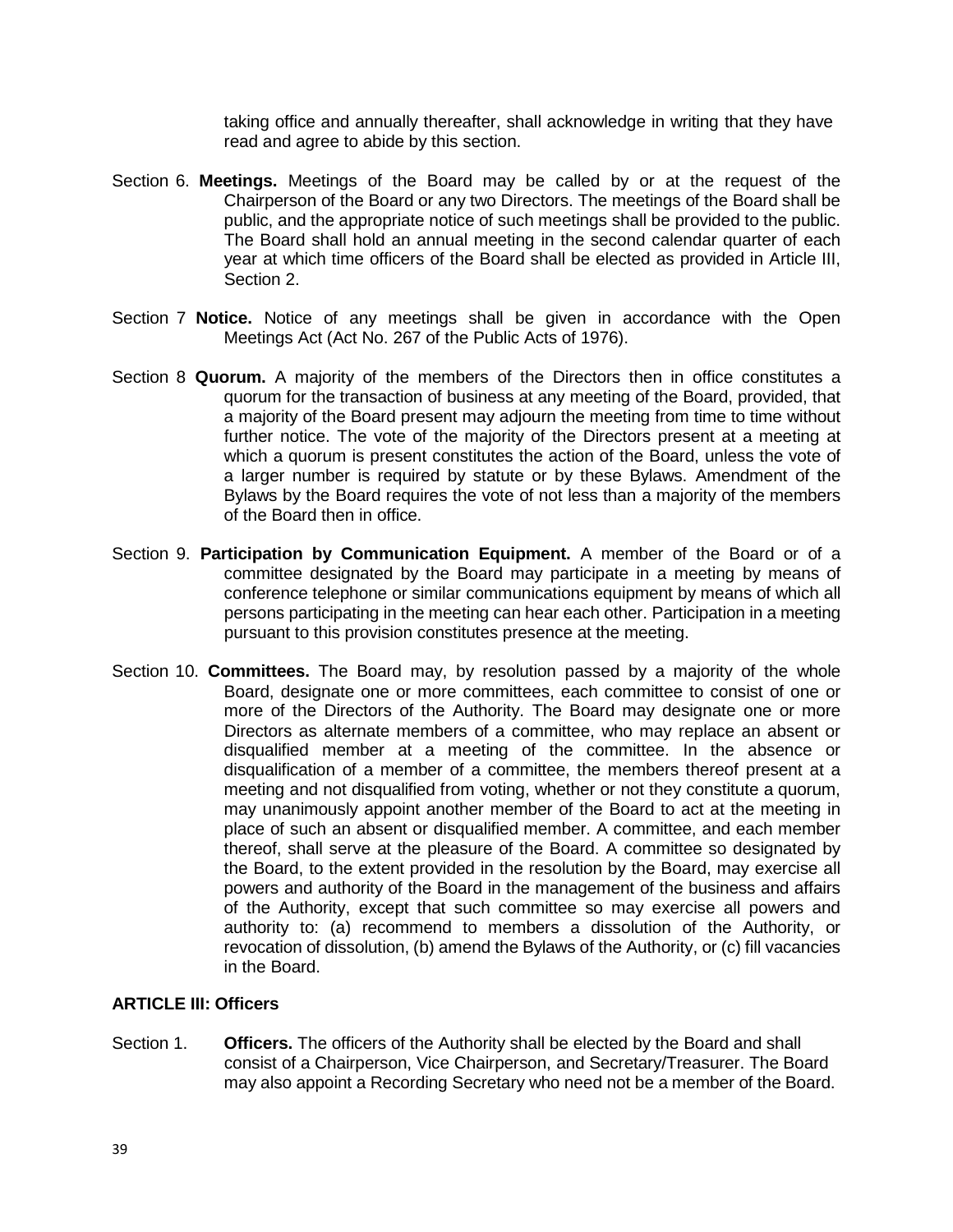#### **SAMPLE E, page 2**

Two or more offices may be held by the same person, but an officer shall not execute, acknowledge, or verify an instrument in more than one capacity if the instrument is required by law or Bylaws to be executed, acknowledged, or verified by two or more officers.

- Section 2 **Nomination, Election and Term of Office.** The officers of the Authority shall be elected by the Board at an annual meeting held during the second calendar quarter of each year. Candidates shall be nominated by a nominating committee composed of three members appointed by the Chairperson. The term of each office shall be for one (1) year. Each officer shall hold office until his/her successor is appointed. No person shall hold the same office for more than three successive terms.
- Section 3 **Vacancies.** A vacancy in any office because of death, resignation, removal, disqualification or otherwise, may be filled at any meeting of the Board for the unexpired portion of the terms of such office.
- Section 4 **Chairperson and Vice Chairperson.** The Chairperson shall be the chief executive officer of the Authority, but he or she may from time to time delegate all or any part of his/her duties to the Vice Chairperson. He or she, or in his/her absence, the Vice Chairperson, shall preside at all meetings of the Board, he or she shall have general and active management of the business of the Authority and shall perform all the duties of the office as provided by law or these Bylaws. He or she shall be ex-officio a member of all standing committees, and shall have the general powers and duties of supervision and management of the Authority.
- Section 5 **Secretary/Treasurer and Recording Secretary.** The Secretary/Treasurer or Recording Secretary shall attend all meetings of the Board and record all votes and the minutes of all proceedings in a book to be kept for that purpose, and shall perform like duties for the standing committees when required. They shall further perform all duties of the office of Secretary/Treasurer as provided by law or these Bylaws. They shall be sworn to the faithful discharge of these duties.
- Section 6 **Delegation of Duties of Offices.** In the absence of any officer of the Authority, or for any other reason that the Board may deem sufficient, the Board may delegate, from time to time and for such time as it may deem appropriate, the powers or duties, or any of them, of such officer to any other officer, or to any Director, provided a majority of the Board then in office concurs therein.
- Section 7 **Executive Committee.** The Chairperson, Vice Chairperson and Secretary/Treasurer shall comprise the Executive Committee. The Executive Committee, may upon a majority vote, authorize the expenditure of up to \$\_\_\_\_\_\_\_\_\_\_\_\_\_ for any expense listed as an eligible item for expenditure under the approved Authority funding guidelines. The Executive Committee must report any such expenditure to the Board at the next regularly scheduled Board meeting.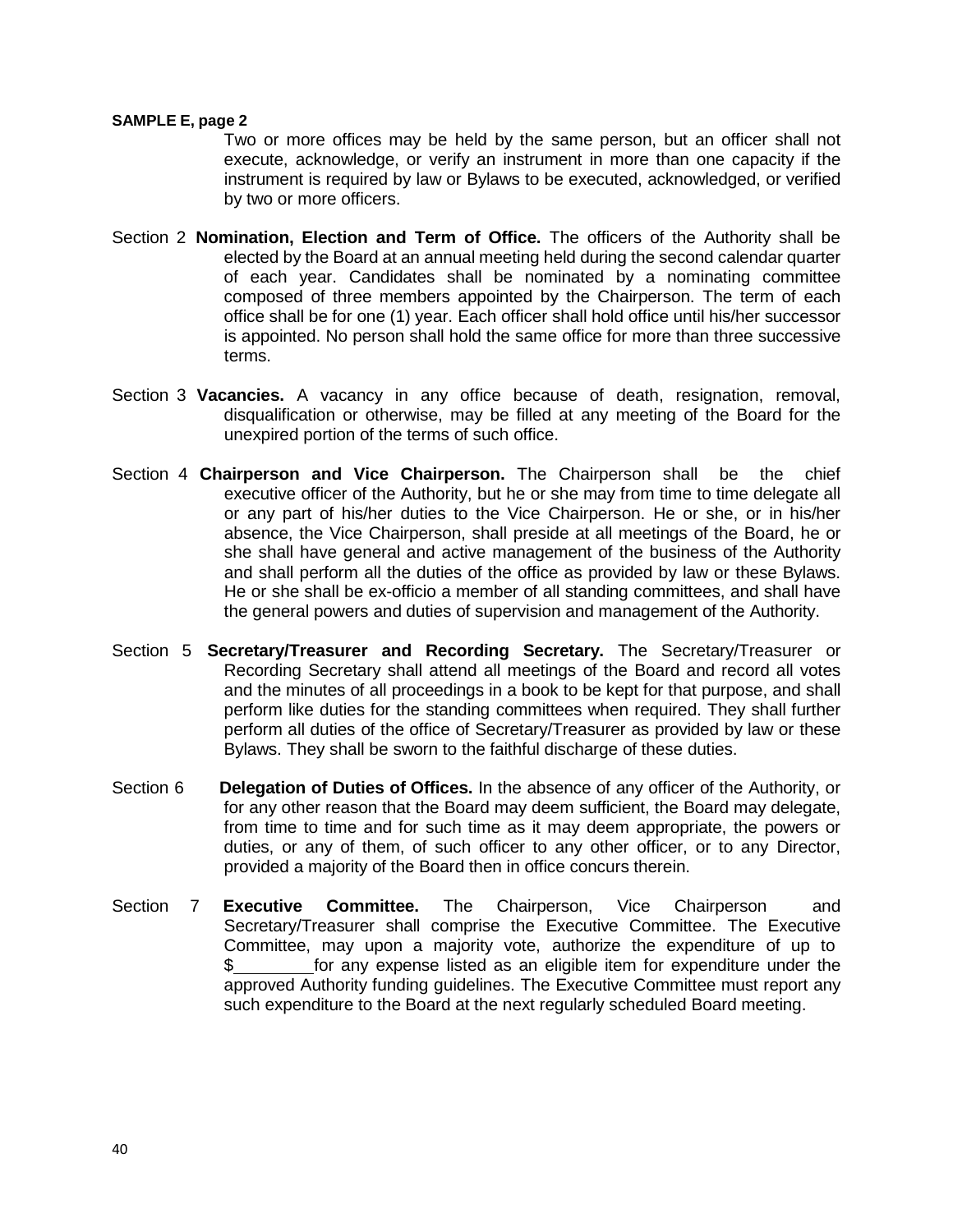# **SAMPLE E, page 3 ARTICLE IV: Contracts, Loans, Checks and Deposits**

- Section 1 **Contracts.** The Board may authorize any officer or officers, agent or agents, to enter into any contract or execute and deliver any instrument in the name of and on behalf of the Authority, and such authority may be general or confined to specific instances.
- Section 2 **Loans/Grants.** No grant or loan shall be contracted on behalf of the Authority and no evidence of indebtedness shall be issued in its name unless authorized by a resolution of the Board and approved by the **[City, Village, Township** or County] \_\_\_\_\_\_\_\_\_\_\_\_[Council, Board or Commission]. Such authority may be general or confined to specific instances.
- Section 3 **Checks, Drafts, etc.** All checks, drafts or other orders for the payment of money, notes or other evidences of indebtedness issued in the name of the Authority, shall be signed by such officer or officers, agent or agents of the Authority and in such manner as shall from time to time be determined by resolution of the Board.
- Section 4 **Deposits.** All funds of the Authority not otherwise employed shall be deposited from time to time to the credit of the Authority in such banks, trust companies or other depositaries as the Board may select.

# **ARTICLE V: Fiscal Year**

The fiscal year of the Authority shall correspond at all times to the fiscal year of the [City, Village, Township or County] of \_\_\_\_\_\_\_\_\_\_\_.

# **ARTICLE VI: Miscellaneous**

- Section 1 **Seal.** The Board shall provide a corporate seal which shall be the official seal of the Authority.
- Section 2 **Waiver of Notice.** When the Board or any committee thereof may take action after notice to any person or after lapse of a prescribed period of time, the action may be taken without notice and without lapse of the period of time, if at any time before or after the action is completed the person entitled to notice or to participation in the action to be taken submits a signed waiver of such requirements.

# **ARTICLE VII: Amendments**

These Bylaws may be altered, amended or repealed by the affirmative vote of a majority of the Board then in office at any regular or special meeting called for that purpose.

|                  | I HEREBY CERTIFY that the above Bylaws were adopted the | day of |  |
|------------------|---------------------------------------------------------|--------|--|
| [month], [year]. |                                                         |        |  |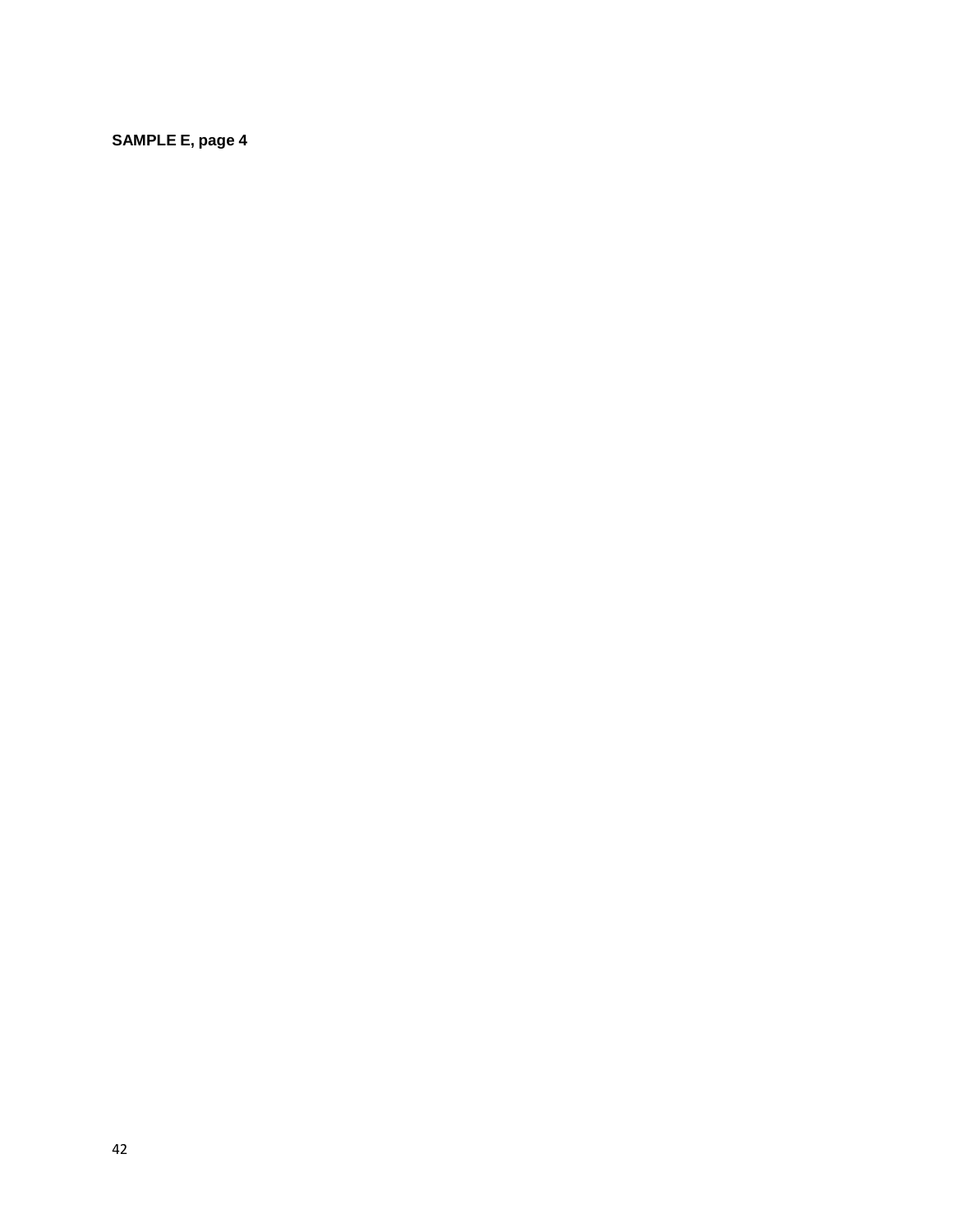# **SAMPLE F**

RESOLUTION APPROVING BROWNFIELD REDEVELOPMENT AUTHORITY BYLAWS FOR the \_\_\_\_\_\_\_\_\_\_\_\_\_[month, day], \_\_\_\_\_\_\_[year], \_\_\_\_\_\_\_\_\_\_\_[City, Village, Township or County] [Council, Board or Commission] MEETING OF PURSUANT TO AND IN ACCORDANCE WITH THE PROVISIONS OF ACT 381 OF THE PUBLIC ACTS OF THE STATE OF MICHIGAN OF 1996, AS AMENDED At a regular meeting of the **[City, Village, Township or County]** [Council, Board or Commission] of the **configuration**, County, Michigan, held in the\_etting location] of said [City, Village, Township or County] on the day of, [month], [year], at p.m. PRESENT:

ABSENT:

MOTION BY:

SUPPORTED BY:

RESOLVED that the \_\_\_\_\_\_\_\_\_\_\_\_\_\_[City, Village, Township or County] \_\_\_\_\_ [Council, Board or Commission], having reviewed the Bylaws of the Board of the of Brownfield Redevelopment Authority, a public body corporate established on [month, day] [year], pursuant to the Brownfield Redevelopment Financing Act, being Act 381 of the Public Acts of the State of Michigan of 1996, as amended (hereinafter the "Act"), which Bylaws were adopted at the initial organizational meeting of the Board on **[month, day],** [year], hereby approves the Bylaws as appended hereto, which are deemed to constitute the rules governing the procedures and the holding of regular meetings of the Board, as set forth in Section 5(5) of the Act.

AYES:

NAYES:

ABSTAINED:

RESOLUTION DECLARED ADOPTED.

STATE OF MICHIGAN ) )ss. COUNTY OF **EXECUTA**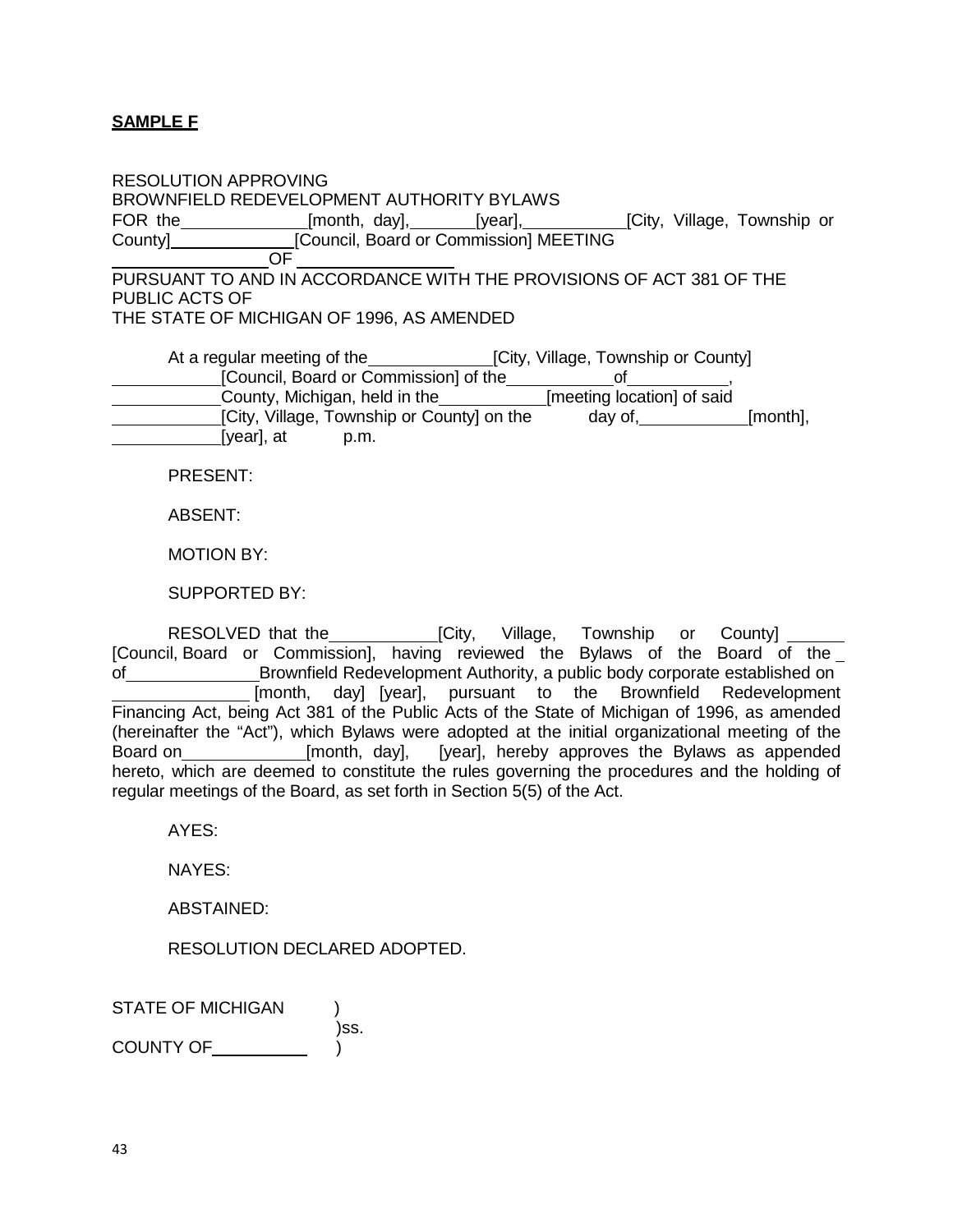#### **SAMPLE F, page 1**

I, the undersigned, the duly qualified and acting Clerk of the contract of , County of **construe times and State of Michigan**, do hereby certify that the foregoing is a true and complete copy of a resolution adopted by the\_\_\_\_\_\_\_\_\_\_\_\_\_\_\_[City, Village, Township or County]\_\_\_\_\_\_\_\_\_\_\_\_\_\_[Council, Board or Commission] of the City of\_\_\_\_\_\_\_\_\_\_\_\_\_\_at a regular meeting held on the day of [month], [year], the original of which resolution is on file in my office.

IN WITNESS WHEREOF, I have hereunto set my official signature, this day of **Example 2** [month], [year].

**Clerk** 

OF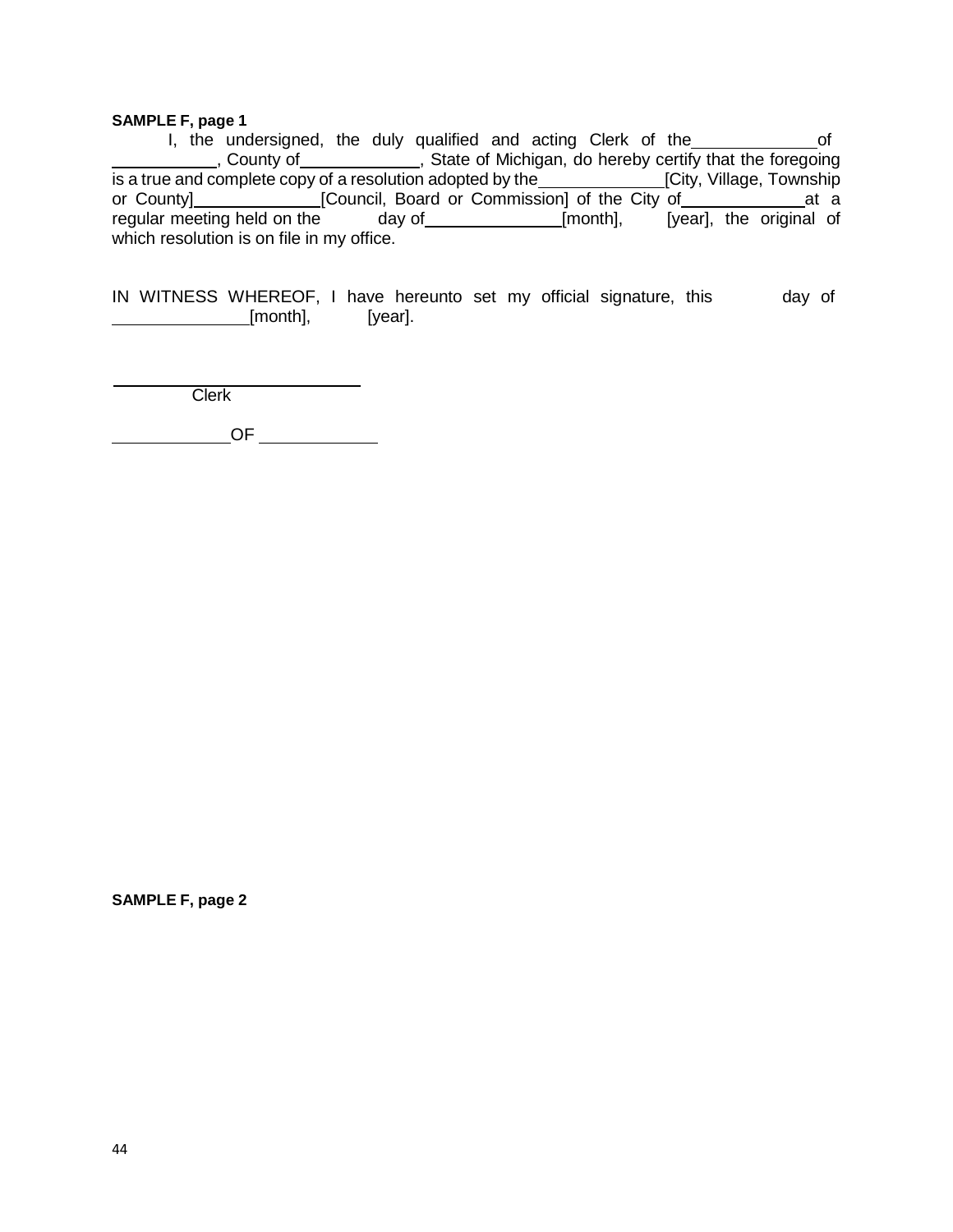**SAMPLE G**

**[Brownfield Plan Cover Page]**

**[County, City, Village or Township] of Brownfield Redevelopment Authority**

**Brownfield Plan For [Name of Project or Property] [Address of Project or Property]**

[Name of Authority Director or Chairperson] [Address] [Phone Number]

Prepared with the assistance of:

[List others that provided assistance in the preparation of this plan]

Approved by the Brownfield Redevelopment Authority on [enter date approved] Approved by the governing body of the local jurisdiction on [enter date approved]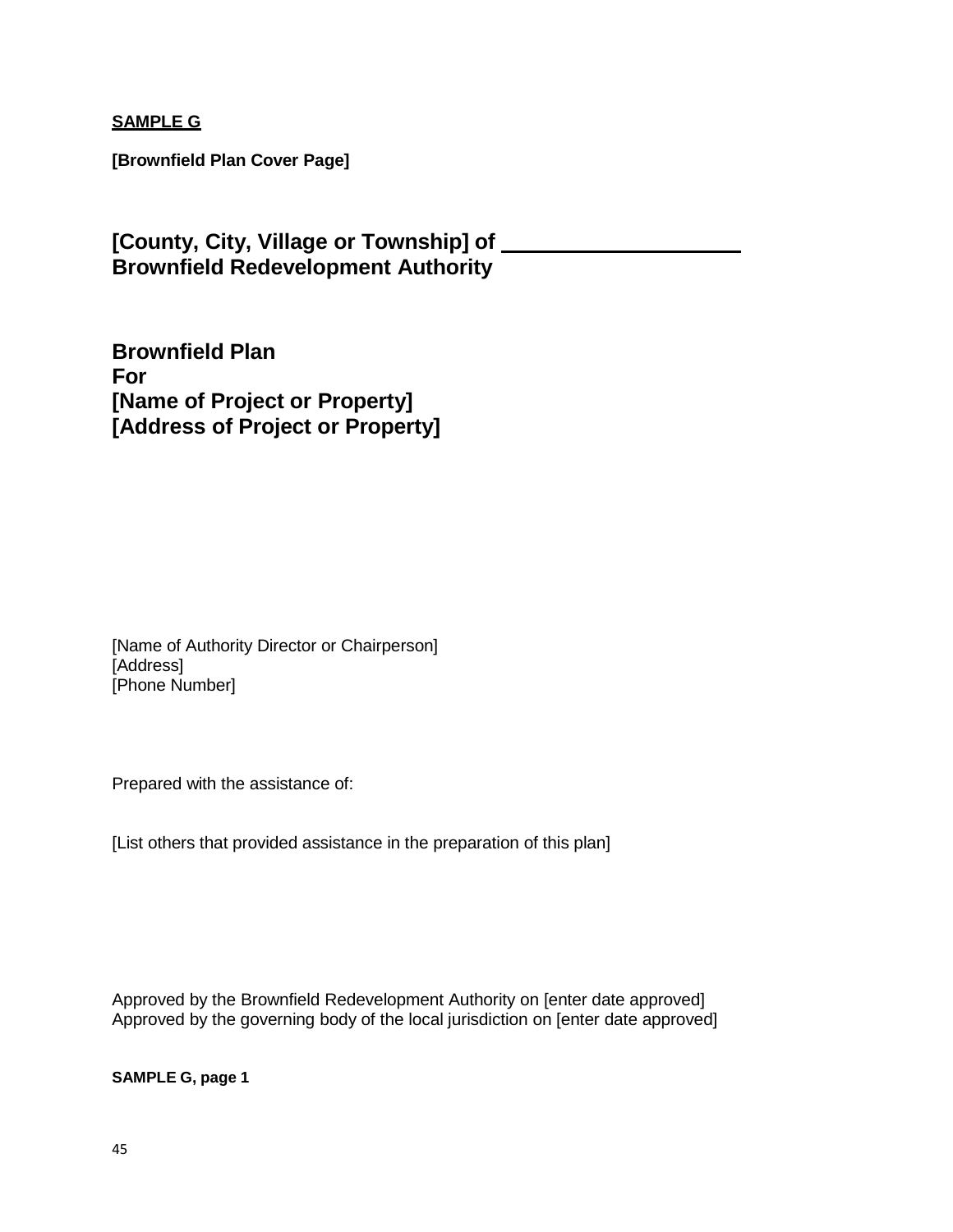# **TABLE OF CONTENTS**

### **1. INTRODUCTION AND PURPOSE**

### **2. ELIGIBLE PROPERTY INFORMATION**

**3. PROPOSED REDEVELOPMENT**

#### **4. BROWNFIELD CONDITIONS**

#### **5. BROWNFIELD PLAN ELEMENTS**

- A. Description of Costs to Be Paid for With Tax Increment Revenues
- B. Summary of Eligible Activities
- C. Estimate of Captured Taxable Value and Tax Increment Revenues
- D. Method of Financing and Description of Advances Made by the Municipality
- E. Maximum Amount of Note or Bonded Indebtedness
- F. Duration of Brownfield Plan
- G. Estimated Impact of Tax Increment Financing on Revenues of Taxing Jurisdictions
- H. Legal Description, Property Map, Statement of Qualifying Characteristics and Personal **Property**
- I. Estimates of Residents and Displacement of Individuals/Families
- J. Plan for Relocation of Displaced Persons
- K. Provisions for Relocation Costs
- L. Strategy for Compliance with Michigan's Relocation Assistance Law
- M. Description of Proposed Use of Local Site Remediation Revolving Fund
- N. Other Material that the Authority or Governing Body Considers Pertinent

#### **EXHIBITS**

#### **SCHEDULES**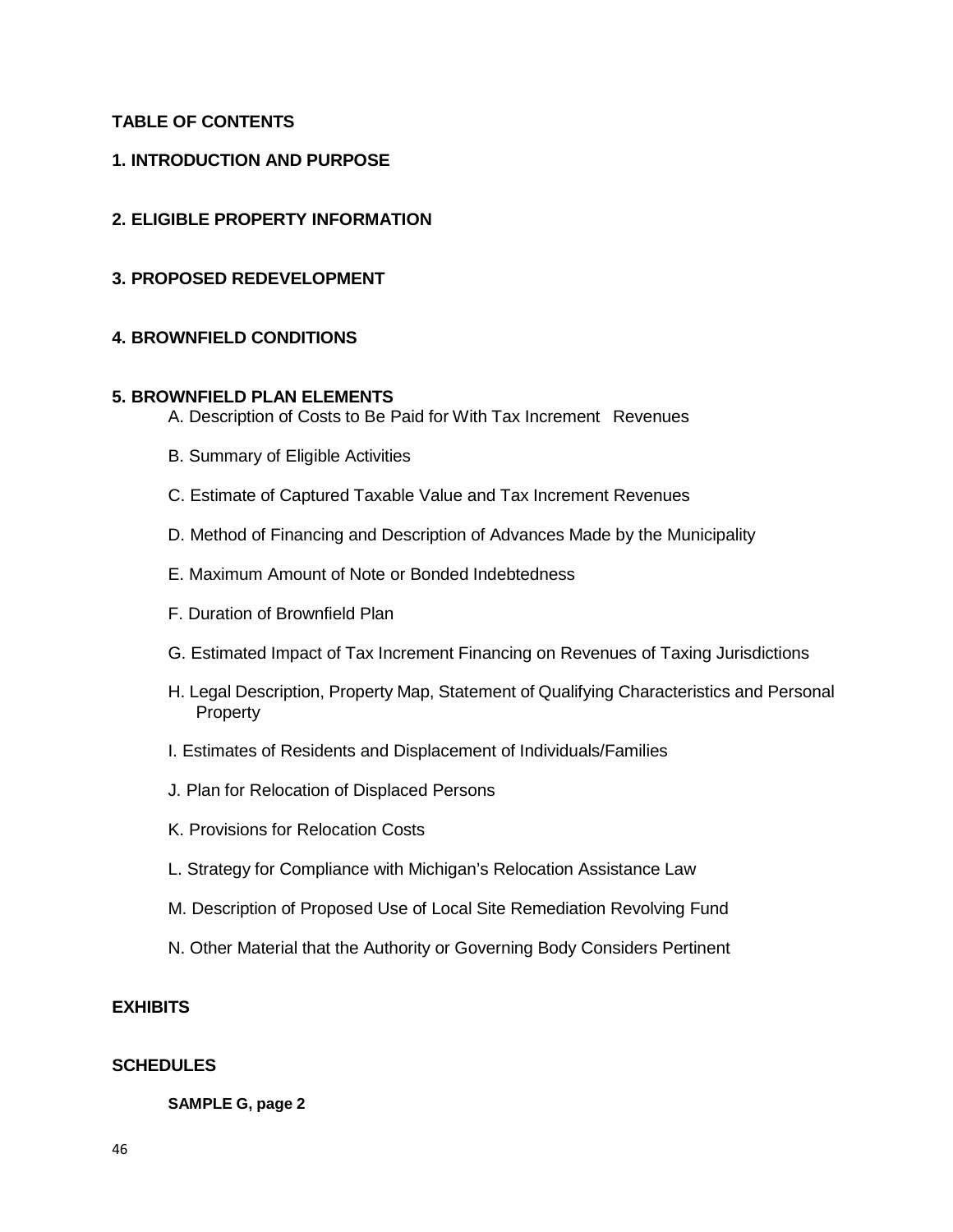# [SAMPLE BROWNFIELD PLAN]

### **1. INTRODUCTION AND PURPOSE**

[In this section, give a general overview of the proposed redevelopment project and the overall benefits to the community.]

The purpose of this plan, to be implemented by the Authority, is to satisfy the requirements for a Brownfield Plan as specified in Act 381 of the Public Acts of the State of Michigan of 1996, as amended, MCL 125.2651 et. seq., which is known as the "Brownfield Redevelopment Financing Act." Terms used in this document are as defined in Act 381.

### **2. ELIGIBLE PROPERTY INFORMATION**

*[Identify the eligible property, including adjacent or contiguous property, including the address(es) and general location, tax parcel number(s), total acreage, existing structure(s) on the property, infrastructure present, etc. A map and legal description(s) should be provided as Exhibit A.]*

### **3. PROPOSED REDEVELOPMENT**

*[Describe the project including the type of redevelopment (residential, commercial, retail, industrial, mixed use); demolition, construction, renovation, rehabilitation, and historic preservation activities; amount of private investment to be made; and the number of jobs created.]*

#### **4. BROWNFIELD CONDITIONS**

*[Describe how the property was used (residential, commercial, public, or industrial and a brief summary of the Brownfield conditions that provide the basis for eligibility (i.e., known environmental contamination, blighted and/or functionally obsolete characteristics).]*

# **5. BROWNFIELD PLAN ELEMENTS (as specified in Section 13(1) of Act 381)**

#### **A. Description of Costs to Be Paid for With Tax Increment Revenues**

A description of the costs of the plan intended to be paid for with the tax increment revenues or, for a plan for eligible properties qualified on the basis that the property is owned or under the control of a land bank fast track authority, a listing of all eligible activities that may be conducted for 1 or more of the eligible properties subject to the plan. MCL 125.2663(1)(a)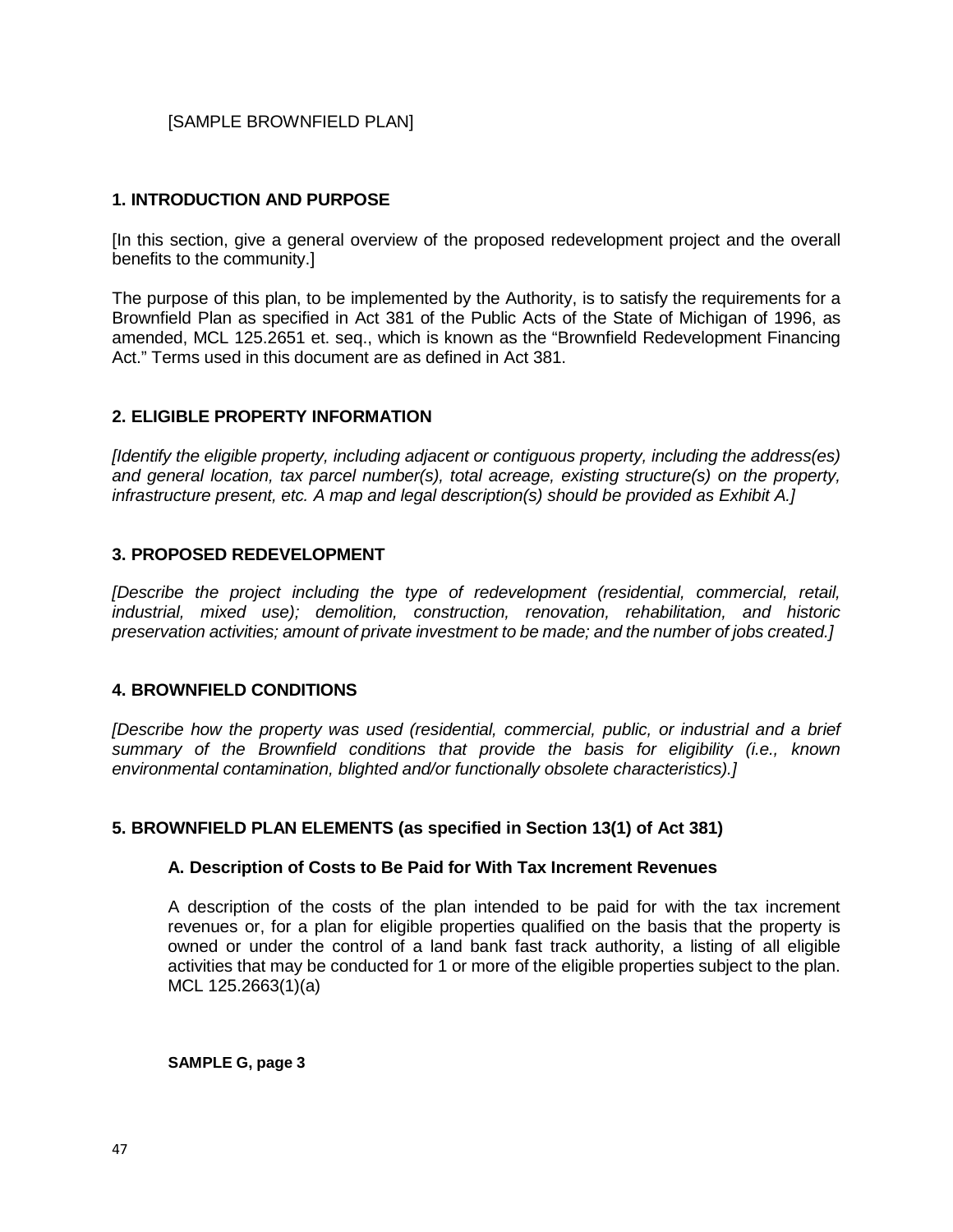*[Describe the costs of the eligible activities to be paid for with tax increment revenues, including costs incurred by the developer, contingency costs, financing costs, and administrative costs to be incurred by the Authority. Indicate the type of tax increment revenues to be captured and used (i.e., local, school, both). Identify costs incurred or to be incurred prior to Brownfield plan approval that will be reimbursed with local tax increment revenues. Costs should also appear in tabular form (Schedule 1).]*

# **B. Summary of Eligible Activities**

Include a list and brief summary of the eligible activities that are proposed for each eligible property or, for a plan for eligible properties qualified on the basis that the property is owned or under the control of a land bank fast track authority, a brief summary of eligible activities conducted for 1 or more of the eligible properties subject to the plan. MCL 125.2663(1)(b)

*[Briefly summarize the eligible activities (i.e., developing/preparing Brownfield plan/work plan, baseline environmental assessment, due care, additional response activities, environmental insurance, demolition, lead or asbestos abatement, site preparation, infrastructure improvements, interest, etc.) that are proposed for each eligible property. For a plan for properties owned or controlled by a land bank fast track authority, briefly summarize the eligible activities that may be conducted on 1 or more of the eligible properties.]*

# **C. Estimate of Captured Taxable Value and Tax Increment Revenues**

An estimate of the captured taxable value and tax increment revenues for each year of the plan from the eligible property. The plan may provide for the use of part or all of the captured taxable value, including deposits in the local site remediation revolving fund, but the portion intended to be used shall be clearly stated in the plan. The plan shall not provide either for an exclusion from captured taxable value of a portion of the captured taxable value or for an exclusion of the tax levy of 1 or more taxing jurisdictions unless the tax levy is excluded from tax increment revenues in section 2(dd), or unless the tax levy is excluded from capture under section 15. MCL 125.2663(1)(c).

*[The estimated captured taxable value for this redevelopment by year and in aggregate should be depicted in tabular form (Schedule 2). Identify whether all or a portion (a percentage) of the captured taxable value will be used. Captured taxable values are determined using the estimated taxable values for the developer's investment (Schedule 3). The estimated current taxable value and initial taxable value, by year and in aggregate, for each taxing jurisdiction should be depicted in tabular form (Schedules 4 and 5, respectively).]*

*[The estimated tax increment revenues generated, by year and in aggregate, for each taxing jurisdiction should be depicted in tabular form (Schedule 6). If appropriate, the split taxes collected in the summer and winter should also be depicted in tabular form (Schedule 7).]*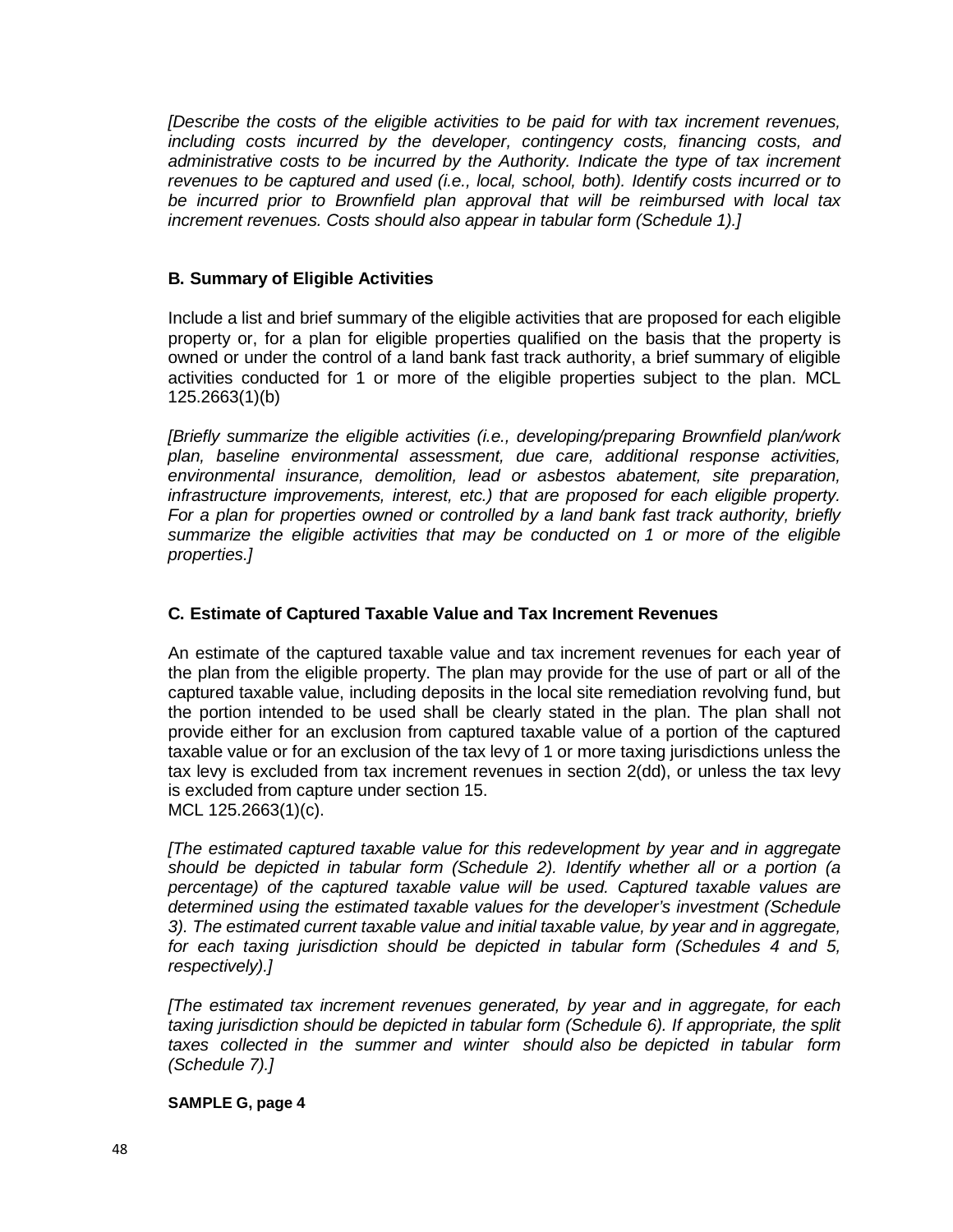*[The estimated amount of deposits of excess tax increment revenues into the Authority's Local Site Remediation Revolving Fund, by year and in aggregate, should be depicted in tabular form (Schedule 8). If excess school tax increment revenues will be captured pursuant to MCL 125.2663(5), they should be depicted separately from the local tax increment revenues.]*

# **D. Method of Financing and Description of Advances by the Municipality**

The method by which the costs of the plan will be financed, including a description of any advances made or anticipated to be made for the costs of the plan from the municipality. MCL 125.2663(1)(d)

*[Describe how the eligible activities will be financed. Indicate the type of tax increment revenues to be captured and used (i.e., local, school, both). Indicate whether interest costs will be reimbursed and, if so, include interest rate and interest amount. Indicate whether school taxes will be used for interest reimbursement. Identify costs incurred or to be incurred prior to Brownfield plan approval that will be reimbursed with local tax increment revenues. If the developer will be financing the eligible costs, a method and agreement for reimbursement to the developer by the Authority should be considered (Schedule 9). If school taxes are to be captured and used, according to an approved DEQ or MSF work plan, the split between captured school and local taxes should be depicted in tabular form (Schedule 10).]*

# **E. Maximum Amount of Note or Bonded Indebtedness**

The maximum amount of note or bonded indebtedness to be incurred, if any. MCL 125.2663(1)(e)

*[Identify the maximum amount of a note or bonded indebtedness for eligible activities on the eligible property.]*

# **F. Duration of Brownfield Plan**

The duration of the Brownfield plan for eligible activities on eligible property which shall not exceed 35 years following the date of the resolution approving the plan amendment related to a particular eligible property. Each plan amendment shall also contain the duration of capture of tax increment revenues including the beginning date of the capture of tax increment revenues, which beginning date shall be identified in the Brownfield plan and which beginning date shall not be later than 5 years following the date of the resolution approving the plan amendment related to a particular eligible property and which duration shall not exceed the lesser of the period authorized under subsections (4) and (5) or 30 years from the beginning date of the capture of tax increment revenues. The date for the beginning of capture of tax increment revenues may be amended by the authority but not to a date later than 5 years after the date of the resolution adopting the plan. The authority may not amend the date for the beginning of capture of tax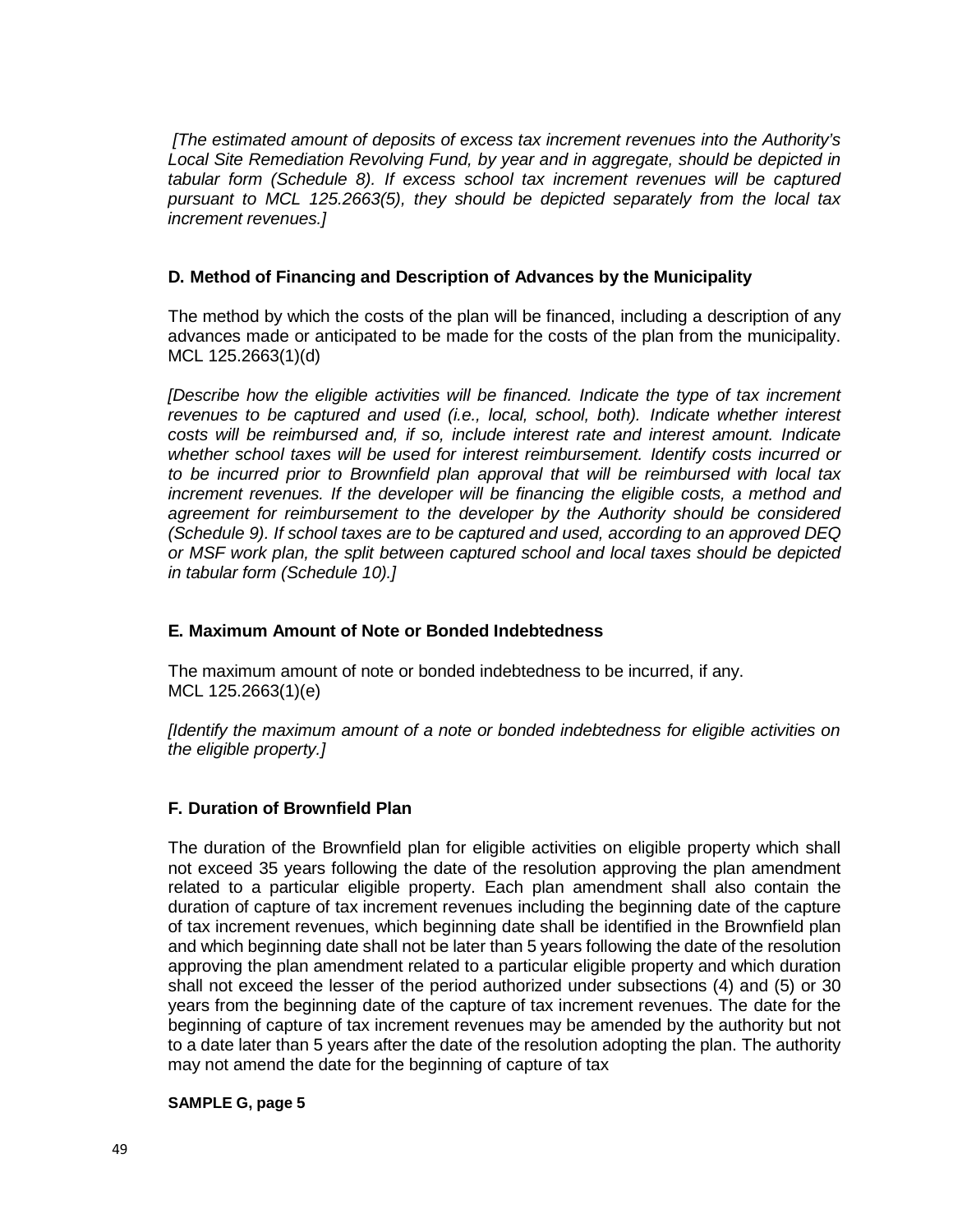increment revenues if the authority has begun to reimburse eligible activities from the capture of tax increment revenues. The authority may not amend the date for the beginning of capture if that amendment would lead to the duration of capture of tax increment revenues being longer than 30 years or the period authorized under subsections (4) and (5). If the date for the beginning of capture of tax increment revenues is amended by the authority and that plan includes the capture of tax increment revenues for school operating purposes, then the authority that amended that plan shall notify the department and the Michigan economic growth authority within 30 days of the approval of the amendment. MCL 125.2663(1)(f)

*[If tax increment financing is to be used to reimburse for eligible activities, identify the estimated plan length based on the estimated costs of the eligible activities, estimated tax increment revenues captured, and deposit to the Authority's Local Site Remediation Revolving Fund, if applicable. Identify the beginning date (year) of capture which cannot be later than 5 years following Brownfield plan approval by resolution. Plan length cannot exceed 35 years and the capture of tax increment revenues is the lesser of the period authorized under subsections (4) and (5) or 30 years from the beginning date of capture.]*

### **G. Estimated Impact of Tax Increment Financing on Revenues of Taxing Jurisdictions**

An estimate of the impact of tax increment financing on the revenues of all taxing jurisdictions in which the eligible property is located. MCL 125.2663(1)(g)

*[Describe, in tabular form, the estimated amount of tax increment revenues to be captured by the Authority for this redevelopment from each taxing jurisdiction (Schedule 6).]*

### **H. Legal Description, Property Map, Statement of Qualifying Characteristics and Personal Property**

A legal description of the eligible property to which the plan applies, a map showing the location and dimensions of each eligible property, a statement of the characteristics that qualify the property as eligible property, and a statement of whether personal property is included as part of the eligible property. If the project is on property that is functionally obsolete, an affidavit signed by a Michigan Certified Assessing Officer (former level 3 assessor) or Michigan Master Assessing Officer (former level 4 assessor), which states that it is the assessor's expert opinion that the property is functionally obsolete and the underlying basis for that opinion. MCL 125.2663(1)(h)

*[Include a legal description of the property, property size (acres), a scaled map showing eligible property dimensions, a statement of the Brownfield conditions that qualify the property as eligible (i.e., environmental contamination that makes the property a facility, how it meets the blighted criteria, or what makes it functionally obsolete as determined by a Michigan Certified Assessing Officer (former level 3 assessor) or Michigan Master Assessing Officer (former level 4 assessor) (Exhibit B)), identify adjacent or contiguous*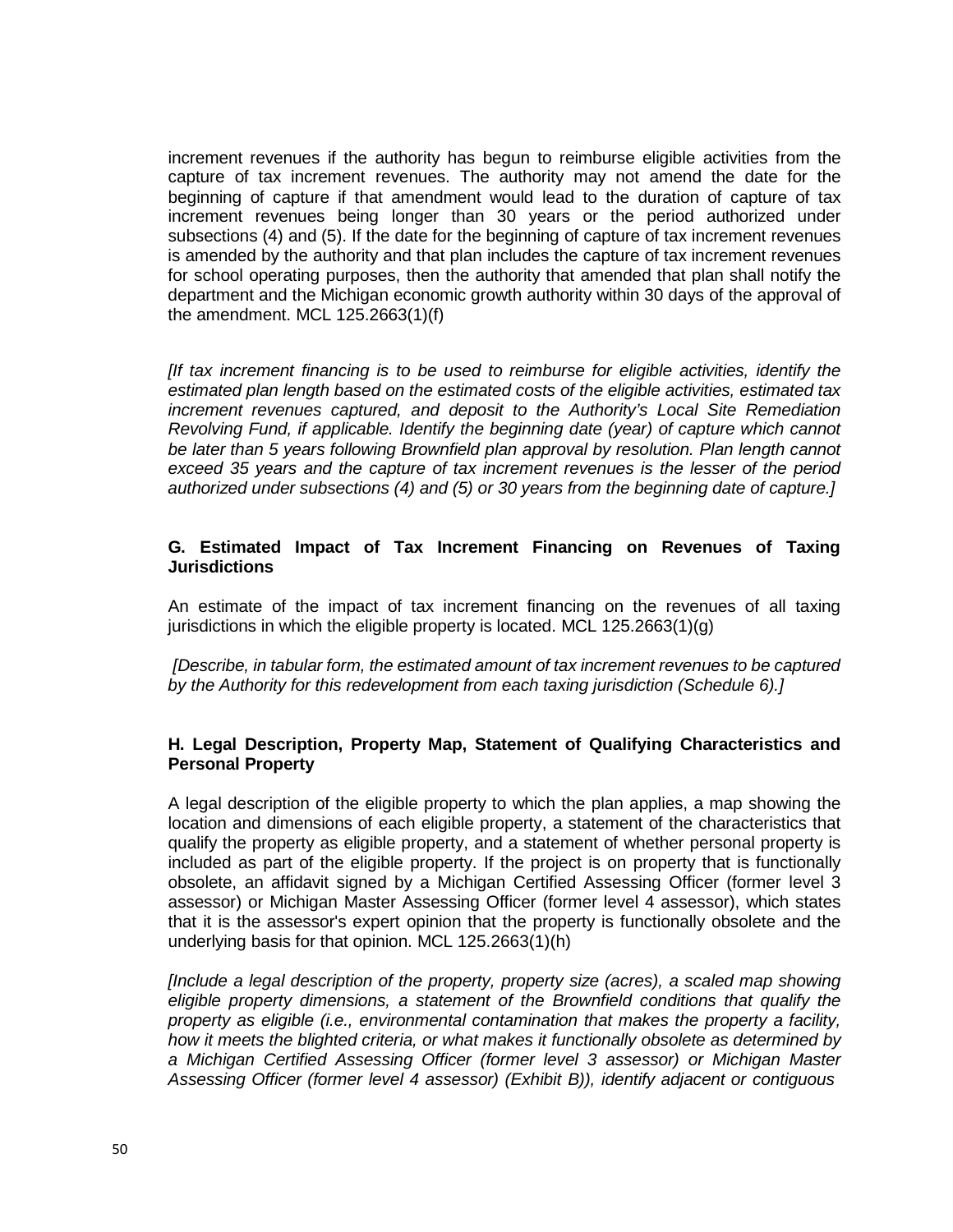*property included in the plan), and whether or not there is any personal property included as part of the eligible property (Exhibit C).]*

### **SAMPLE G, page 6 I. Estimates of Residents and Displacement of Families**

Estimates of the number of persons residing on each eligible property to which the plan applies and the number of families and individuals to be displaced. If occupied residences are designated for acquisition and clearance by the authority, the plan shall include a demographic survey of the persons to be displaced, a statistical description of the housing supply in the community, including the number of private and public units in existence or under construction, the condition of those in existence, the number of owner-occupied and renter-occupied units, the annual rate of turnover of the various types of housing and the range of rents and sale prices, an estimate of the total demand for housing in the community, and the estimated capacity of private and public housing available to displaced families and individuals. MCL 125.2663(1)(i)

*[List the estimates of the number of persons residing on each eligible property to which this plan applies, the number of families to be displaced and a demographic survey and information regarding housing in the community. Indicate if there are none and not applicable.]*

# **J. Plan for Relocation of Displaced Persons**

A plan for establishing priority for the relocation of persons displaced by implementation of the plan. MCL 125.2663(1)(j)

*[Include a plan for relocation of displaced persons or indicate if not applicable.]*

# **K. Provisions for Relocation Costs**

Provision for the costs of relocating persons displaced by implementation of the plan, and financial assistance and reimbursement of expenses, including litigation expenses and expenses incident to the transfer of title, in accordance with the standards and provisions of the federal uniform relocation assistance and real property acquisition policies act of 1970, Public Law 91-646. MCL 125.2663(1)(k)

*[Describe provisions for the costs of relocating persons displaced by the implementation of the plan or indicate if not applicable.]*

# **L. Strategy for Compliance with Michigan's Relocation Assistance Law**

A strategy for compliance with 1972 PA 227, MCL 213.321 to 213.332. MCL 125.2663(1)(l)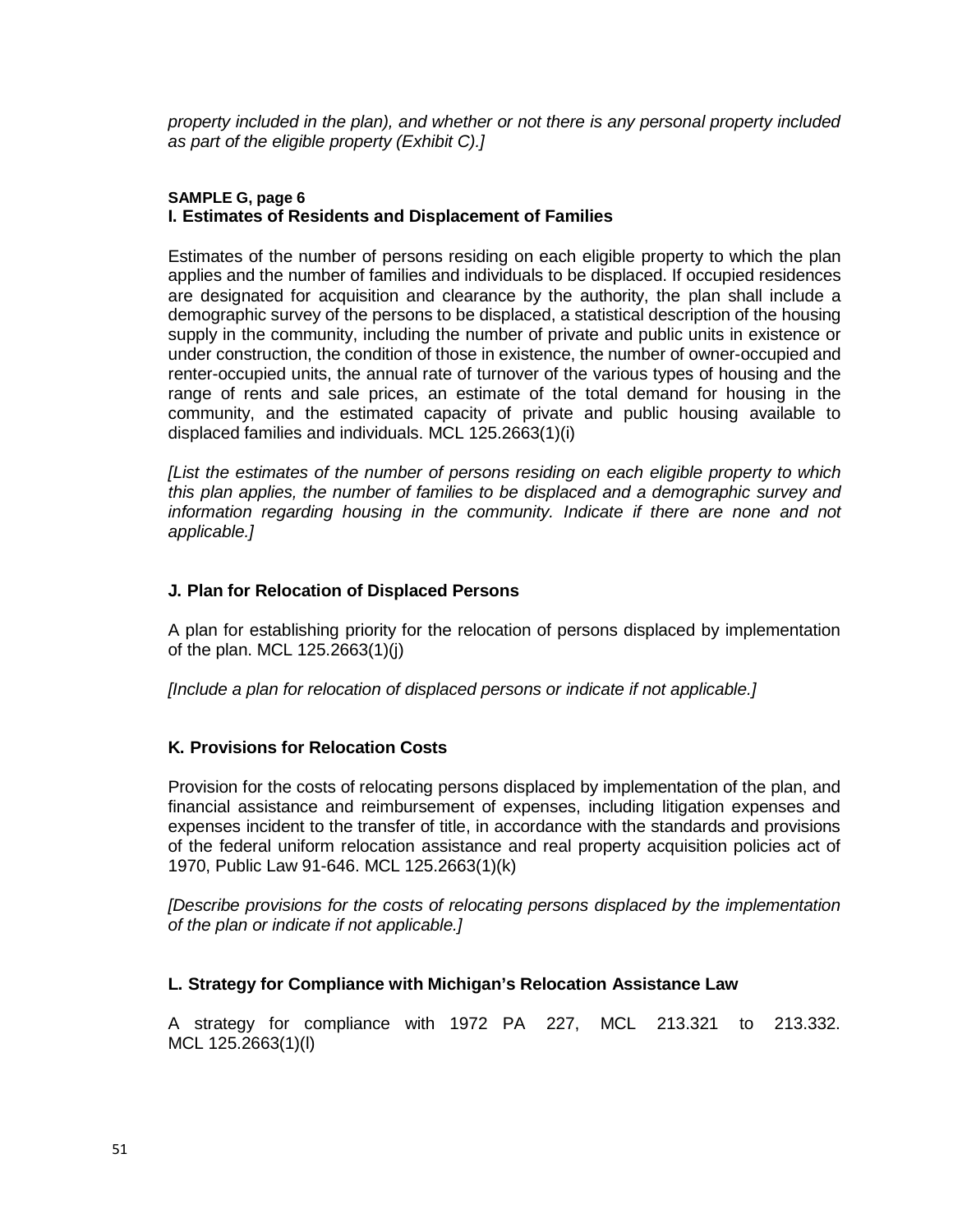*[Include a strategy for compliance with the Relocation Assistance Act, 1972 PA 227, (Sections 213.321 to 213.332 of the Michigan Compiled Laws) or indicate if not applicable.]*

#### **SAMPLE G, page 7 M. Description of Proposed Use of Local Site Remediation Revolving Fund**

A description of proposed use of the local site remediation revolving fund. MCL 125.2663(1)(m)

*[Describe the proposed use of the proceeds of the Authority's Local Site Remediation Revolving Fund.]*

The proceeds of the Brownfield Redevelopment Authority's Local Site Remediation Revolving Fund will be used in accordance with the Act. The Authority currently anticipates using the fund to pay eligible activity costs at other eligible properties included in the plan, including, but not limited to the properties included in this plan, as well as other eligible properties which may be included in the plan as amended in the future.

### **N. Other Material that the Authority or Governing Body Considers Pertinent**

Other material that the authority or governing body considers pertinent. MCL 125.2663(1)(n)

*[Include any other material required by the Authority or Governing Body to be included in this plan or indicate that none is required.]*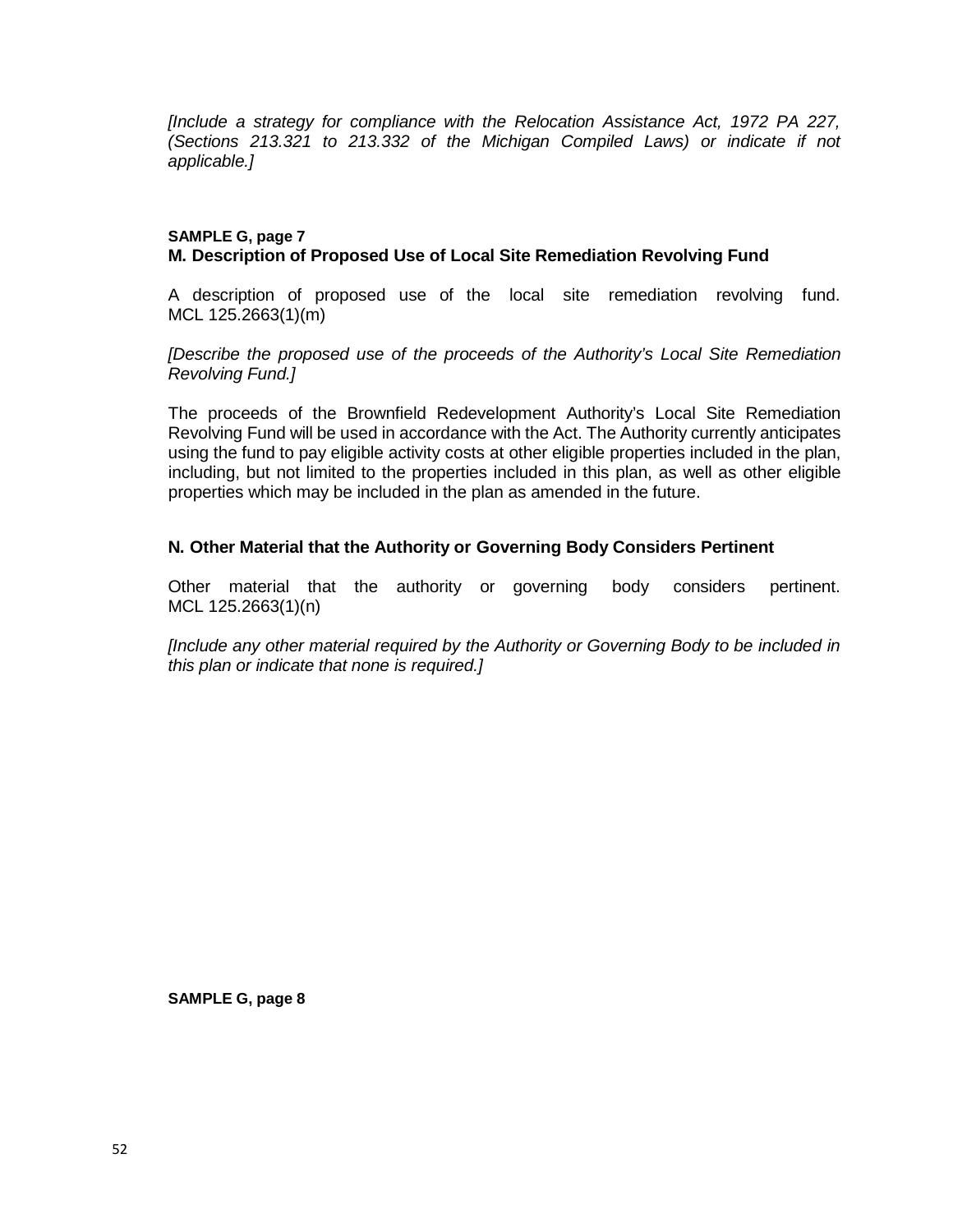# **EXHIBITS**

A. Legal Description and Map of the Eligible Property Described in Sections 2 and 5(H) of this Plan

B. Affidavit Signed by Michigan Certified Assessing Officer (former level 3 assessor) or Michigan Master Assessing Officer (former level 4 assessor) Stating Eligible Property is Functionally Obsolete

C. Description of Personal Property that is part of the Eligible Property

# **SCHEDULES**

SCHEDULE 1 Summary of Eligible Activities Costs

SCHEDULE 2 Estimated Captured Taxable Values

- SCHEDULE 3 Investment Schedule and Projected Taxable Values
- SCHEDULE 4 Estimated Current Taxable Values for Each Capturable Taxing Jurisdiction
- SCHEDULE 5 Initial Taxable Values for Each Capturable Taxing Jurisdiction
- SCHEDULE 6 Estimated Tax Increment Revenues Captured by Each Capturable Taxing **Jurisdiction**
- SCHEDULE 7 Summer and Winter Collections of Capturable Taxes
- SCHEDULE 8 Deposit to Authority's Local Site Remediation Revolving Fund
- SCHEDULE 9 Reimbursement Schedule According to Agreement

SCHEDULE 10 Capturable School and Local Operating Taxes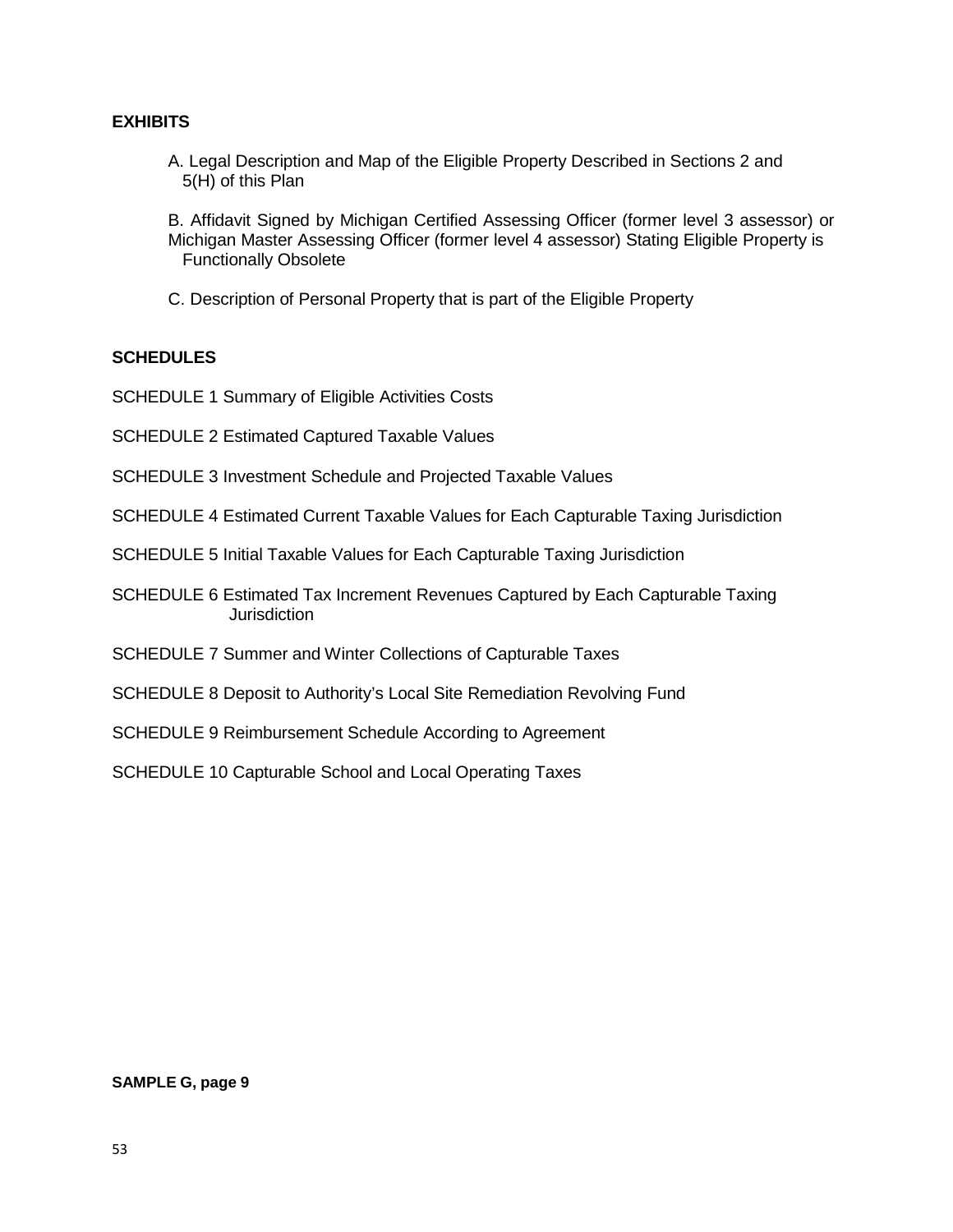| <b>Non-Environmental Activities</b>      | <b>MSF Request</b>  |
|------------------------------------------|---------------------|
| Demolition                               | \$X,XXX,XXX         |
| Lead/Asbestos Abatement                  | \$X,XXX,XXX         |
| Infrastructure Improvements              | \$X,XXX,XXX         |
| <b>Site Preparation</b>                  | \$X,XXX,XXX         |
| <b>SUBTOTAL</b>                          | \$X,XXX,XXX         |
| Contingency (indicate %)*                | \$X,XXX,XXX         |
| Brownfield Plan/Work Plan Preparation**  | \$X,XXX,XXX         |
| Interest***                              | \$X,XXX,XXX         |
| <b>MSF GRAND TOTAL</b>                   | \$X,XXX,XXX         |
| <b>Environmental Response Activities</b> | <b>DEQ Request</b>  |
| <b>Baseline Environmental Assessment</b> | \$X,XXX,XXX         |
| <b>Due Care Activities</b>               | \$X,XXX,XXX         |
| <b>Additional Response Activities</b>    | \$X,XXX,XXX         |
| <b>SUBTOTAL</b>                          | \$X,XXX,XXX         |
| Contingency (indicate %)*                | \$X,XXX,XXX         |
| Brownfield Plan/Work Plan Preparation**  | \$X,XXX,XXX         |
| Interest****                             | \$X,XXX,XXX         |
| <b>DEQ GRAND TOTAL</b>                   | \$X,XXX,XXX         |
| <b>Local-Only Activities</b>             | <b>Local Amount</b> |
| Demolition                               | \$X,XXX,XXX         |
| Lead/Asbestos Abatement                  | \$X,XXX,XXX         |
| Infrastructure Improvements              | \$X,XXX,XXX         |
| <b>Site Preparation</b>                  | \$X,XXX,XXX         |
| <b>SUBTOTAL</b>                          | \$X,XXX,XXX         |
| Contingency (indicate %)                 | \$X,XXX,XXX         |
| Brownfield Plan/Work Plan Preparation    | \$X,XXX,XXX         |
| Interest                                 | \$X,XXX,XXX         |
| <b>LOCAL ONLY GRAND TOTAL</b>            | \$X,XXX,XXX         |

# **Schedule 1 – Summary of Eligible Activities Costs**

*\*The MEDC and DEQ allow up to a 15% contingency.*

\*\* The DEQ and MEDC allow up to a total of \$30,000 for preparation of Brownfield Plans and/or Act 381 Work Plans.

\*\*\*Upon request, the MSF Board will consider interest in accordance with the current MEDC Brownfield Program Guidelines. See *Appendix C.*

*\*\*\*\*Interest on DEQ activities shall be in accordance with the current MEDC Brownfield Program Guidelines See Appendix C.*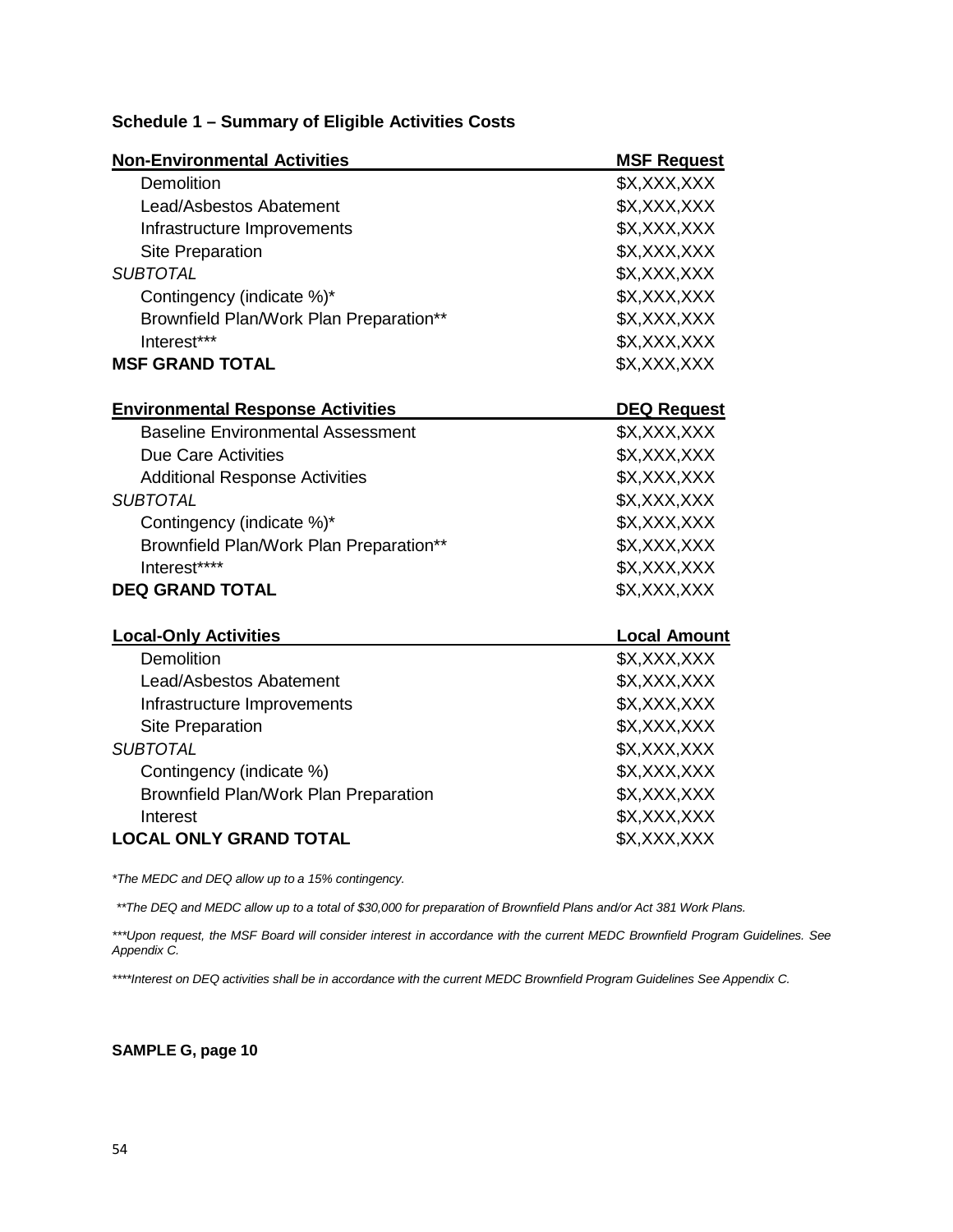# **SAMPLE H**

NOTICE OF PUBLIC HEARING [for publication]

[City, Village, Township or County] OF

NOTICE OF PUBLIC HEARING ON THE ADOPTION OF A BROWNFIELD PLAN FOR THE OF PURSUANT TO AND IN ACCORDANCE WITH ACT 381 OF THE PUBLIC ACTS OF THE STATE OF MICHIGAN OF 1996, AS AMENDED

PLEASE TAKE NOTICE THAT a Public Hearing shall be held before the [City, Village, Township or County]\_\_\_\_\_\_\_\_\_\_\_\_\_[Council, Board or Commission] of the of\_\_\_\_\_\_\_\_\_\_\_\_\_on the day of\_\_\_\_\_\_\_\_\_\_\_\_\_\_[month], [year], at \_ p.m. in the [location] [address], on the adoption of a Brownfield Plan for the of of , within which the Authority shall exercise its powers, all pursuant to and in accordance with the provisions of the Brownfield Redevelopment Financing Act, being Act 381 of the Public Acts of the State of Michigan of 1996, as amended. The description of the proposed Brownfield property is:

Land situated in the \_\_\_\_\_\_\_\_\_\_\_\_\_\_\_\_of\_\_\_\_\_\_\_\_\_\_\_\_\_\_\_, County of \_\_\_\_\_\_\_\_\_\_\_\_\_, State of Michigan, described as follows: **[description of property to which the plan applies in relation to existing or proposed highways, streets, streams or otherwise].**

This description of the property along with any maps and a description of the Brownfield Plan are available for public inspection at

Please note that all aspects of the Brownfield Plan are open for discussion at the public hearing.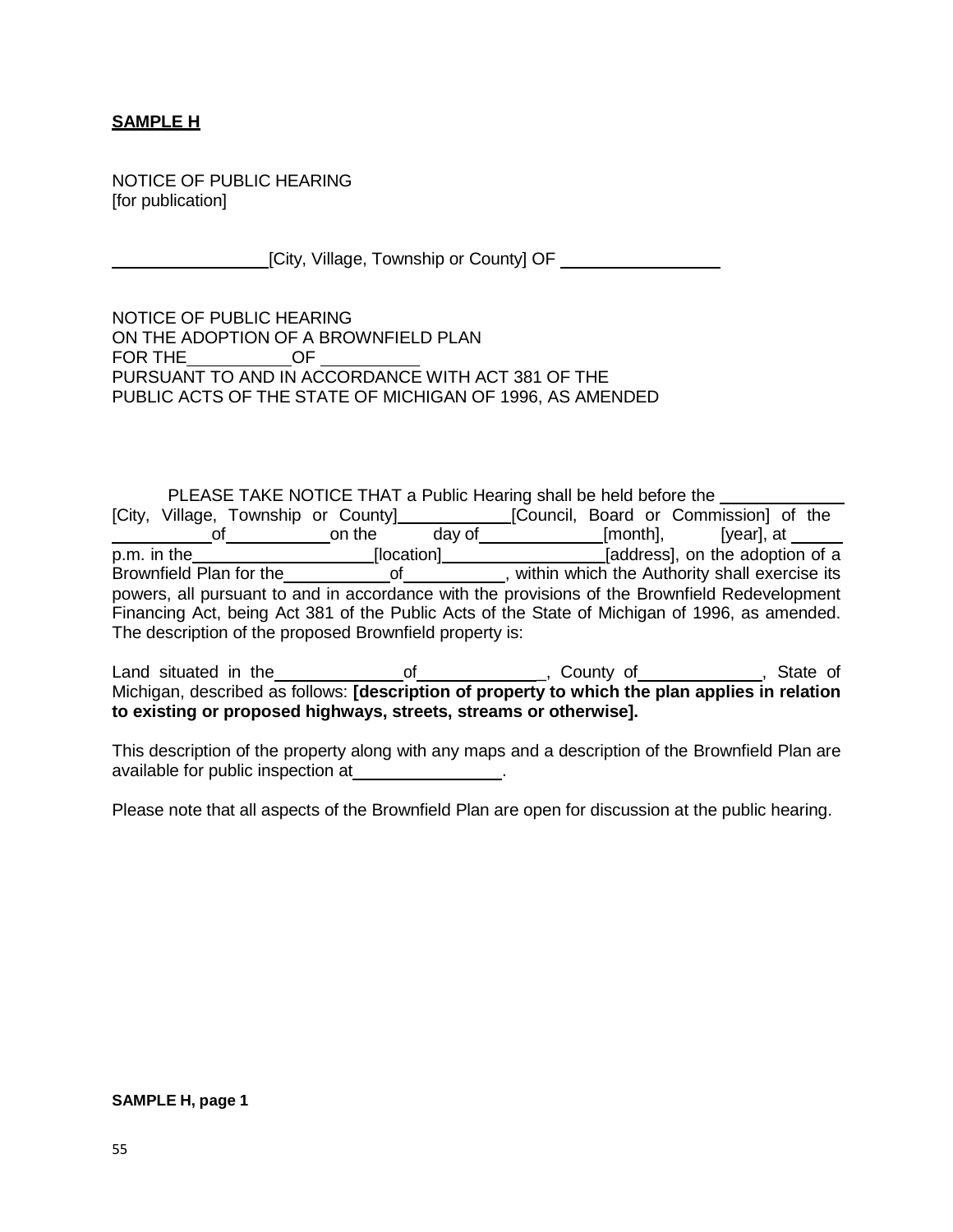# **SAMPLE I**

NOTICE TO ALL TAXING JURISDICTIONS THE (city/village/township/county council/board/commission) OF PROPOSE TO APPROVE A BROWNFIELD PLAN FOR THE PROPERTY LOCATED AT PROPERTY LOCATED AT A strategy of the strategy of the strategy of the strategy of the strategy of the strategy of the strategy of the strategy of the strategy of the strategy of the strategy of the stra MICHIGAN PRESENTLY KNOWN AS

The (village/city/township council/board/commission) of has established a Brownfield Redevelopment Authority (the "Authority") in accordance with the Brownfield Redevelopment Act., Act 381 Public Acts of the State of Michigan of 1996, as amended (the "Act").

The Act was enacted to provide means for local units of government to facilitate the revitalization of environmentally distressed, functionally obsolete and/or blighted areas. The Authority Board has prepared and adopted a Brownfield Plan related to the redevelopment of the property located at \_\_\_\_\_\_\_\_\_\_\_\_\_\_\_, \_\_\_\_\_\_\_\_\_\_\_\_Michigan. The proposed reuse for this property is\_\_\_\_\_\_\_\_\_\_\_\_\_\_\_\_\_\_\_\_. This had been determined to contain hazardous substances as defined under existing environmental laws and regulations or is determined by an assessor to meet the criteria of functionally obsolete or is blighted. This document serves to notify local taxing units of the Brownfield Plan for the noted property. (village/city/township/county's) intent to approve a

The Act permits the use of the tax increment financing in order to provide the Authority with the means of financing the redevelopment projects included in a Brownfield Plan. Tax increment financing allows the Authority to capture tax revenues attributable to increases in the taxable value of real and personal property located on the "eligible property," which may include certain adjacent or contiguous parcels. Increases in taxable value may be attributable to various factors, including remediation, new construction, rehabilitation, remodeling, alterations, additions, and the installation of personal property on the contaminated, functionally obsolete or blighted property.

The plan as presented for adoption proposes **[no capture/capture of tax increment revenues (but/and)]** does allow for the \_\_\_\_\_\_\_\_\_\_\_(name of qualified taxpayer) to apply for a Michigan Business Tax Credit.

The plan will be adopted at the \_\_\_\_\_\_\_\_, (year) meeting of the \_\_\_\_\_\_\_ (village/city/township council/county board of commissioners) held at p.m. in the Building. If you have any questions or comments concerning the Brownfield Redevelopment Authority you may attend the meeting and express those concerns during the public comment period. You may also direct inquires to the \_\_\_\_\_\_\_\_\_\_\_\_\_\_(village/city/township council/county board of commissioners) office or to  $a$  at ( )  $a$ 

Dated: (year)

**Clerk** Clerk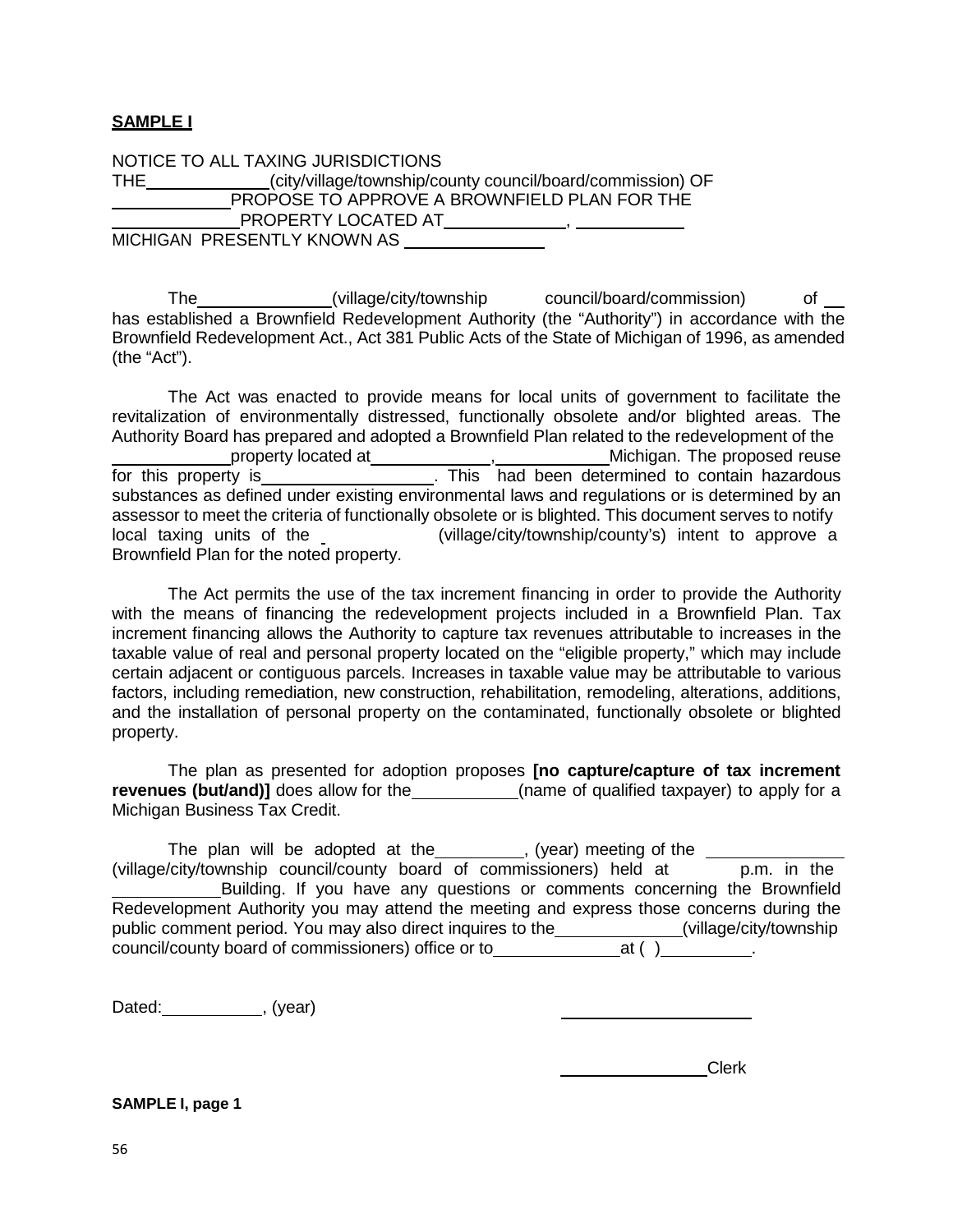# **SAMPLE J**

[City, Village, Township or County] OF

RESOLUTION APPROVING A BROWNFIELD PLAN FOR THE OF PURSUANT TO AND IN ACCORDANCE WITH THE PROVISIONS OF ACT 381 OF THE PUBLIC ACTS OF THE STATE OF MICHIGAN OF 1996, AS AMENDED

| At a regular meeting of the           |        |                    | [City, Village, Township or County] |            |  |
|---------------------------------------|--------|--------------------|-------------------------------------|------------|--|
| [Council, Board or Commission] of the |        |                    |                                     |            |  |
| County, Michigan, held in the         |        | [location] of said |                                     | [City,     |  |
| Village, Township or County on the    | day of | [month],           |                                     | [year], at |  |
| p.m.                                  |        |                    |                                     |            |  |

PRESENT:

ABSENT:

MOTION BY:

SUPPORTED BY:

WHEREAS, the Brownfield Redevelopment Authority (the "Authority") of the of , pursuant to and in accordance with the provisions of the Brownfield Redevelopment Financing Act, being Act 381 of the Public Acts of the State of Michigan of 1996, as amended (the "Act"), has prepared and recommended for approval by the [City, Village, Township or County] [Council, Board or Commission], a Brownfield Plan (the "Plan") pursuant to and in accordance with Section 13 of the Act; and

WHEREAS, the Authority has, at least ten (10) days before the meeting of the [City, Village, Township or County] [Council, Board or Commission] at which this resolution has been considered, provided notice to and fully informed all taxing jurisdictions (the "Taxing Jurisdictions") which are affected by the Financing Plan about the fiscal and economic implications of the proposed Financing Plan, and the [Council, Board or Commission] has previously provided to the Taxing Jurisdictions a reasonable opportunity to express their views and recommendations regarding the Financing Plan and in accordance with Sections 13(13) and 14(1) of the Act; and

WHEREAS, the **[Council, Board or Commission]** has made the following determinations and findings:

A. The Plan constitutes a public purpose under the Act;

- B. The Plan meets all of the requirements for a Brownfield Plan set forth in Section 13 of the Act;
- C. The proposed method of financing the costs of the eligible activities, as described in the Plan, is feasible and the Authority has the ability to arrange the financing;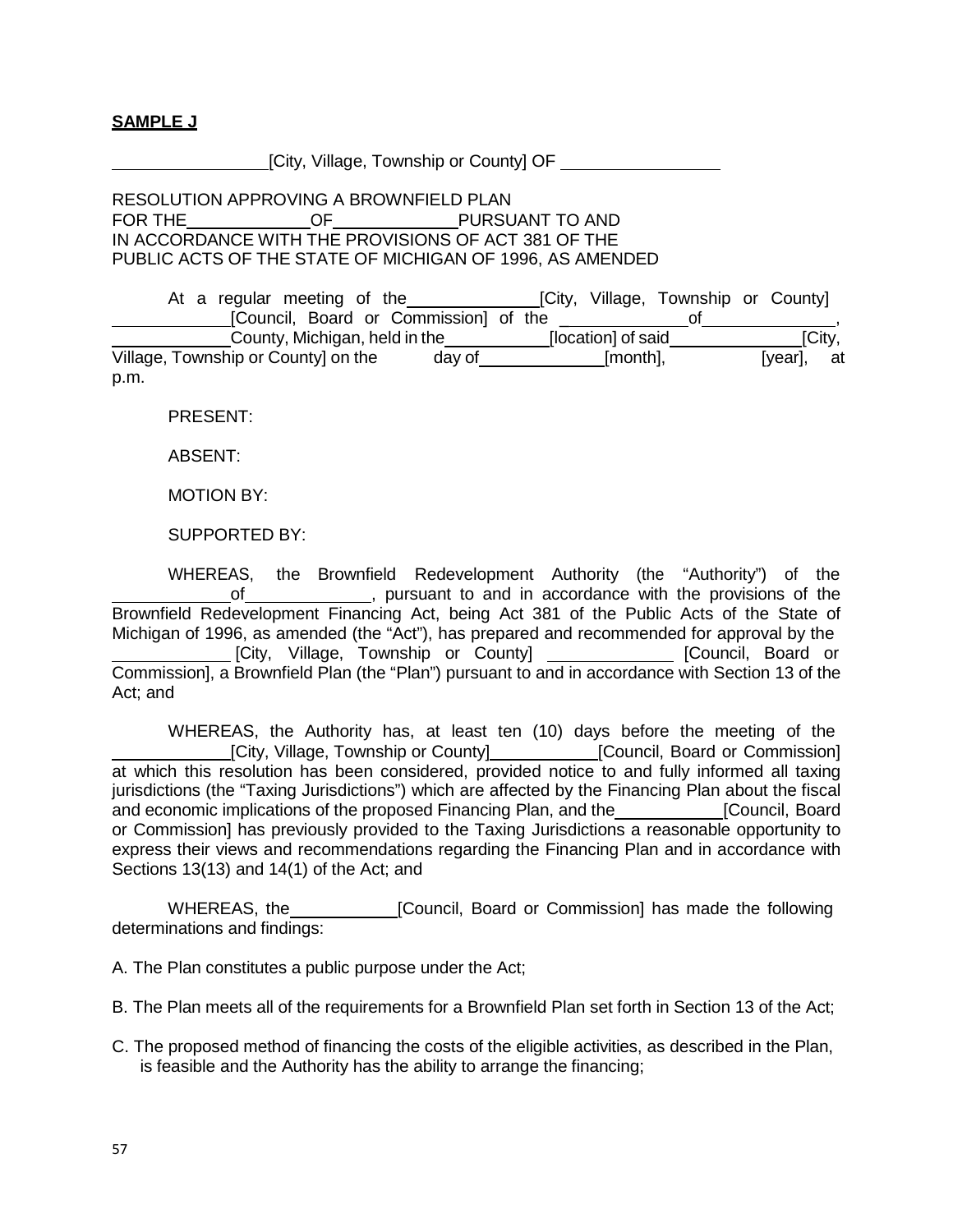# **SAMPLE J, page 1**

- D. The costs of the eligible activities proposed in the Plan are reasonable and necessary to carry out the purposes of the Act;
- E. The amount of captured taxable value estimated to result from the adoption of the Plan is reasonable; and

WHEREAS, as a result of its review of the Plan and upon consideration of the views and recommendations of the Taxing Jurisdictions, the [Council, Board or Commission] desires to proceed with approval of the Plan.

#### **NOW, THEREFORE, BE IT RESOLVED THAT:**

1. **Plan Approved.** Pursuant to the authority vested in the **[Council**, Board or Commission] by the Act, and pursuant to and in accordance with the provisions of Section 14 of the Act, the Plan is hereby approved in the form attached as Exhibit "A" to this Resolution.

2. **Severability.** Should any section, clause or phrase of this Resolution be declared by the Courts to be invalid, the same shall not affect the validity of this Resolution as a whole nor any part thereof other than the part so declared to be invalid.

3. **Repeals.** All resolutions or parts of resolutions in conflict with any of the provisions of this Resolution are hereby repealed:

AYES:

NAYES:

ABSTAINED:

RESOLUTION DECLARED ADOPTED.

STATE OF MICHIGAN )

)ss.

COUNTY OF )

I, the undersigned, the duly qualified and acting Clerk of the order of County of **county of the state of Michigan**, do hereby certify that the foregoing is a true and complete copy of a resolution adopted by \_\_\_\_\_\_\_\_\_\_\_[Council, Board or Commission] of the <u>stace of at</u> a regular meeting held on the stack of [month], [year], the original of which resolution is on file in my office.

IT WITNESS WHEREOF, I have hereunto set my official signature, this \_\_\_\_\_\_ day of [month], [year].

**CLERK** 

**OF OF**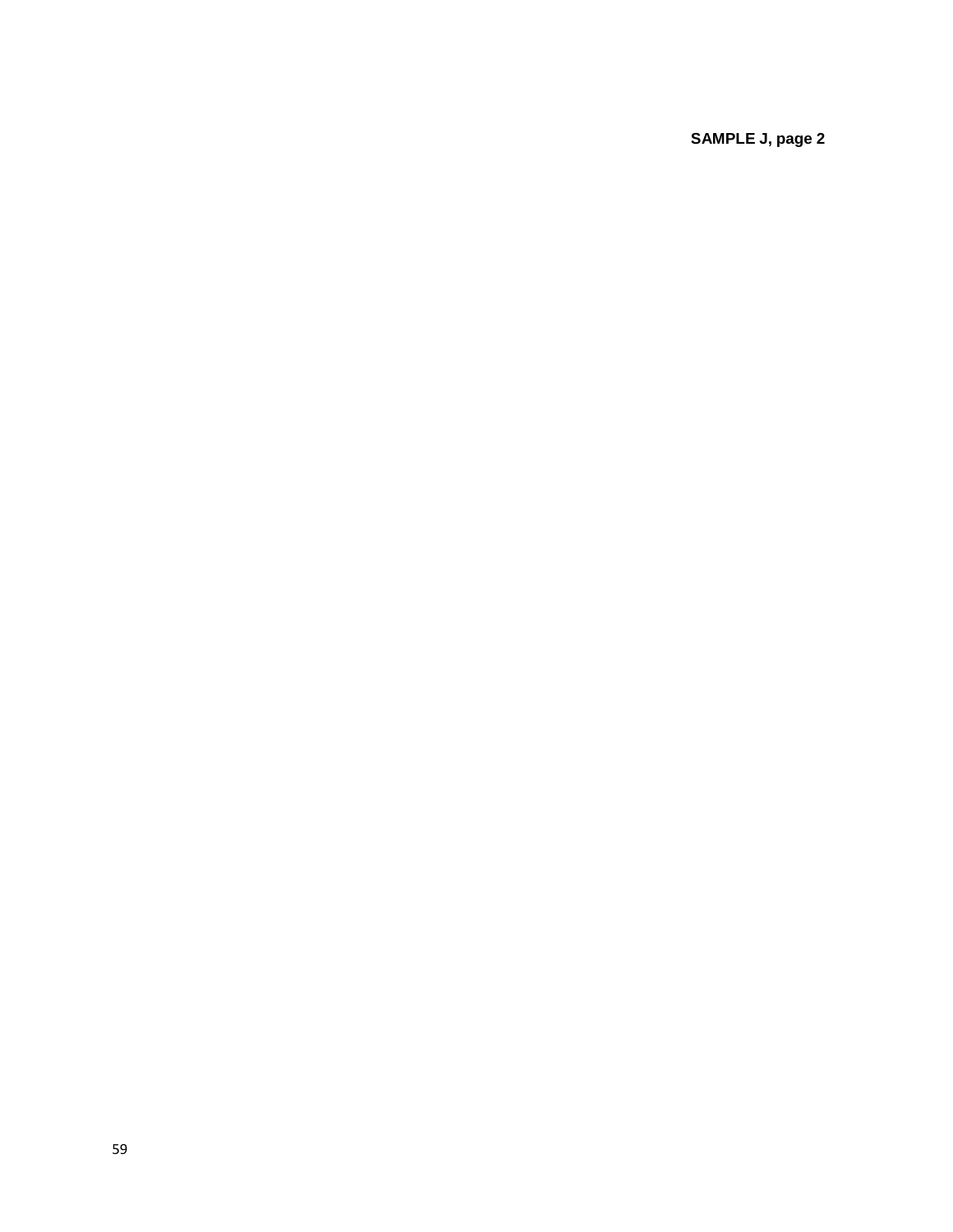# **APPENDIX C │INTEREST GUIDANCE**

### **Interest Policy**

The MEDC will consider interest on principal Michigan Strategic Fund eligible activities on a case by case basis for projects that demonstrate a financial need. MEDC will only support simple interest at not more than 5%. The MEDC will determine its level of interest support based on a needs analysis, taking into account all financial incentives into consideration, including layering of other state and local incentives. Interest must be supported by the local BRA, and the interest rate must be included in the Brownfield plan. The BRA has the ability to cap the amount of interest, and the MEDC will not support more than the cap. Projects contemplating interest should engage the MEDC early in the planning process.

#### **Interest Calculation Methodology**

In an effort to make the calculating the interest on eligible activities uniform and easily understandable, the Brownfield program is providing an interest dollar amount based on the estimated MSF and DEQ principal eligible activity costs, the interest rate included in the Brownfield plan, and the estimated number of years it will take to pay off the principal eligible activities. The total interest dollar amount is divided proportionately between the MSF and DEQ based on eligible activity costs. Interest is calculated using a loan amortization schedule, similar to calculating a mortgage, or car loan payment.

Principal eligible activities include:

- MSF Demolition, Lead & Asbestos Abatement, Infrastructure Improvements, Site Preparation.
- DEQ Baseline Environmental Assessment, Due Care Activities, Additional Response Activities, Environmental Insurance.

#### **Interest Calculation Spreadsheet Instructions**

Download the current Interest [Calculator.](http://www.michiganbusiness.org/community/development-assistance/#brownfield) On the "entry page" tab, enter the following information:

- 1. Project Name
- 2. Current date
- 3. MSF principal activity costs (in dollars)
- 4. DEQ principal activity costs (in dollars)
- 5. Interest % (rate approved by BRA in the Brownfield plan)
- 6. Number of years to pay off loan amount
	- Include a cumulative tax increment revenue line on the TIF table that shows the accumulation of all state and local revenues each year.
	- Based on the cumulative capture, determine the number of years to pay off MSF and DEQ principal eligible activity costs.
	- Calculate payoff years prior to applying any tax abatements (see above regarding the layering of incentives).
- 7. First year of capture
- 8. Whether or not interest was capped by BRA (enter "Y" or "N")
	- If "yes", enter the maximum dollar amount approved for interest in the Brownfield plan.
	- If "no", enter \$10,000,000. The spreadsheet will pick the lower of the two values (the capped amount or the calculated amount); entering \$10,000,000 as the capped amount will prevent calculation errors.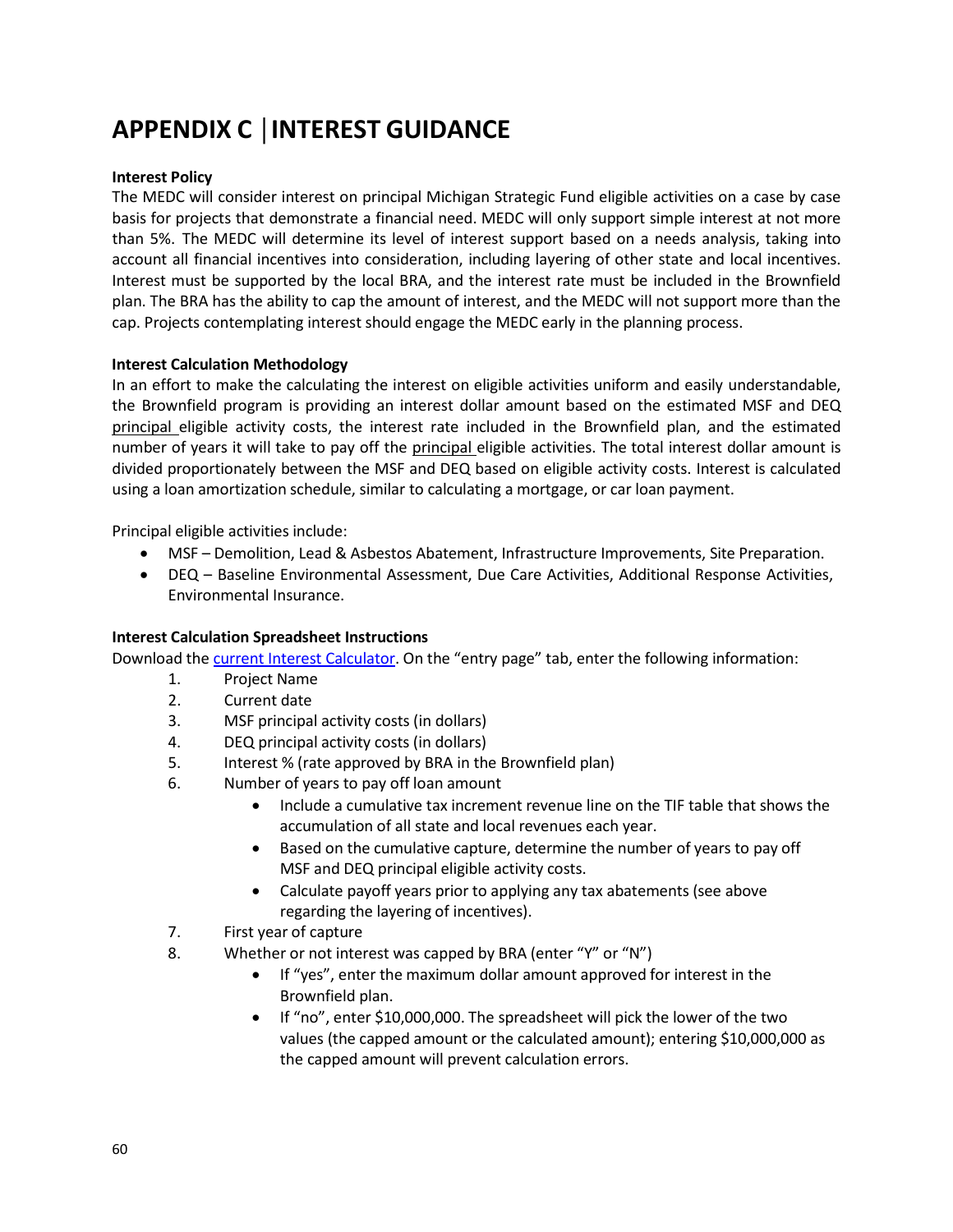The amortizations schedule will populate an interest dollar amount and will divide it proportionally between MSF and DEQ based on the eligible activity amount for each agency. The MSF will approve interest on MSF activities only.

Interest will not be approved for Brownfield or work plan preparation costs.

In the event that a DEQ loan is being used in conjunction with TIF, the current DEQ loan interest rate will be used to calculate interest on DEQ activities instead of the interest rate approved in the Brownfield plan. Contact DEQ for current loan rates.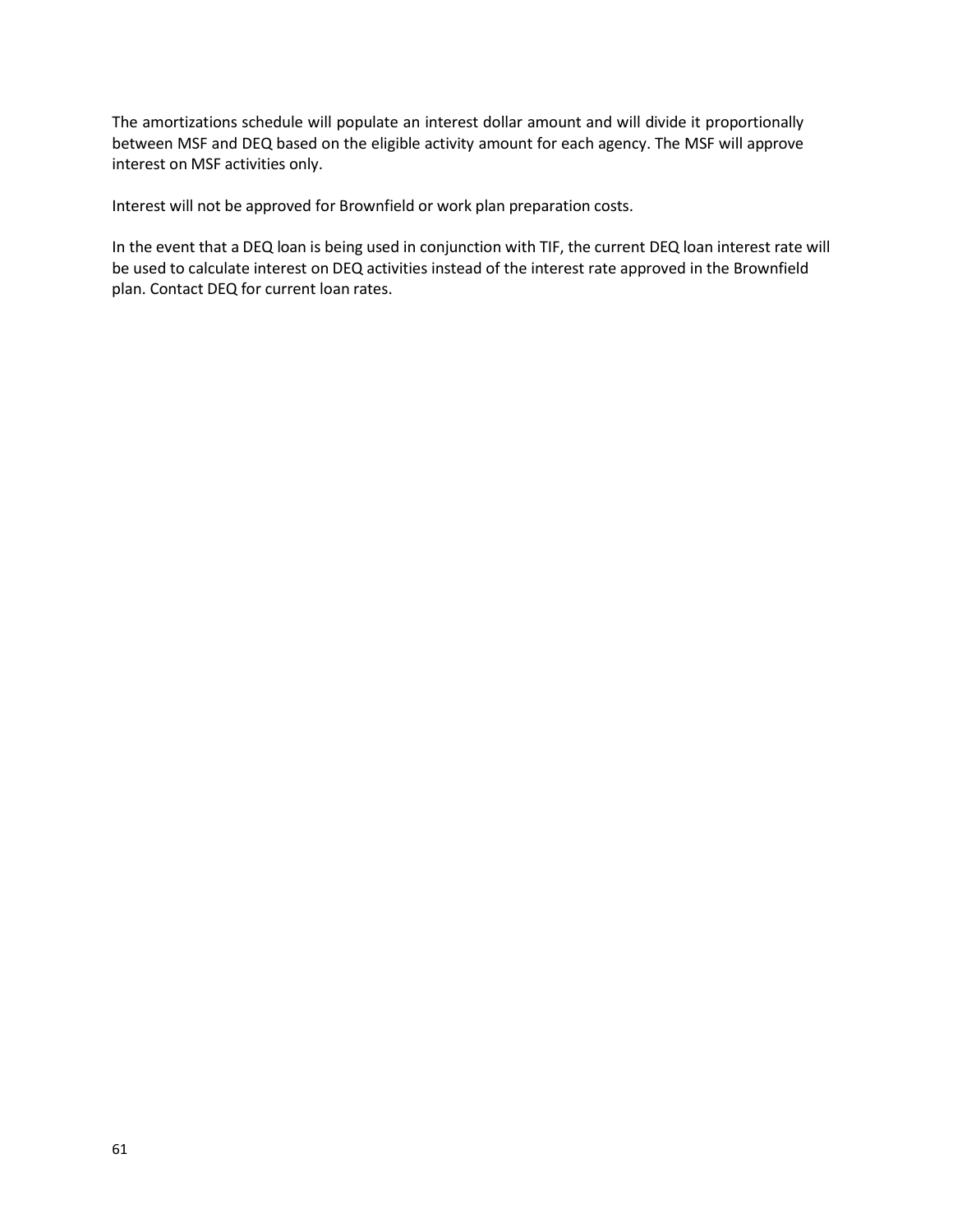# **APPENDIX D │MSF ELIGIBLE ACTIVITY GUIDANCE**

This appendix is intended to be used as a "road map" to guide the reader through the technical approaches and the criteria used to evaluate projects proposed to the MSF. This guidance will also facilitate consistent, accurate, efficient and timely completion of a project's approval process where the capture of state school taxes is desired. The MEDC Brownfield Redevelopment Program will evaluate MSF eligible activities for each particular project, taking into consideration all the facts and circumstances of a site, under the authority of applicable laws, regulations and established policy. No provision of this guidance document should be construed to limit the MSF's authority to require additional information based upon site-specific and project conditions. This guidance document shall replace and supersede any previously established guidance document. Upon a detailed evaluation of any proposed MSF eligible activity, the MSF will make a determination of eligibility for state school tax capture based upon site specific Brownfield related conditions, other relevant factors and the information below.

Demolition, that is not an environmental response activity (i.e. related to contamination cleanup), and Lead and Asbestos Abatement are eligible activities for all eligible properties statewide. However, Infrastructure Improvements and Site Preparation eligible activities are only available on eligible properties located within a Qualified Local Governmental Unit [\(QLGU\)](http://www.michiganbusiness.org/cm/files/Fact-Sheets/Core_communities.pdf).

#### **Demolition Review Criteria**

This activity is available statewide. Potential MSF eligible demolition activities include Building Demolition and Site Demolition that are not environmental response activities. Include the size, type, location, and number of buildings, structures or improvements to be demolished and, if applicable, recycling/disposal practices. These requirements apply to both Building Demolition and Site Demolition as follows:

Building Demolition *(interior or partial/whole building)* –– Activities include but are not necessarily limited to: pre-demolition audit or survey; deconstruction or select demolition of building elements (products or materials) to be reused or recycled; demolition of a building; proper disposal of non-reusable or nonrecyclable building elements; recycling of demolition debris (such as concrete and brick) to produce recycled aggregates if conducted on-site for re-use; foundation and basement removals; dewatering during foundation and basement removals; sheeting/shoring to protect adjacent buildings, structures or improvements during foundation and basement removals; fill; compaction, and; rough grading to balance the site where the former building was located.

Site Demolition –– Activities include, but are not necessarily limited to: removal of abandoned utilities; underground storage tanks<sup>10</sup>; parking lots; roads; curbs and gutters; rail spurs; sidewalks; bike paths; other similar or related structure or improvement; fill, compaction, and rough grading to balance the site where the former structures or improvements were located at the discretion of the MEDC and approval by the MSF.

MSF may consider professional fees related to geotechnical, architectural, engineering, design, legal or other professional fees, as long as the soft costs are directly related to building and/or site demolition activities.

 $10$  Note that only non-environmental costs related to UST removal may be approved by MSF.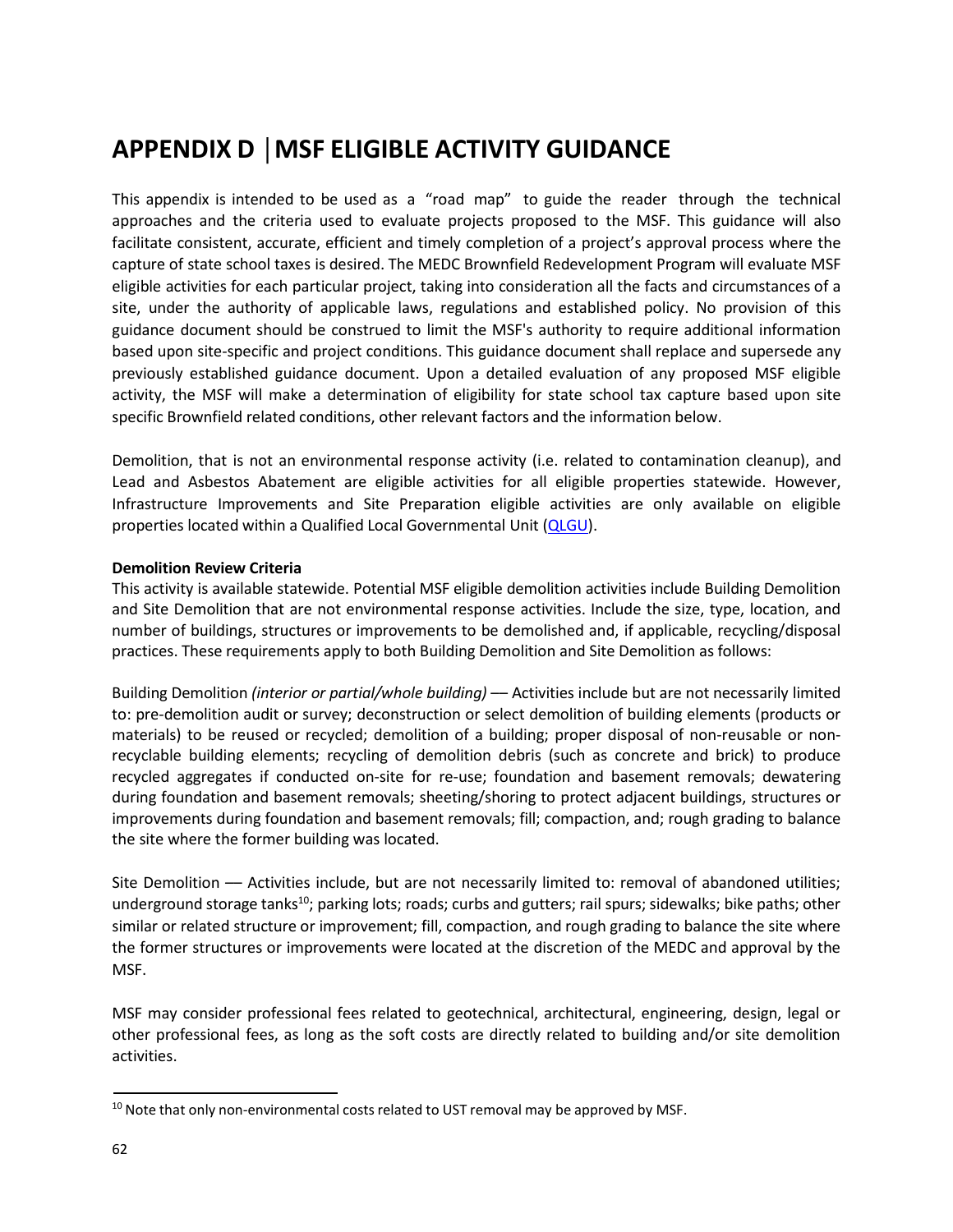Demolition activities undertaken on eligible property qualifying as historic must obtain local authorization prior to MSF consideration. In addition, MSF will consult with the Michigan State Historic Preservation Office regarding the proposed activities to ensure that they are carried out per the applicable Secretary of the Interior Standards and Guidelines. Costs related to historic building survey, historic evaluation and historic nomination are considered eligible.

#### **Lead and Asbestos Abatement Review Criteria**

This activity is available statewide. MSF eligible lead and/or asbestos abatement activities may be allowed during building demolition activities or as a requirement to renovate an existing structure. For lead and/or asbestos abatement, include the location, number of buildings, structures or improvements to be abated, the procedure, and practices. To successfully complete the MSF eligible lead and/or asbestos abatement activities, the assessing, surveying, sampling, reporting and abatement work are considered allowable activities.

MSF may consider professional fees related to geotechnical, architectural, engineering, design, legal or other professional fees, as long as the soft costs are directly related to lead and/or asbestos abatement.

### **Infrastructure Improvements Review Criteria**

This activity is only available to **Qualified Local [Governmental](http://www.michiganbusiness.org/cm/files/Fact-Sheets/Core_communities.pdf) Units**. Describe why infrastructure improvements are necessary for the redevelopment project. Provide legible maps showing the location of the infrastructure improvements relative to the project, both within the public right-of-way, or on private property, as applicable. As appropriate, identify on a per unit cost basis the improvements and describe the size and scale of the project in terms of the linear feet, square footage or other appropriate measures.

Upon a detailed evaluation of any proposed infrastructure improvements, the MSF will make a determination of eligibility for state school tax capture provided the infrastructure improvements are publicly owned and maintained, support the project and also serve others/public. An exception to the requirement to be in public right-of-way and publicly maintained and operated is in the case of underground and/or vertical parking and urban storm water management systems, which may be located on private or public land that meet MSF policy as outlined below. Infrastructure improvements can also extend into private property provided there is a dedicated easement or the area of infrastructure improvements is deeded to the governing body.

| Potential eligible infrastructure improvements include but are not necessarily limited to: |  |  |  |
|--------------------------------------------------------------------------------------------|--|--|--|
|                                                                                            |  |  |  |

| <b>Public Right-of-Way Only</b> | <b>Public Right-of-Way or Private</b>              |
|---------------------------------|----------------------------------------------------|
| <b>Bike Paths</b>               | Vertical Parking Decks, Integrated and Underground |
| <b>Boardwalks</b>               | parking (see below)                                |
| <b>Bridges</b>                  |                                                    |
| <b>Curbs and Gutters</b>        |                                                    |
| Landscaping                     |                                                    |
| Lighting                        | Urban storm water management systems               |
| Marinas                         | Traditional (see below)<br>$\bullet$               |
| Park/Seating Areas              |                                                    |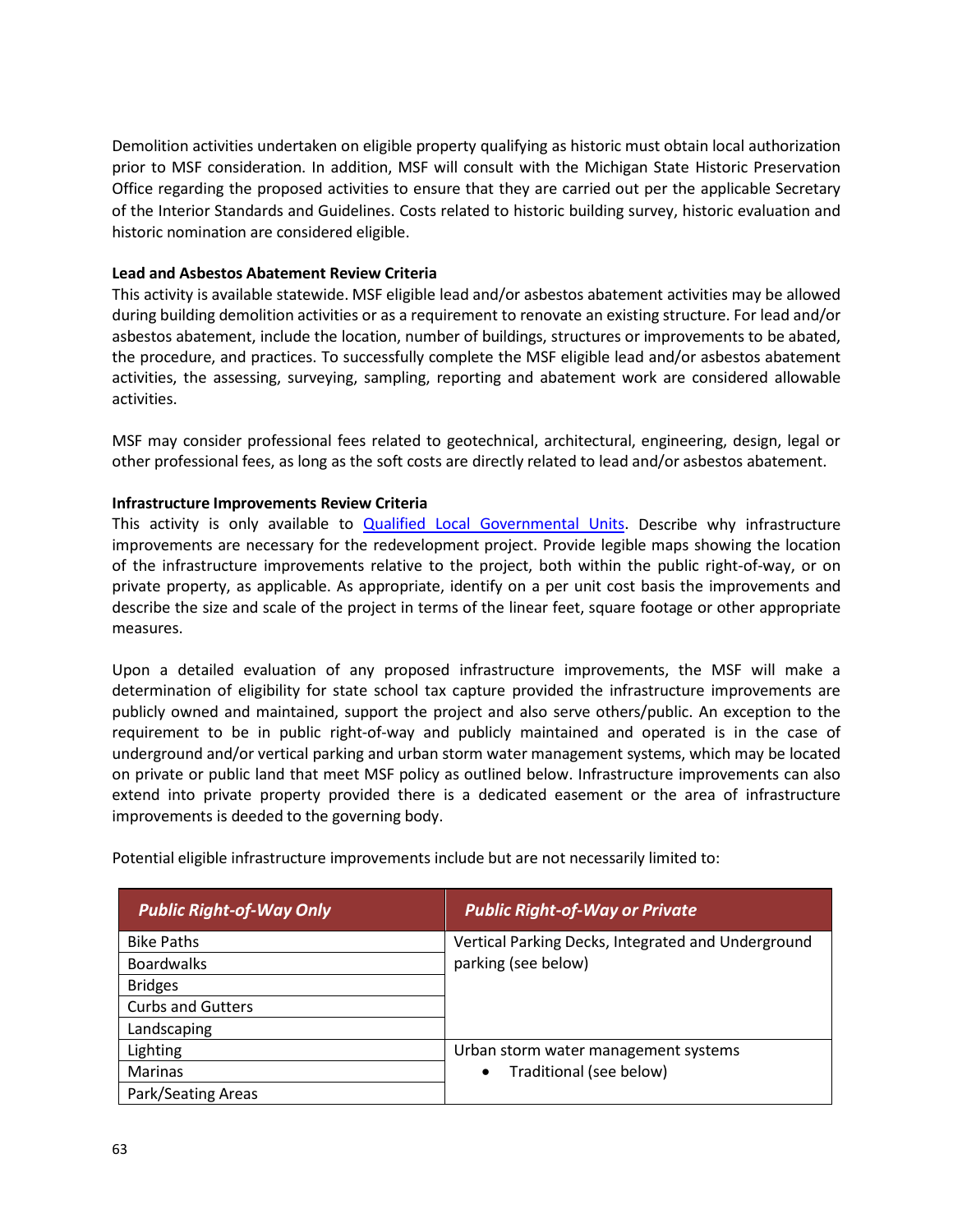| <b>Public Right-of-Way Only</b> | <b>Public Right-of-Way or Private</b>      |
|---------------------------------|--------------------------------------------|
| <b>Public Rail Lines</b>        | Low Impact design (see below)<br>$\bullet$ |
| Roads                           |                                            |
| Sanitary sewer mains            |                                            |
| Sidewalks                       |                                            |
| Signage                         |                                            |
| <b>Storm Sewers</b>             |                                            |
| Water mains                     |                                            |

Similar improvements may be considered, at the discretion of the MEDC and with approval by the MSF. Infrastructure improvements do not include: sanitary sewer leads or taps; water leads or taps; electric service; or project communication lines (including telephone networks, fiber optics, cable lines, etc.) into the eligible property.

Vertical, Underground, and Integrated Parking Structures - Soil removal and transportation costs will be permitted for Underground and Vertical Parking, as long as the soils are not subject to environmental response activities under DEQ authority. Parking decks that integrate building foundations may include the cost for that portion of the foundations that exceed the estimated cost for a typical slab foundation. Parking structures that contain shared elements (e.g. elevators) within a larger building may request the costs that are specific to the parking structure only.

Urban Storm Water Management System: Traditional –– This activity seeks to capture stormwater and divert or slow its discharge to the municipal sewer system during a storm event. This activity may be considered in situations where an increase in urban density is desired and limited space requires underground retention, or similar systems. Costs included under this activity will be considered only if they exceed costs that would be incurred to construct a storm water retention system on a similarly scaled greenfield site, and when appropriate design information and support, in the opinion of a licensed Professional Engineer (P.E.), is provided. This activity does not include surface retention ponds in non-urban areas.

Urban Storm Water Management System: Low Impact Design (LID) –– This activity covers 100% of the costs that manage storm water by mimicking the pre-settlement hydrologic cycle of a site. Storm water runoff is detained and infiltrated, evaporated, or used close to its source. The use of these LID stormwater management practices may be allowed when appropriate design information and support, in the opinion of a licensed Professional Engineer, is provided. The activity does not include natural infiltration in pervious surfaces such as lawns, redirecting of rooftop downspouts onto lawns or minimal infiltration practices, such as swales or roadside channels designed for conveyance and pollutant removal only.

Infiltration activities may include installing a device or practice such as a dry well, infiltration trench or berm, subsurface infiltration bed, bio retention (rain garden) area, level spreader, or permeable pavement with an associated system to retain the water onsite or designed specifically to encourage infiltration, as long as due care is undertaken to prevent the spread of contamination, if present. Stormwater reuse may include purification equipment for and the harvesting of rainwater in cisterns (including underground systems), rain barrels or other devices to reduce use of potable water used for landscape irrigation, fire suppression, and other uses. Evapotranspiration techniques to return water to the atmosphere either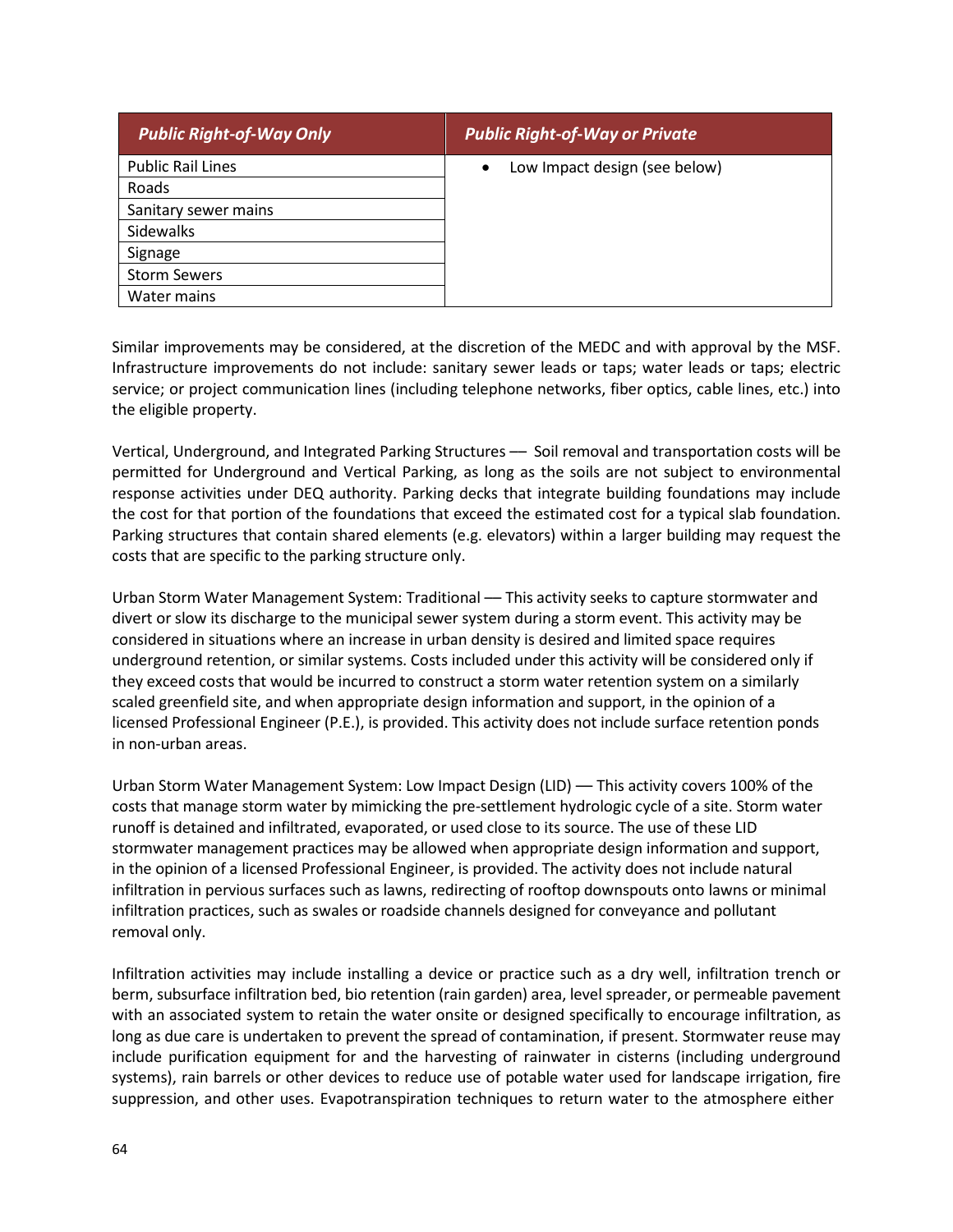through evaporation or by plants may also be considered. Activities include vegetated filter strips, roofs and swales designed specifically for mitigation of storm water. Refer to the "Low Impact Development Manual for Michigan", SEMCOG, 2008<sup>11</sup>.

Infrastructure Improvement Soft Costs –– MSF may consider professional fees related to geotechnical, architectural, engineering, design, legal or other professional fees, as long as the soft costs are directly related to private investment for infrastructure improvements. Soft costs generated by municipal employees related to infrastructure improvement are not considered eligible costs.

#### **Site Preparation Review Criteria**

This activity is only available to Qualified Local [Governmental](http://www.michiganbusiness.org/cm/files/Fact-Sheets/Core_communities.pdf) Units. Provide maps showing the location of the site preparation activities. As appropriate, include enough detail for the MEDC to evaluate each of the proposed site preparation activities, such as the size, type, location, or number and describe on a linear feet basis, square footage or other appropriate measures. Potentially eligible site preparation activities include:

<sup>&</sup>lt;sup>11</sup> <http://www.semcog.org/lowimpactdevelopment.aspx>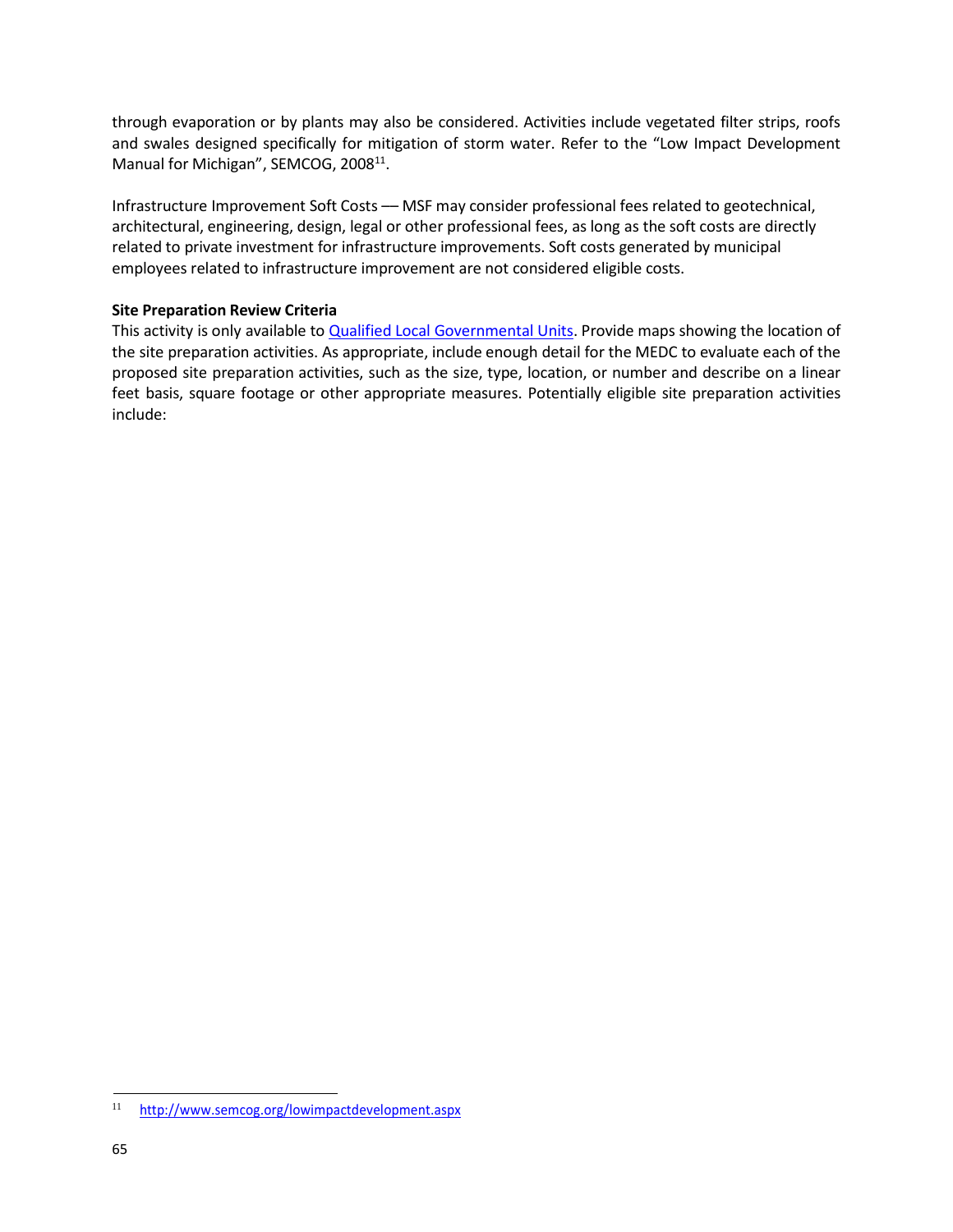| <b>Site Preparation</b>                                     | <b>Guidance</b>                                                                                                                                                                                                                                                                                                                                                                                                                                                                                                                                                                                                                                                                                                                                                     |
|-------------------------------------------------------------|---------------------------------------------------------------------------------------------------------------------------------------------------------------------------------------------------------------------------------------------------------------------------------------------------------------------------------------------------------------------------------------------------------------------------------------------------------------------------------------------------------------------------------------------------------------------------------------------------------------------------------------------------------------------------------------------------------------------------------------------------------------------|
| <b>Activity</b>                                             |                                                                                                                                                                                                                                                                                                                                                                                                                                                                                                                                                                                                                                                                                                                                                                     |
| <b>Staking related to MSF</b><br>eligible activities        | Prior to the commencement of site work, construction staking may be allowed for<br>the completion of such items as: Clearing and Grubbing; Land Balancing; Grading;<br>Excavation tasks; Cut and Fill operations; Geotechnical Engineering; Erosion<br>Controls for the location, alignment and elevation of Foundations, Structures,<br>Underground Parking, Multilevel Parking Structures, Urban Storm Water<br>Management, Retaining Walls, Temporary Sheeting/Shoring; or during the<br>Relocation of Existing Utilities.                                                                                                                                                                                                                                       |
| <b>Geotechnical Engineering</b>                             | A method in which to obtain and determine soil type and/or stability. If Brownfield<br>site conditions warrant, as determined by a licensed Professional Engineer(P.E.),<br>geotechnical engineering may be allowed and may include investigating existing<br>subsurface conditions and materials; determining their physical/mechanical and<br>chemical properties that are relevant to the project, assessing risks posed by site<br>conditions; designing earthworks and structure foundations; and monitoring site<br>conditions, earthwork and foundation construction. Sometimes, geophysical<br>methods may be used to obtain data about sites. Subsurface exploration usually<br>involves soil sampling and laboratory tests of the soil samples retrieved. |
| <b>Clearing and Grubbing</b>                                | For some projects, the removal of organic matter including vegetative cover and<br>topsoil within the limits of the proposed work and removal of the material to a depth<br>which is sufficient to permit the construction of the structure, utility or road in<br>accordance with the plans may be allowed. Grubbing means to disturb the soil by<br>removing the vegetative cover including its root mass. Vegetative Cover means<br>grasses, shrubs, trees, and other vegetation which holds and stabilizes soil. This task<br>shall include the proper recycling, reuse and/or disposal of the cleared and grubbed<br>organic matter including vegetative cover and topsoil.                                                                                    |
| <b>Temporary Construction</b><br><b>Access and/or Roads</b> | Temporary construction access and/or roads may be allowed and may include<br>clearing the work area of all vegetation (see Clearing and Grubbing), roughing in the<br>road by cutting out all unsuitable soils, grading, subgrade preparation, placement of<br>the fill material deposited and compacted for the completion of the roadbed.                                                                                                                                                                                                                                                                                                                                                                                                                         |
| <b>Temporary Facility</b>                                   | A structure or use permitted by the local building codes to exist during periods of<br>construction, development, land balancing or soil extraction, or for special events<br>during site preparation activities may be allowed.                                                                                                                                                                                                                                                                                                                                                                                                                                                                                                                                    |
| <b>Temporary Traffic Control</b>                            | This task may be allowed and may include those items necessary to control the flow<br>of traffic as required and approved by governing authorities. Items required may<br>include road closure, signage, barricades, lights, guards or flaggers.                                                                                                                                                                                                                                                                                                                                                                                                                                                                                                                    |
| <b>Temporary Erosion</b><br>Control                         | Temporary construction site erosion & sediment control practices intended to<br>minimize the amount of soil and other material carried from the site by stormwater<br>runoff where the construction activities do not include the construction of a<br>building. These can include structural measures, non-structural measures,<br>vegetative planting or management practices. Specifically, these temporary<br>measures allowed may include the installation of silt fence, utilizing manhole<br>treatment devices, the construction of silt traps, the mulching and temporary                                                                                                                                                                                   |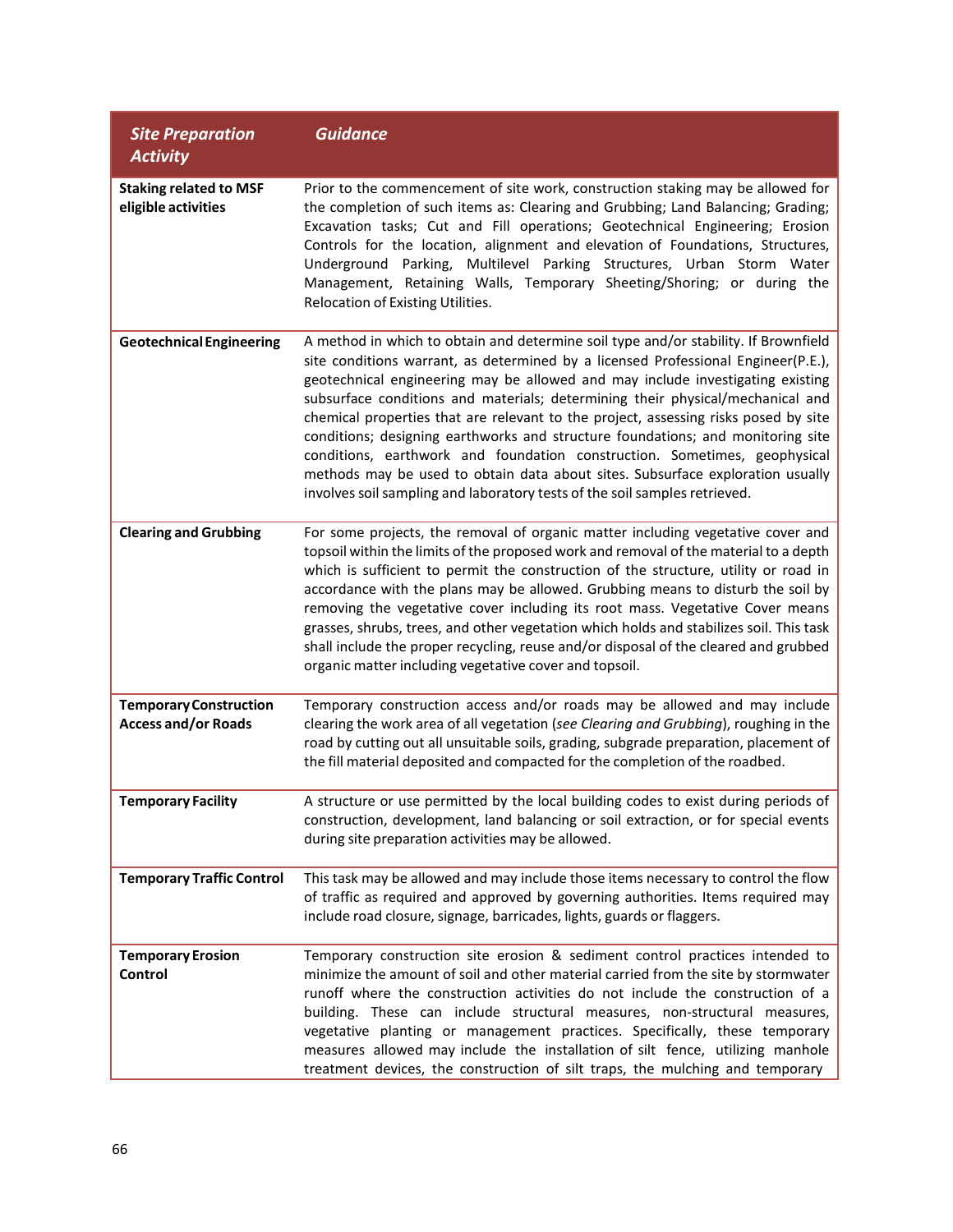|                                                                                    | planting of areas exposed by grading, the construction of diversions, channel linings,<br>grade stabilization structures and bank protection structures.                                                                                                                                                                                                                                                                                                                                                                                                                                                                                                                                                                                                                       |
|------------------------------------------------------------------------------------|--------------------------------------------------------------------------------------------------------------------------------------------------------------------------------------------------------------------------------------------------------------------------------------------------------------------------------------------------------------------------------------------------------------------------------------------------------------------------------------------------------------------------------------------------------------------------------------------------------------------------------------------------------------------------------------------------------------------------------------------------------------------------------|
| <b>Temporary Site Control</b><br>(i.e. security, fencing,<br>lighting)             | In certain instances, it may be necessary to secure the project site to protect human<br>health or the project investment. Only temporary site control measures may be<br>allowed and may include furnishing and installing fencing, posts, gates, locking<br>devices, guardrails, signage, or lighting.                                                                                                                                                                                                                                                                                                                                                                                                                                                                       |
| <b>Excavation for Unstable</b><br><b>Material</b><br>(i.e. Urban or Historic Fill) | The removal of the unstable material may be allowed when a site is found to consist<br>of unstable material that will, in the opinion of a licensed Professional Engineer<br>(P.E.) and with appropriate testing/data to support said opinion, not provide<br>adequate structural support.                                                                                                                                                                                                                                                                                                                                                                                                                                                                                     |
|                                                                                    | Specifically, this task is for the purposes of removing Urban or Historic Fill and as a<br>part of Foundation Work to Address Special Soil Concerns. Urban or Historic Fill<br>material means non-indigenous material, deposited or disposed of which is a<br>deterrent/disincentive to redevelopment of a site, and may include: existing<br>basements, below grade structures, foundations (if not part of the MSF eligible<br>activity "Demolition"); construction debris; dredge spoils; and/or demolition debris.<br>Urban or Historic Fill material does not include any material which could be included<br>in an Act 381 Work Plan as a DEQ eligible activity. In addition, Urban or Historic Fill<br>material does not include a municipal solid waste disposal site. |
| <b>Foundation Work to</b><br><b>Address Special Soil</b><br><b>Concerns</b>        | Based upon the load characteristics of the structure and the properties of the soils<br>from the Brownfield conditions at the eligible property, foundation systems that are<br>designed in the safest and most economical manner to allow for the construction of<br>the structure may be allowed. This foundation work to address special soil concerns<br>shall be validated by a licensed Professional Engineer (P.E.) and shall be supported<br>with appropriate testing/data to evidence said opinion.                                                                                                                                                                                                                                                                   |
|                                                                                    | Reimbursement with school taxes will be allowed only for the incremental increase<br>in costs to address special soil concerns. In order to be considered for this activity,<br>document the cost gap by providing the cost of constructing the foundation on a<br>similar nearby Greenfield site containing indigenous soil material and the selected<br>Brownfield site.                                                                                                                                                                                                                                                                                                                                                                                                     |
| Fill                                                                               | Where: (1) the removal of the unstable material has occurred as outlined above (see<br>Excavation for Unstable Material), (2) an open excavation or void below grade has<br>been created to remove the foundation or basement of a building as a part of the<br>MSF eligible activity "Demolition", or (3) any below grade void created as a result of<br>any Geotechnical Engineering task as outlined above; the addition or replacement<br>of soils (or other approved material) shall be allowed. This includes placement and<br>the compaction of fill materials, and shall be performed by any reasonable method<br>approved by a licensed Professional Engineer (P.E.) to achieve the required soil<br>strength (density).                                              |
| <b>Dewatering Related to</b><br><b>MSF Eligible Activities</b>                     | A method or operation in which water is removed due to a high water table level<br>only during Excavation for Unstable Material, Excavation to Support Underground<br>Parking, Foundation Work to Address Special Soil Concerns, Fill, or Urban Storm<br>Water Management tasks as outlined above.                                                                                                                                                                                                                                                                                                                                                                                                                                                                             |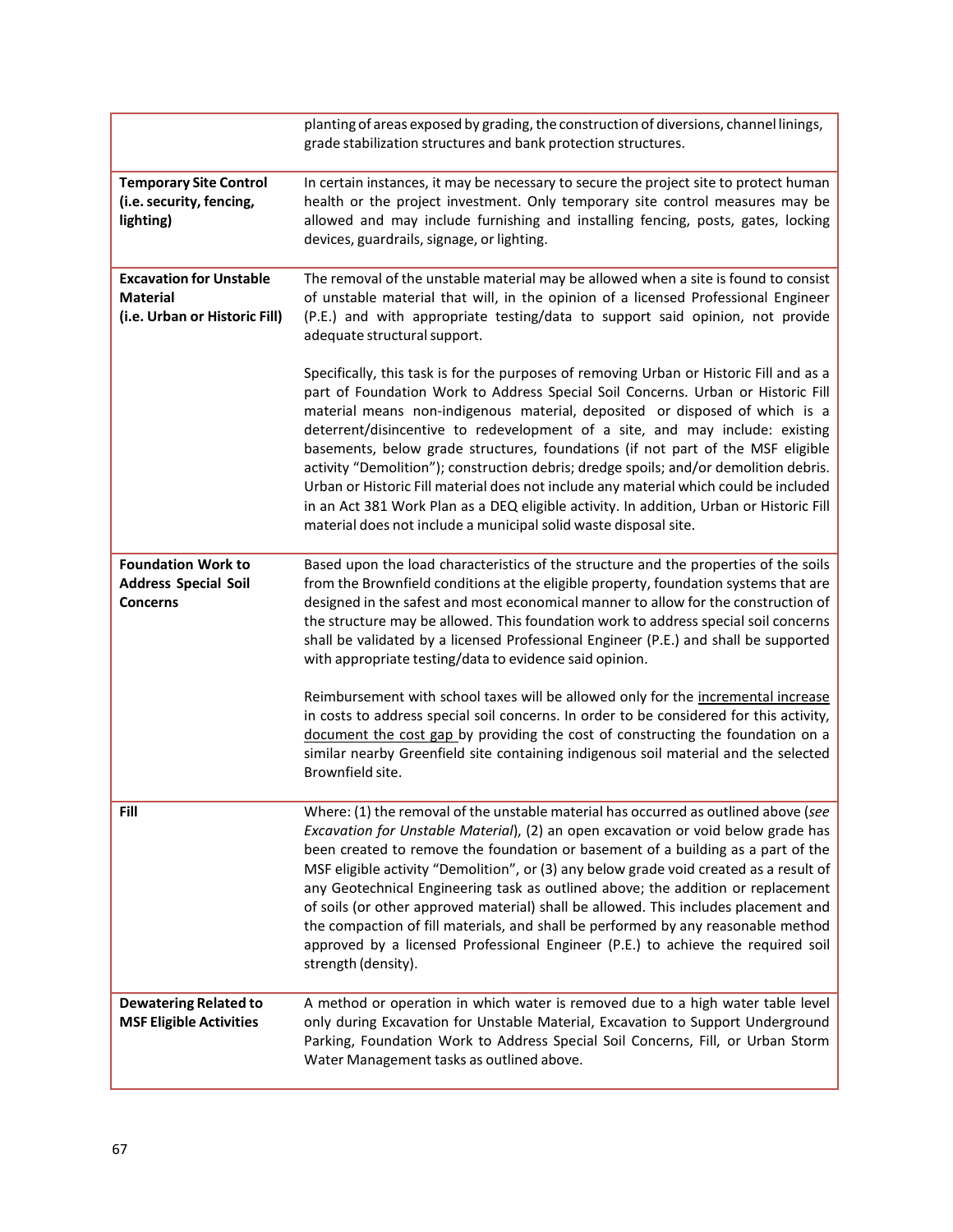| <b>Land Balancing</b>                                                                               | The process of filling a lower area with soil or other acceptable material from<br>another on-site location that is higher in accordance with an approved site plan.                                                                                                                                                                                                                                                                                                                                                                                                                                                                                                                                                                                                                                                                                                      |
|-----------------------------------------------------------------------------------------------------|---------------------------------------------------------------------------------------------------------------------------------------------------------------------------------------------------------------------------------------------------------------------------------------------------------------------------------------------------------------------------------------------------------------------------------------------------------------------------------------------------------------------------------------------------------------------------------------------------------------------------------------------------------------------------------------------------------------------------------------------------------------------------------------------------------------------------------------------------------------------------|
| Grading                                                                                             | Changing the natural cover or topography of the land, including the movement or<br>placement of soil from excavation, construction or land balancing, and cut and fill<br>activities. Includes reasonable Mass Grading of the entire project site.                                                                                                                                                                                                                                                                                                                                                                                                                                                                                                                                                                                                                        |
| <b>Relocation of Active</b><br><b>Utilities</b>                                                     | Due to an eligible property's previously developed condition, private or public<br>utilities located within the legally established parcel boundaries of an eligible<br>property that must be removed or relocated as a result of the new development,<br>and that are an identified hindrance to the new development plans, may be allowed.<br>The relocation of existing utilities may include overhead utilities; burial of overhead<br>utilities (including electrical and phone lines); excavating for the utilities removal;<br>excavating and the replacement of that utility; backfill material for the void created<br>from the original utilities' removal; backfill material around the relocated utility;<br>placement of the backfill material, and/or the compaction of the backfill material as<br>outlined below (See Compaction & Sub-base Preparation). |
| <b>Compaction &amp; Sub-base</b><br><b>Preparation related to</b><br><b>MSF Eligible Activities</b> | This task is allowed upon demonstration that this work is required on-site as a result<br>of Excavation for Unstable Material, Foundation Work to Address Special Soil<br>Concerns, or Relocation of Existing Utilities as outlined above. Sub-base preparation<br>and compaction of approved materials shall be performed by any reasonable<br>method approved by a licensed Professional Engineer (P.E.) to achieve the required<br>soil strength (density) as is desired under roads, utilities or structures.                                                                                                                                                                                                                                                                                                                                                         |
| <b>Cut &amp; Fill Operations</b>                                                                    | Cut and fill operations may be allowed where specific site conditions warrant the<br>use of this task as determined by a licensed Professional Engineer (P.E.).                                                                                                                                                                                                                                                                                                                                                                                                                                                                                                                                                                                                                                                                                                           |
| <b>Retaining Walls in</b><br><b>Downtown Areas</b>                                                  | In downtown areas where an increase in urban density is desired, structures that<br>hold back the earth, stabilize soil from down-slope movement or erosion and<br>provide support for vertical or near-vertical grade changes may be considered. The<br>use of retaining walls may be allowed when it is demonstrated that their use will<br>substantially reduce the amount of grading due to site-specific conditions as<br>determined by a licensed Professional Engineer (P.E.).                                                                                                                                                                                                                                                                                                                                                                                     |
| <b>Temporary</b><br><b>Sheeting/Shoring</b>                                                         | The temporary measure of bracing, sheeting or shoring which is necessary to<br>address special soil concerns during construction of open cut trenches for utility<br>work or foundation work as required by any governing laws or ordinances and as<br>may be necessary to protect life, property or the work. During demolition activities,<br>Temporary Sheeting/Shoring may be allowed to protect adjacent buildings, roads or<br>utilities.                                                                                                                                                                                                                                                                                                                                                                                                                           |
| <b>Dredging in Waterways</b>                                                                        | Removal, transportation and proper disposal of sediment from navigable waterways<br>if the dredging will lead to economic development of the Brownfield property. If<br>sampling results show that the sediments are contaminated, consultation with the<br>Department of Environmental Quality should be undertaken to ensure that<br>contaminated sediments are disposed of properly.                                                                                                                                                                                                                                                                                                                                                                                                                                                                                   |
| <b>Soft Costs</b>                                                                                   | Soft costs must be directly associated with site preparation activities (including<br>engineering and design), legal and professional fees and costs.                                                                                                                                                                                                                                                                                                                                                                                                                                                                                                                                                                                                                                                                                                                     |